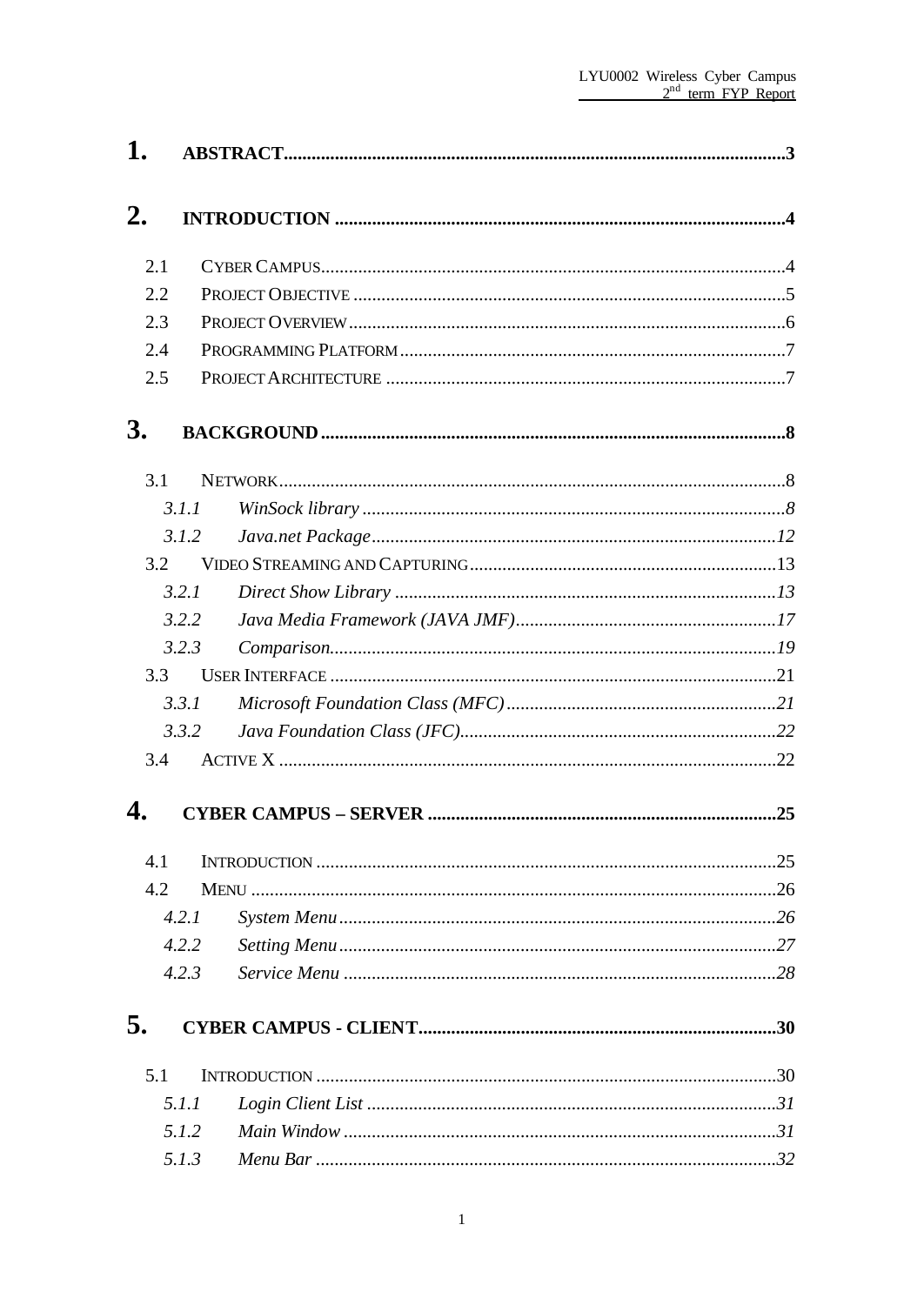|     | 5.1.4  |                   |    |
|-----|--------|-------------------|----|
| 5.2 |        |                   |    |
|     | 5.2.1  |                   |    |
|     | 5.2.2  |                   |    |
|     | 5.2.3  |                   |    |
|     | 5.2.4  |                   |    |
|     | 5.2.5  |                   |    |
|     | 5.2.6  |                   |    |
|     | 5.2.7  |                   |    |
|     | 5.2.8  |                   |    |
|     | 5.2.9  |                   |    |
|     | 5.2.10 |                   |    |
|     | 5.2.11 |                   |    |
|     |        |                   |    |
| 7.  |        |                   |    |
| 8.  |        |                   |    |
| 8.1 |        |                   |    |
| 8.2 |        |                   |    |
| 8.3 |        |                   |    |
| Q   |        | <b>CONCLUSION</b> | 50 |
|     |        |                   |    |
|     |        |                   |    |
|     |        |                   |    |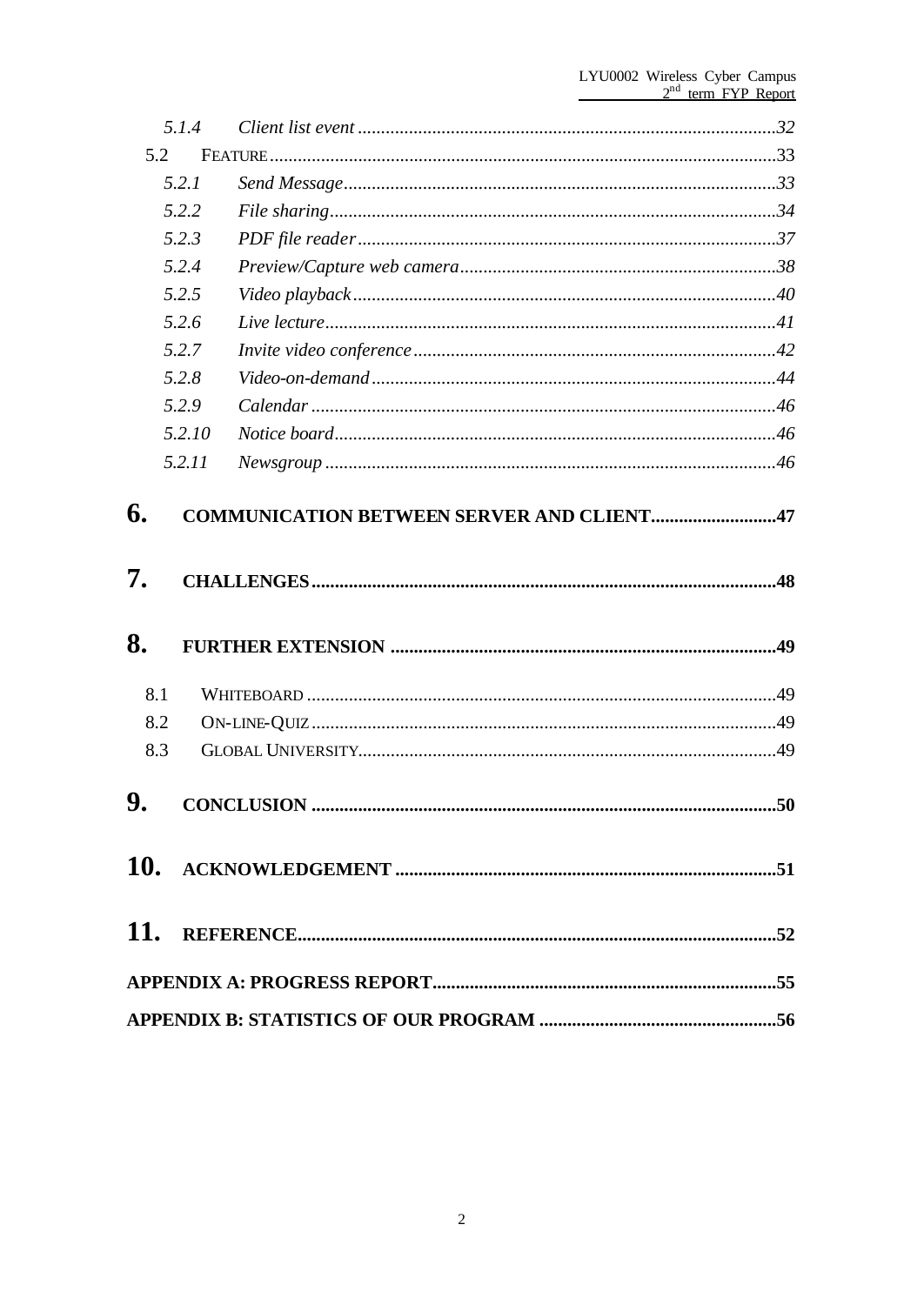## **1. Abstract**

Learning is essential for everyone. In the past, we learned in school. With advances in Internet technology and multimedia technology, we can make cyber campus possible. Cyber campus is a virtual environment that simulates a real campus. In cyber campus, instructors and students can have their lesson as in the past, but now through Internet. It provides an alternative style of teaching and learning for them.

Our project, titled "Wireless Cyber Campus", is aimed at implementing such environment for instructors and students. In this report, we will mention the aim of our project, the functionality it provides and the implementation details of the system.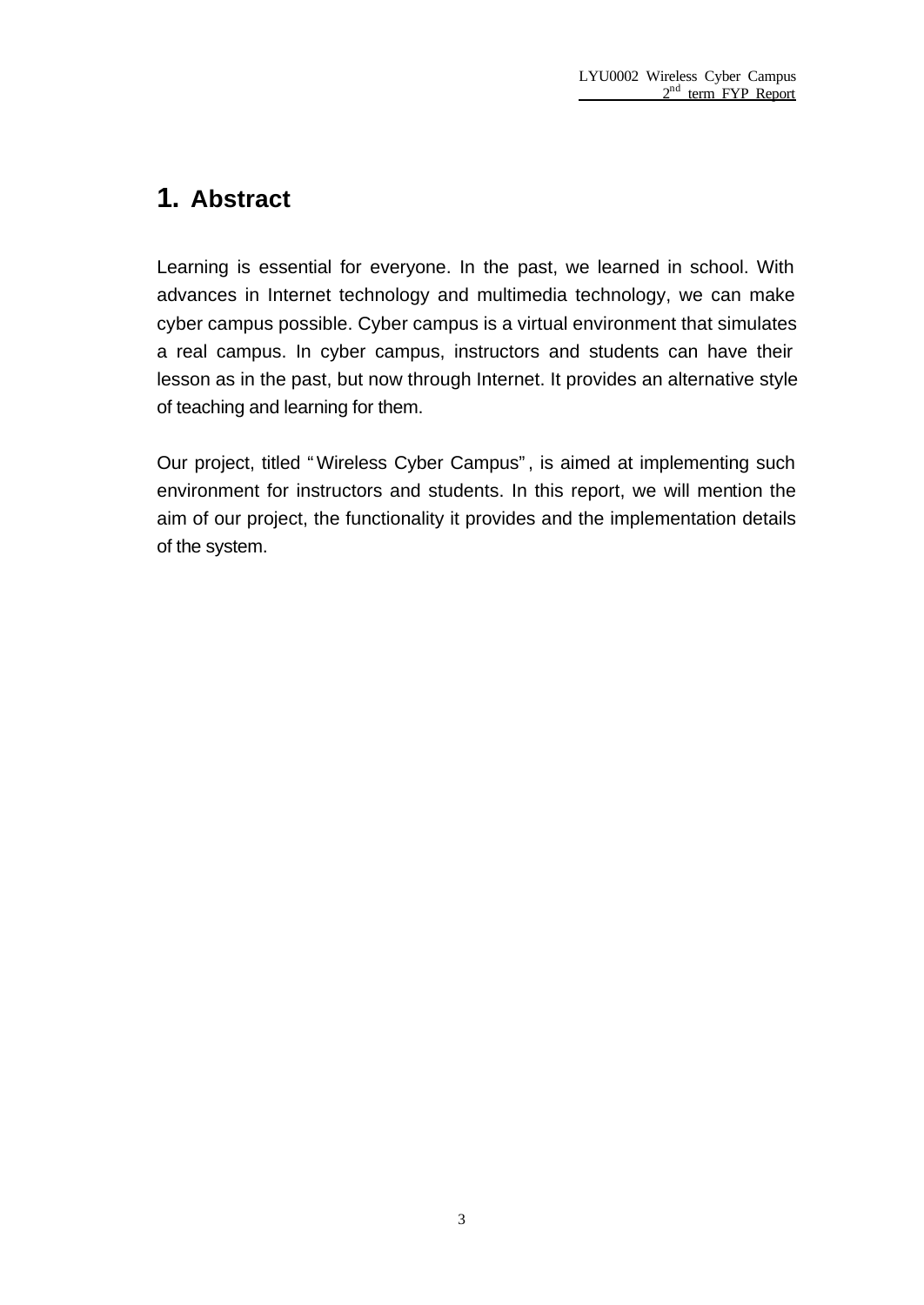## **2. Introduction**

## **2.1 Cyber Campus**

Internet is an essential tool nowadays. We use Internet to retrieve information, communication by emails, newsgroup in last few years. As the advance in Internet technology and multimedia technology, we can make online-shopping, entertainment, video-on-demand and education possible through Internet now.

Students have great interests on this technology. They are keen in communicating through Internet by ICQ, in finding information through Internet. Today, we have applied Internet technology in education. Most University course has course homepage for delivering notes and relevant information through World-Wide-Web. Students can find the information they needed through Internet. However, is it enough for online-education? Can we further apply this Technology on the Internet?

In our project, we want to implement a Cyber Campus. I would like to introduce what is a cyber campus first. It is a virtual environment using Internet Technology to simulate a campus environment. Inside Cyber Campus, student and instructor can communicate with each other. They have their lesson as in the past, but now through Internet. This allows student can have lesson at anywhere. They no longer need to travel between schools and home. They can even take courses from overseas University.

Apart from these, students can have their own pace of learning. That means they no longer need to follow the pace of teaching of student. It is important that allowing students adjust their learning pace based on their ability, rather than controlling by the instructor. If they feel the pace of teaching of instructor so fast that they cannot follow, they can have the lesson later. Student can scheduled their own timetable, they can have lesson at anytime.

Comparing with the traditional campus, only 30-40 students crowded in a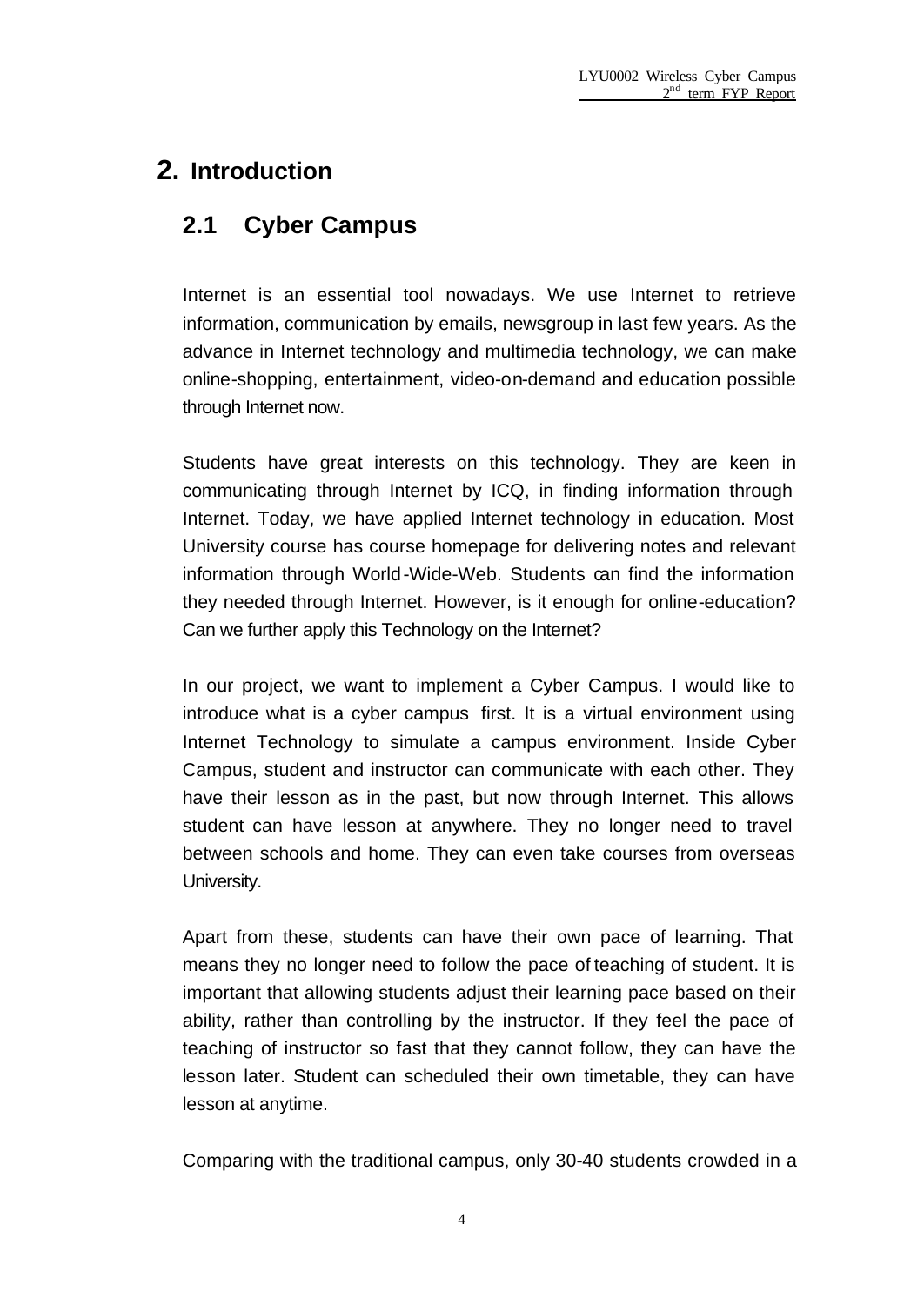classroom. Inside Cyber Campus, a lecture can accommodate over hundreds of students, as there is no room constrained anymore. Besides, teachers and students can enjoy closer interactions and better access to knowledge resources through Internet. Not only students will feel more open and comfortable when they ask questions with teachers, but also teachers can interact with the students more privately and directly, thus creating more personal relationship between teachers and students and improving the quality of education

In summary, Cyber Campus provides another way of learning for students and an inter-active way of communication for instructor and students. We hope that such an environment can help students to learn in an efficient and interesting way.

## **2.2 Project Objective**

Our project aims to implement a Cyber Campus as mentioned above. In our project, we will implement a system, which includes the following functions:

- $\mathbb{Z}$  To make lecture through Internet possible, we would implement live-video streaming function, so that students can also attend lessons on-line.
- $\mathbb{Z}$  To enhance communication between instructor and students, we would implement video-conferencing, so that they can discuss more closely and privately.
- $\mathbb{Z}$  To make course materials to be delivered on-line, we would implement a file server for which students can search for relevant material to download.
- $\mathbb{Z}$  To allow personal scheduled timetable possible, we would implement video capturing and uploading, the captured lecture video would be uploaded to the video server so that students enjoy Video-On-Demand service to have their lesson.
- $\mathbb{Z}$  To enable students b open the course materials on the file-server through our system, we would embed an Acrobat Reader inside our system.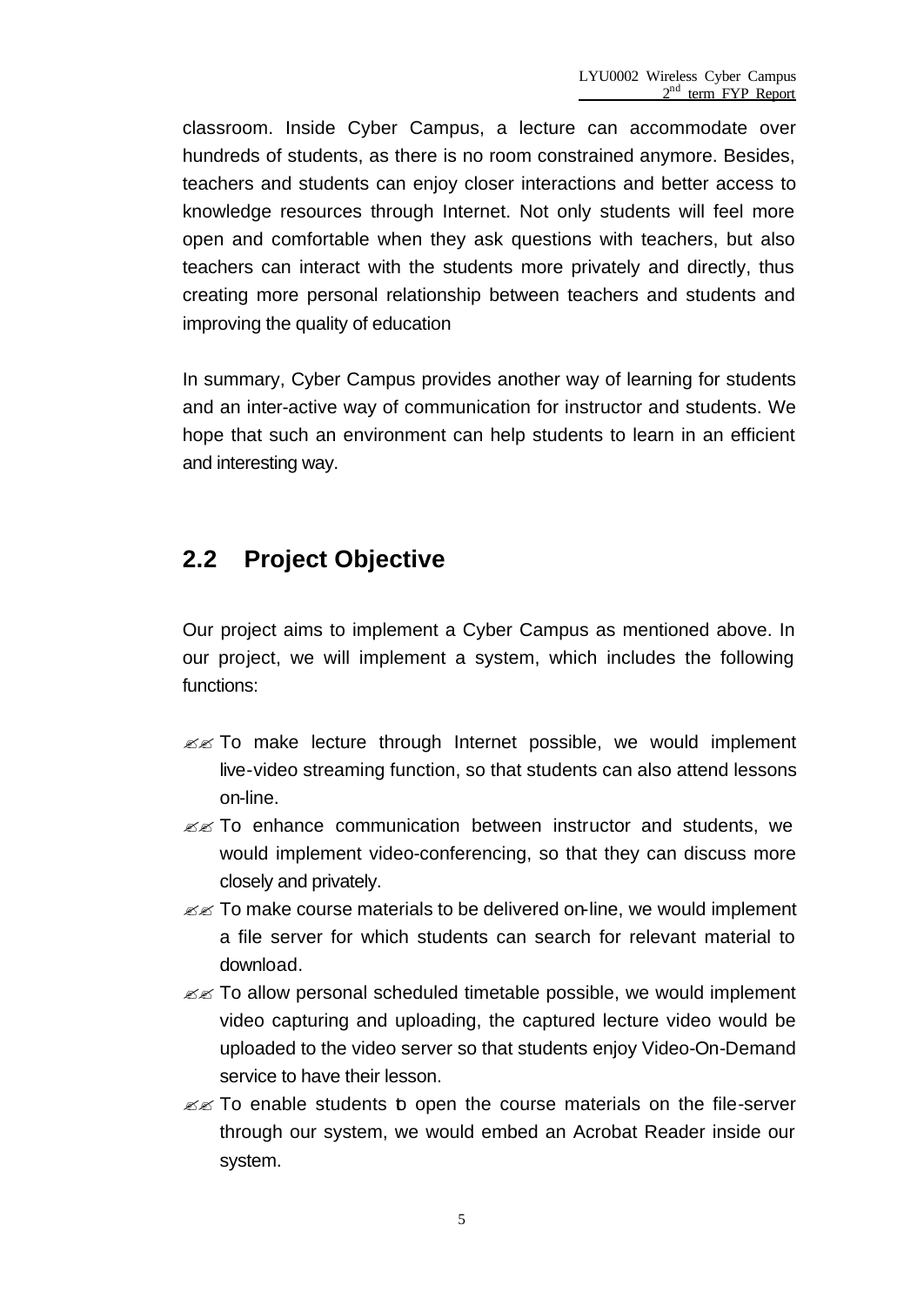## **2.3 Project Overview**

In our project, we will implement the whole system, system level and application level.

In system level, there are a server and libraries. The server works as a central unit of the whole system. It controls every message to pass through the system and controls the usage of resource inside the system. This is the most important part for the system to work properly.

The application level, programs are used by the instructor/students. They can invoke one or more activities (like message and video conference) in it. The client program will create an instance for each activity locally and every change will be distributed to the others.

The client program is used for received the response from the user and send it to the server. After server received their response, it will calculate the new state of the user and distribute it to all of the users within the system.

The libraries help us to develop a highly interactive network application. The libraries include Java SDK 1.2.2 and Java Media Framework (JMF) library. Based on them, we can design and build the system more efficient. Also, we have tried to develop the software into two approaches. One of the approaches is to have user-friendly interface. The second one is to have a robust system for client to use.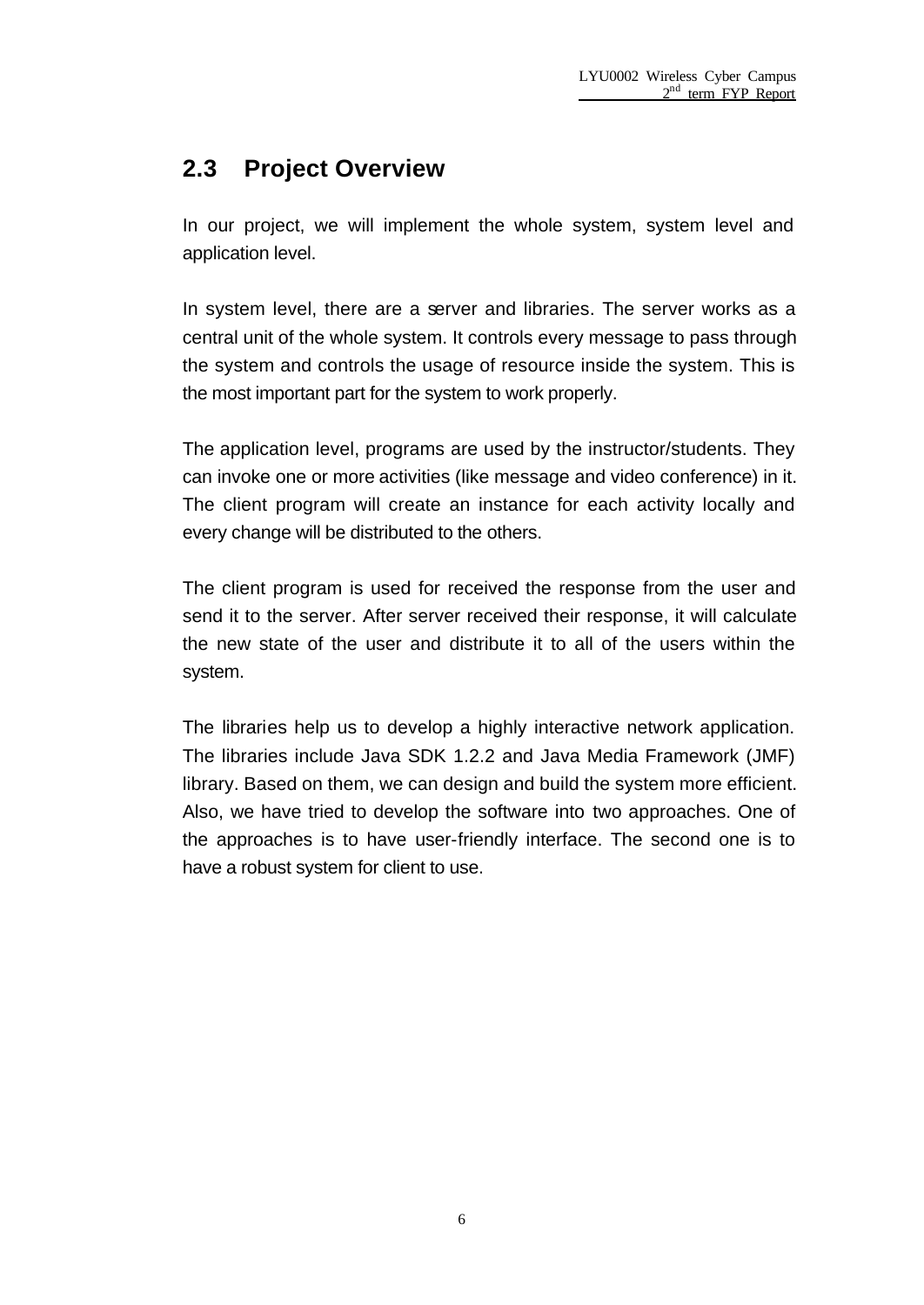## **2.4 Programming Platform**

All of the programs are written in Java. For the client/server program, it can run on Microsoft Windows and Unix platform with Java Media Framework installed.

Here is the Java architecture overview:



*figure2.1 Java architecture Overview*

## **2.5 Project Architecture**

This project Cyber Campus is mainly divided into two parts.

The first part is the server, which mainly responsible for central control of the whole system. The second part is the client program, which is mainly responsible for display the learning material and interactive activities.

Basically, our work includes building the server and building the client program.

For the server we had built, they will be talked in details at Chapter 4 in this report.

For the client program we had built, detail will be talk in Chapter 5 in this report.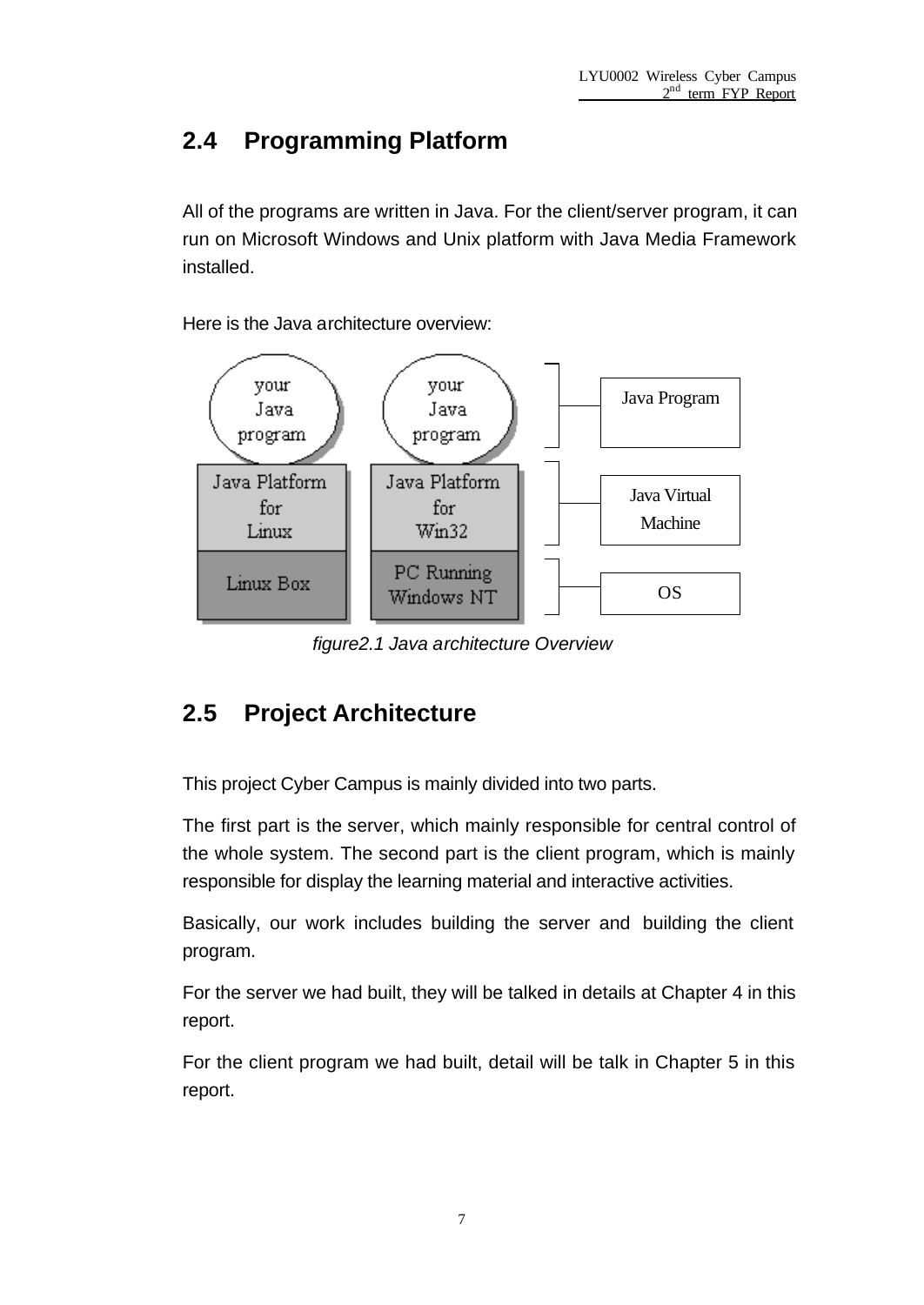# **3. Background**

## **3.1 Network**

### **3.1.1 WinSock library**

### **What is WinSock?**

Windows Sockets (Winsock) specifies a programming interface based on the familiar "socket" interface from the University of California at Berkeley. It includes a set of extensions designed to take advantage of the message-driven nature of Microsoft Windows. Version 1.1 of the Windows Sockets specification was released in January 1993, and version 2.2.0 was published in May of 1996. Windows CE supports Winsock version 1.1. Sockets are a general-purpose networking API. Winsock is designed to run

efficiently on Windows operating systems while maintaining compatibility with the Berkeley Software Distribution (BSD) standard, known as Berkeley Sockets.

Windows Sockets applications can also be used in Windows CE, thus WinSock is suitable for design multi-platform software to provide generic network services.



*figure3.1 Overviews of how WinSock works*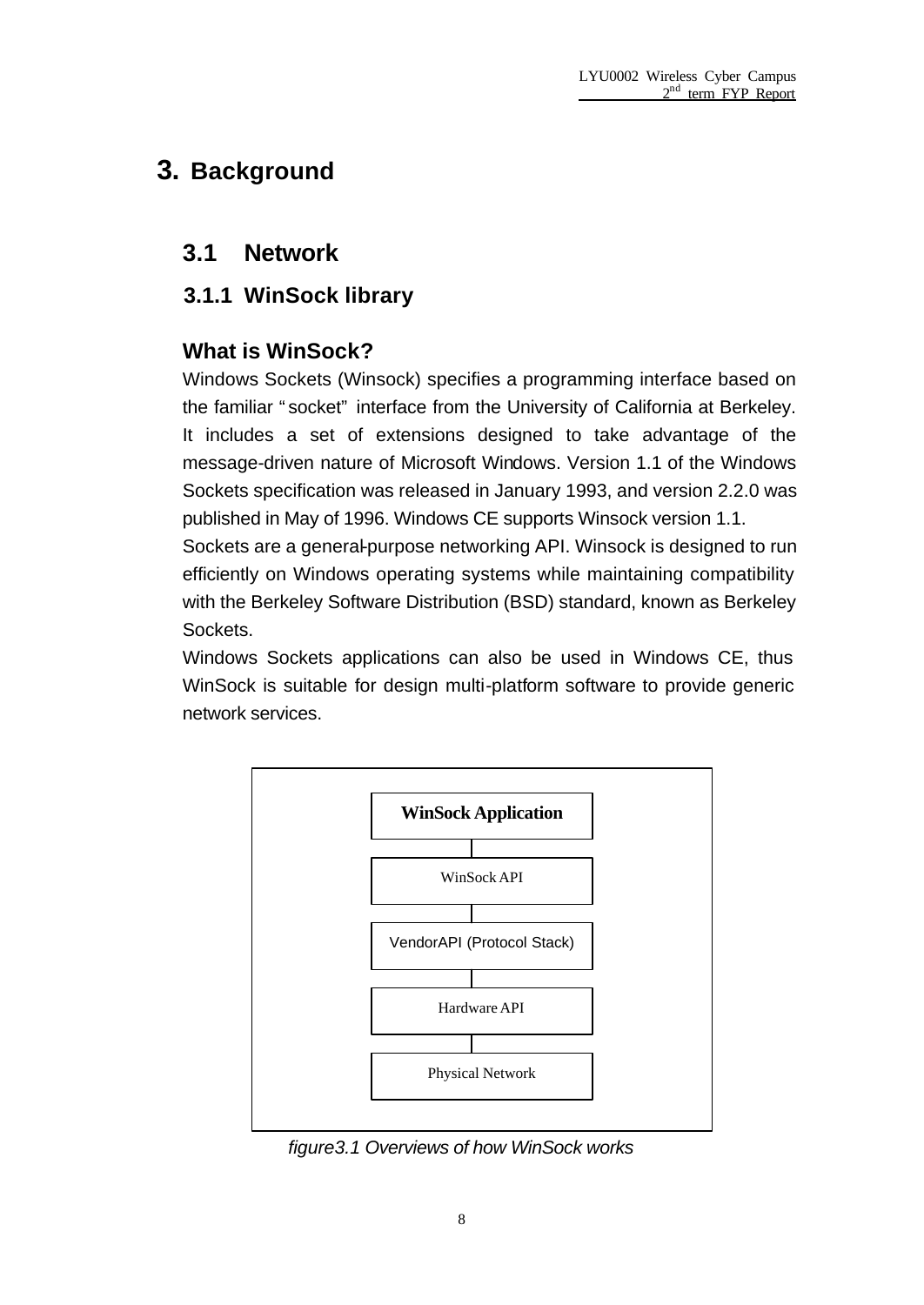### **WinSock 2 Architecture**

WinSock 2 has an all-new architecture that provides much more flexibility. The new WinSock 2 architecture allows for simultaneous support of multiple protocol stacks, interfaces, and service providers. There is still one DLL on top, but there is another layer below, and a standard service provider interface, both of which add flexibility.

WinSock 2 adopts the Windows Open Systems Architecture (WOSA) model, which separates the API from the protocol service provider. In this model the WinSock DLL provides the standard API, and each vendor installs its own service provider layer underneath. The API layer "talks" to a service provider via a standardized Service Provider Interface (SPI), and it is capable of multiplexing between multiple service providers simultaneously. The following sketch illustrates the WinSock 2 architecture.



*figure 3.2 WinSock 2 Architecture*

Note that the WinSock 2 specification has two distinct parts: the API for application developers, and the SPI for protocol stack and namespace service providers. Notice also that the intermediate DLL layers are independent of both the application developers and service providers. These DLLs are provided and maintained by Microsoft and Intel. And lastly, notice that the *Layered Service Providers* would appear in this illustration one or more boxes on top of a transport service provider.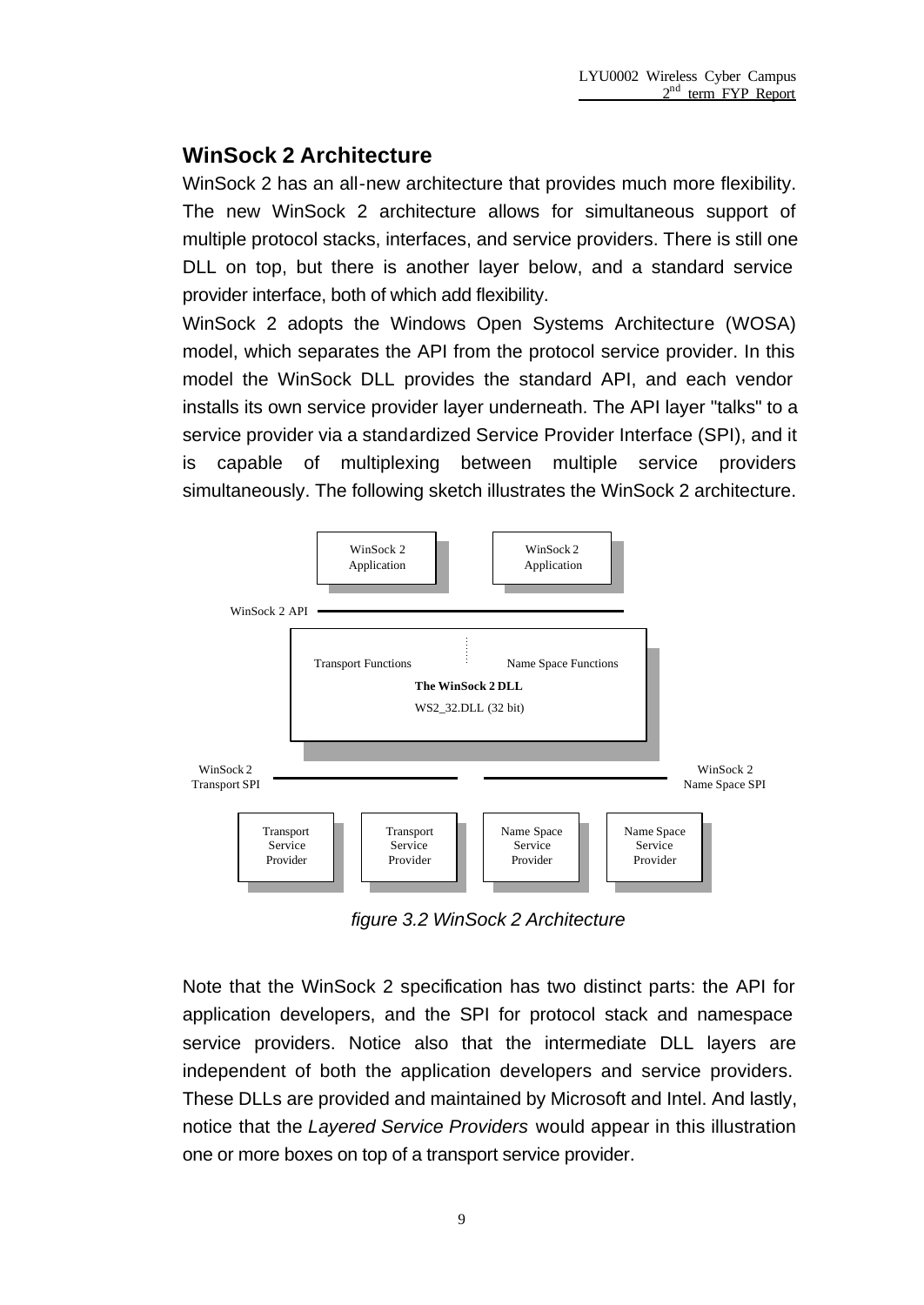However, WinSock 2 is designed only for 32-bit Windows platforms; it cannot be run using Win32s on 16-bit Windows platforms. Nonetheless, as described earlier, (almost) all 16-bit WinSock 1.1 applications can be used. Windows NT version 4 has been called the "shell-update," since the most obvious change was the addition of the Windows 95 user interface. But there's a whole lot more that was changed within the NT4 kernel design. Significant modifications were done to make WinSock 2 the native network API for Windows NT4. As a result, *WinSock 2 will not be available for NT 3.51 or earlier\*.*

#### **Sockets Programming Paradigm under Windows**

In WinSock 2, all connectionless protocols use SOCK\_DGRAM sockets and all connection-oriented protocols use SOCK\_STREAM sockets. Programmers should no longer rely on socket type to describe all of the essential attributes of a transport protocol.

Windows Sockets 2 takes the socket paradigm considerably beyond what it's original designers contemplated. As a consequence, a number of new functions have been added, all of which are assigned names that are prefixed with "WSA". In all but a few instances these new functions are expanded versions of an existing function from BSD sockets. The need to retain backwards compatibility mandates that we retain both the "just plain" BSD functions and the new "WSA" versions. The usage of functions for using a connection-oriented and connectionless application is shown in figure3.6 and figure3.7 respectively.



*figure 3.3 Overview of Connection-Oriented Application*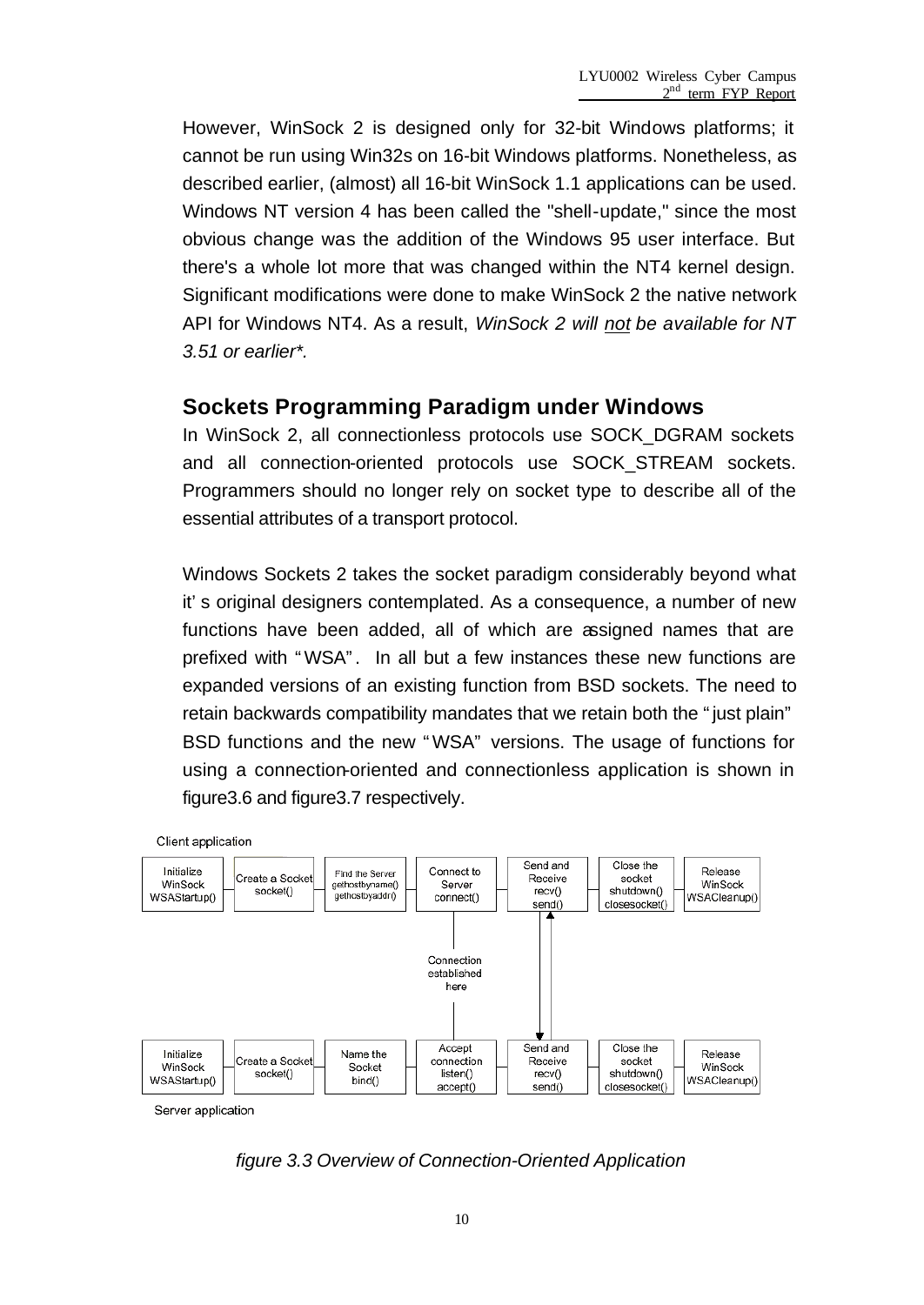

*figure 3.4 Overview of Connectionless Application*

### **Asynchronous Notification Using Event Objects**

Introducing overlapped I/O requires a mechanism for applications to unambiguously associate send and receive requests with their subsequent completion indications. In WinSock 2 this may be accomplished via event objects that are modeled after Win32 events. WinSock event objects are fairly simple constructs, which can be created and closed, set and cleared, waited upon and polled. Their prime usefulness comes from the ability of an application to block and wait until one or more event objects become set.

Applications use WSACreateEvent() to obtain an event object handle which may then be supplied as a required parameter to the overlapped versions of send and receive calls (WSASend(), WSASendTo(), WSARecv(), WSARecvFrom()). The event object, which is cleared when first created, is set by the transport providers when the associated overlapped I/O operation has completed (either successfully or with errors). Each event object created by WSACreateEvent() should have a matching WSACloseEvent() to destroy it.

Event objects are also used in WSAEventSelect() to associate one or more FD XXX network events with an event object.

The WSAEventSelect() and WSAEnumNetworkEvents() functions are provided. WSAEventSelect() behaves exactly like WSAAsyncSelect()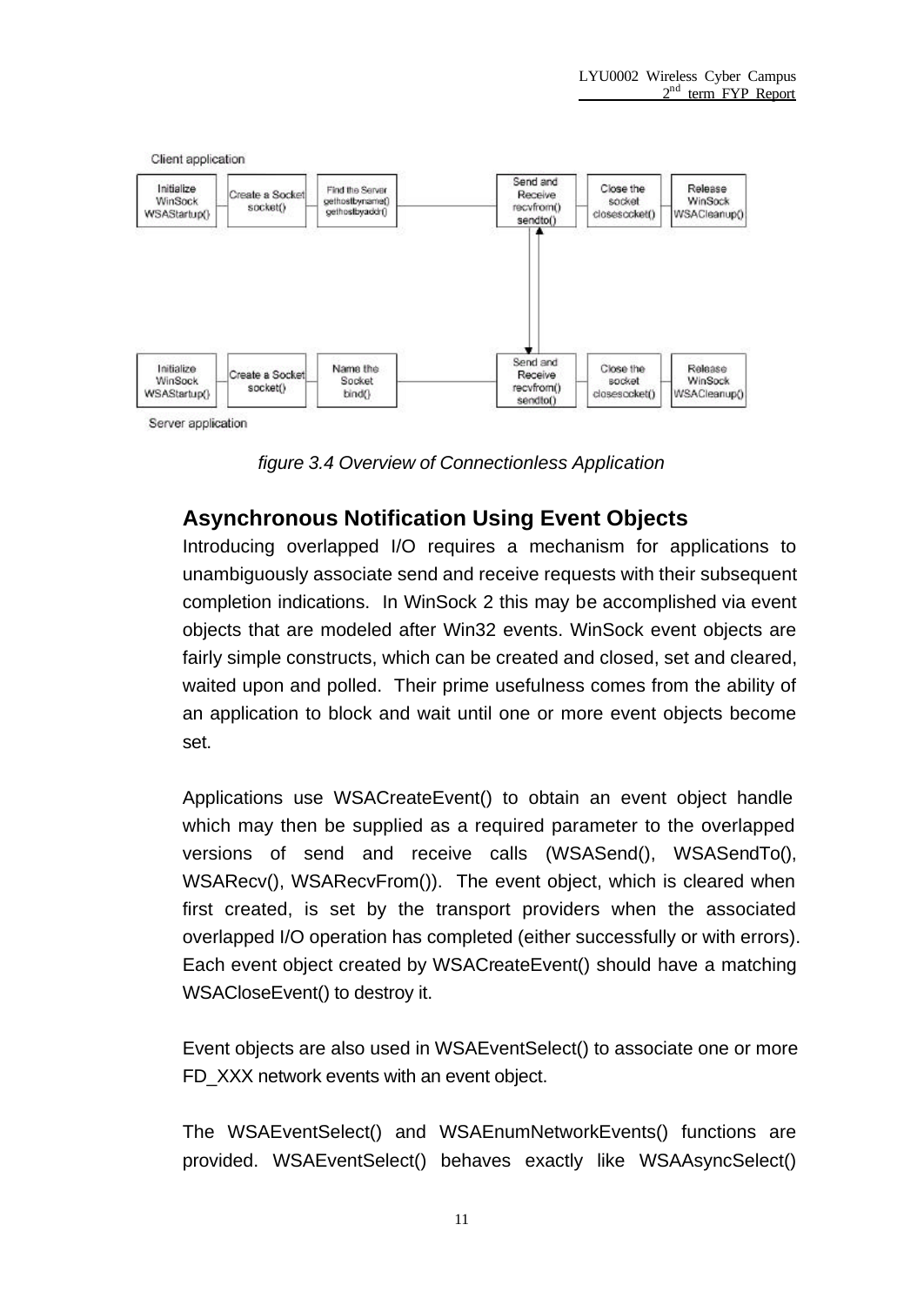except that, rather than cause a Windows message to be sent on the occurrence of an FD\_XXX network event (e.g.. FD\_READ, FD\_WRITE, etc.), an application-designated event object is set.

### **3.1.2 Java.net Package**

### **What is Java.net Package?**

**Java.net package** is used to provide the classes for implementing networking applications in Java. Using the socket classes, you can communicate with any server on the Internet or implement own Internet server. A number of classes are provided to make it convenient to use Universal Resource Locators (URLs) to retrieve data on the Internet. This package is developed since JDK1.0.



*figure3.5 Overviews of how Java.net package works*

### **Why Networked Java?**

Java is the first programming language designed from the ground up with networking in mind. Java provides solutions to a number of problems – platform independence and security. It makes writing network programs easy. It's far easier to write network programs in Java than almost any other language. It's easy for Java application to send and receive data across the Internet.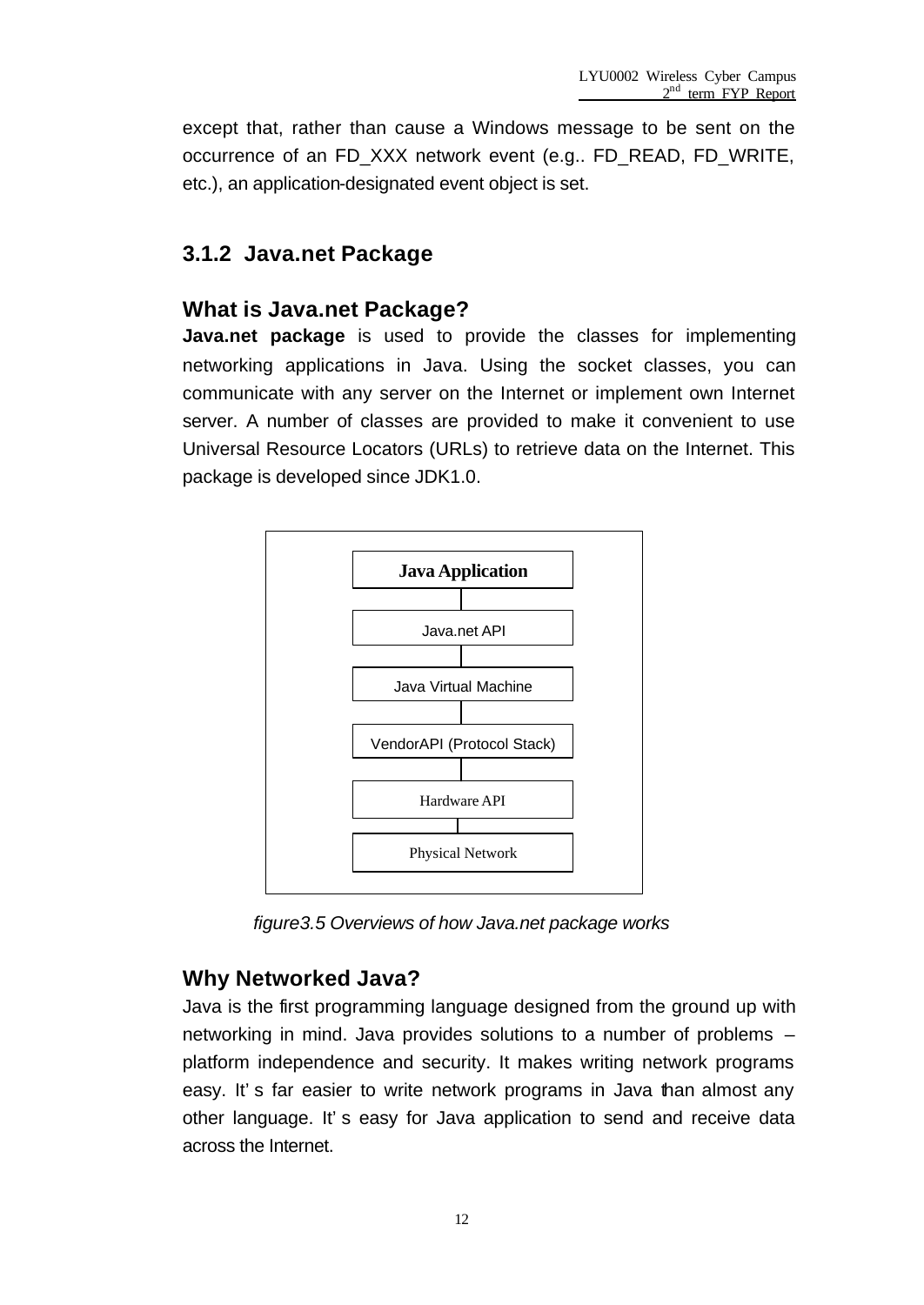### **Java Socket Class**

A Socket is a connection between two hosts. It can perform seven basic operations:

- $\mathscr{A}$  Connect to a remote machine
- $\mathbb{K}\mathbb{K}$  Send data
- $\ll \ll$  Receive data
- **EXECOSE** a connection
- $\mathbb{Z}$   $\mathbb{Z}$  Bind to a port
- $\mathbb{Z}$  Listen for incoming data
- $\mathcal{Z}$  Accept connections from remote machines on the bound port

Java's **Socket** class, which is used by both clients and servers, has methods that correspond to the first four of these operations. The least three operations are needed only by servers, which wait for clients to connect to them. They are implemented by the **ServerSocket** class. Java programs normally use client sockets in the following fashion:

- 1. The program creates a new **Socket()** constructor.
- 2. The socket attempts to connect to the remote host.
- 3. Once the connection is established, the local and remote hosts get input and output streams from the socket and use those streams to send data to each other. This connection is full-duplex; both hosts can send and receive data simultaneously.
- 4. When the transmission of data is complete, one or both sides close the connection.

## **3.2 Video Streaming and Capturing**

### **3.2.1 Direct Show Library**

#### **What is DirectShow?**

Microsoft® DirectShow® is an architecture for streaming media on the Microsoft® Windows® platform. It is based on the Component Object Model (COM). DirectShow provides for high-quality capture and playback of multimedia streams. It supports a wide variety of formats, including Advanced Streaming Format (ASF), Motion Picture Experts Group (MPEG), Audio-Video Interleaved (AVI), MPEG Audio Layer-3 (MP3), and WAV files.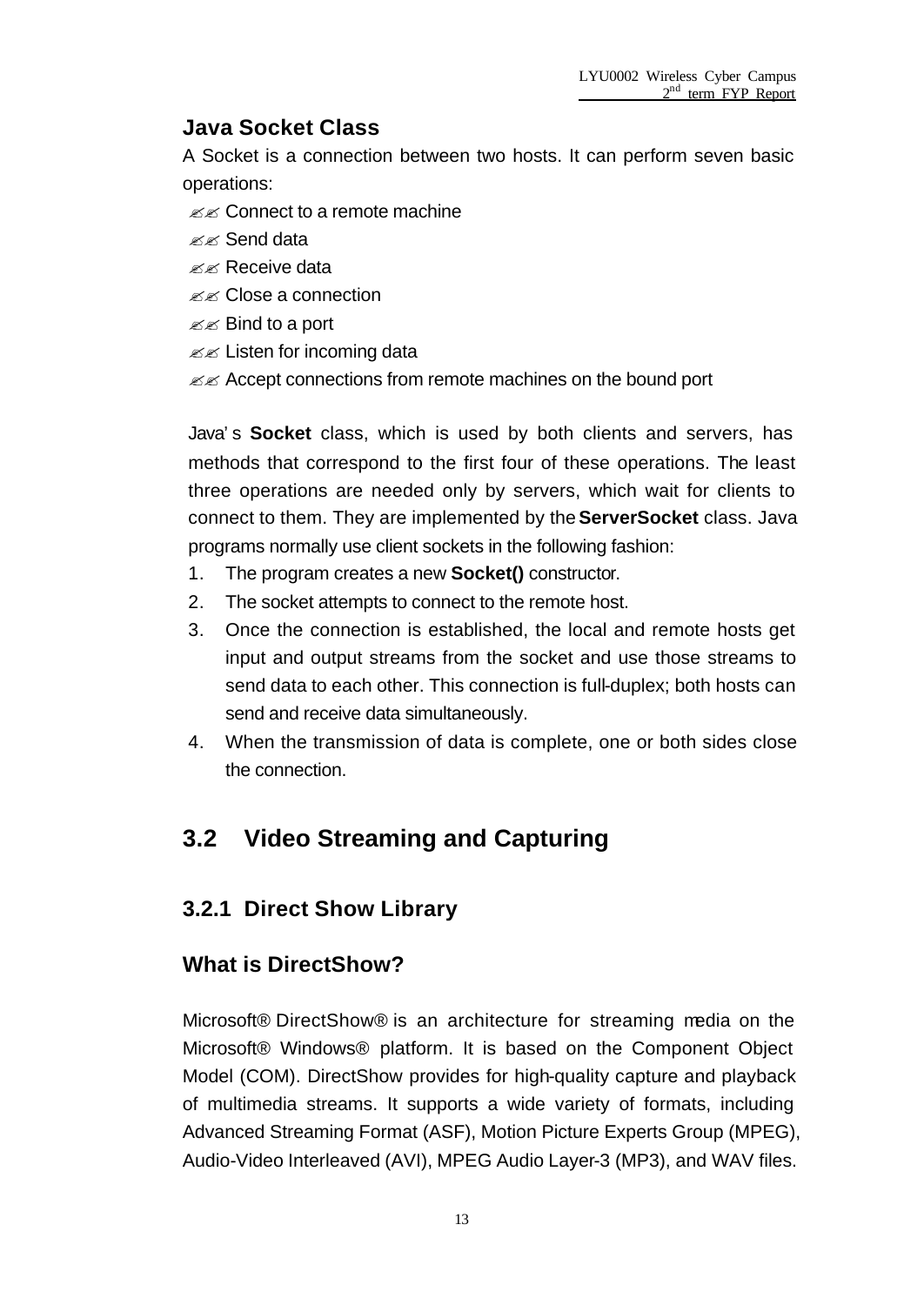It supports capture using Windows Driver Model (WDM) devices or older Video for Windows devices..

DirectShow simplifies media playback, format conversion, and capture tasks. At the same time, it provides access to the underlying stream control architecture for applications that require custom solutions.

Examples of the types of applications

- ?? DVD players
- ?? Video editing applications
- ?? AVI to ASF converters
- ?? MP3 players
- ?? Digital video captures applications.

### **DirectShow System Overview**

The following diagram shows the relationship between an application, the DirectShow components, and some of the hardware and software components that DirectShow supports.



*figure 3.6 DirectShow System Overview*

As illustrated here, DirectShow enables applications to play files and streams from various sources, including local files, local CD and DVD drives, remote files on a network, newer TV-tuner and video capture cards based on the Windows Driver Model (WDM), and legacy Video For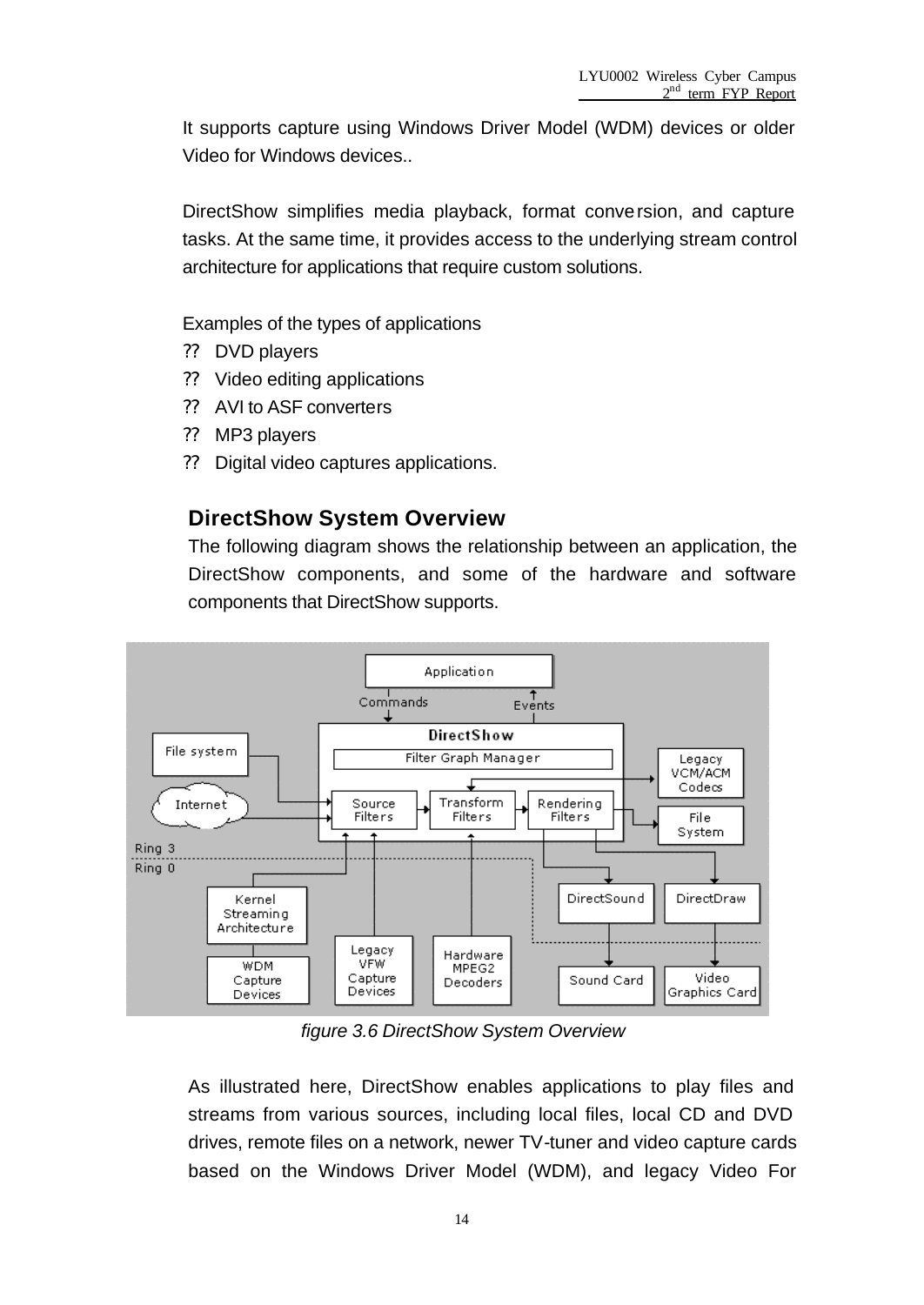Windows® video capture cards. DirectShow has native compressors and decompressors for some file formats, and many third-party hardware and software decoders are compatible with DirectShow. In addition, DirectShow supports legacy VfW codecs based on the Video Compression Manager (VCM) and Audio Compression Manager (ACM) interfaces. Playback makes full use of DirectDraw hardware acceleration and DirectSound capabilities when the hardware supports it.

### **DirectShow Application Programming**

At the heart of the DirectShow services is a modular system of pluggable components called filters, arranged in a configuration called a filter graph. A component called the filter graph manager oversees the connection of these filters and controls the stream's data flow.

#### ?? **Filter**

The basic building block of DirectShow is a software component called a filter. A filter generally performs a single operation on a multimedia stream. For example, there are DirectShow filters that

- ?? Read files.
- ?? Get video from a video capture device.
- ?? Decode a particular stream format, such as MPEG-1 video.
- ?? Pass data to the graphics or sound card.

#### ?? **Filter Graph**

A filter graph is composed of a collection of filters of different types. Most filters can be categorized into one of the following three types.

- ?? A *source filter*, which takes the data from some source, such as a file on disk, a satellite feed, an Internet server, or a VCR, and introduces it into the filter graph.
- ?? A *transform filter*, which takes the data, processes it, and then passes it along.
- ?? A *rendering filter*, which renders the data; typically this is rendered to a hardware device, but could be rendered to any location that accepts media input (such as memory or a disk file).

Filters receive input and produce output. For example, if a filter decodes MPEG-1 video, the input is the MPEG-encoded stream and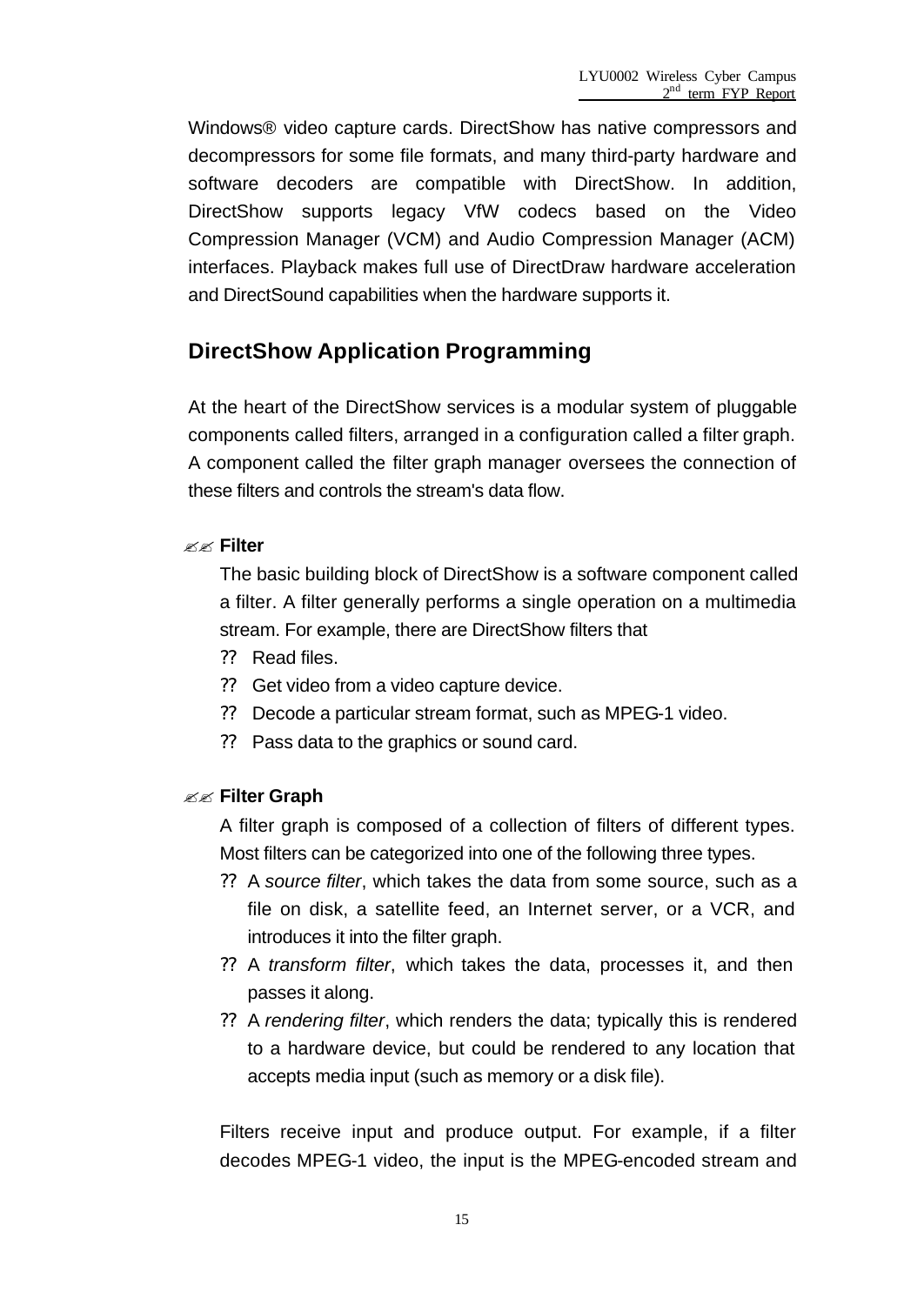the output is an uncompressed RGB video stream.

To perform a given task, an application connects several filters so that the output from one filter becomes the input for another. A set of connected filters is called a **filter graph**. As an illustration of this concept, the following diagram shows a filter graph for playing an AVI file.



*figure 3.7 DirectShow filter graph*

#### ?? **Filter Graph Manager**

DirectShow provides a high-level component called the Filter Graph Manager. The Filter Graph Manager controls the flow of data through the graph. We can makes high-level API calls such as "Run" (to move data through the graph) or "Stop" (to stop the flow of data). We can also access the filters directly through COM interfaces. The Filter Graph Manager also passes event notifications to the application, so that our application can respond to events, such as the end of a stream.

In addition, the Filter Graph Manager simplifies the process of building a filter graph. For example, you can specify a file name, and the Filter Graph Manager will build a graph to play that file.

#### ?? **Writing a DirectShow Application**

A typical DirectShow application performs three basic steps, as illustrated in the following diagram.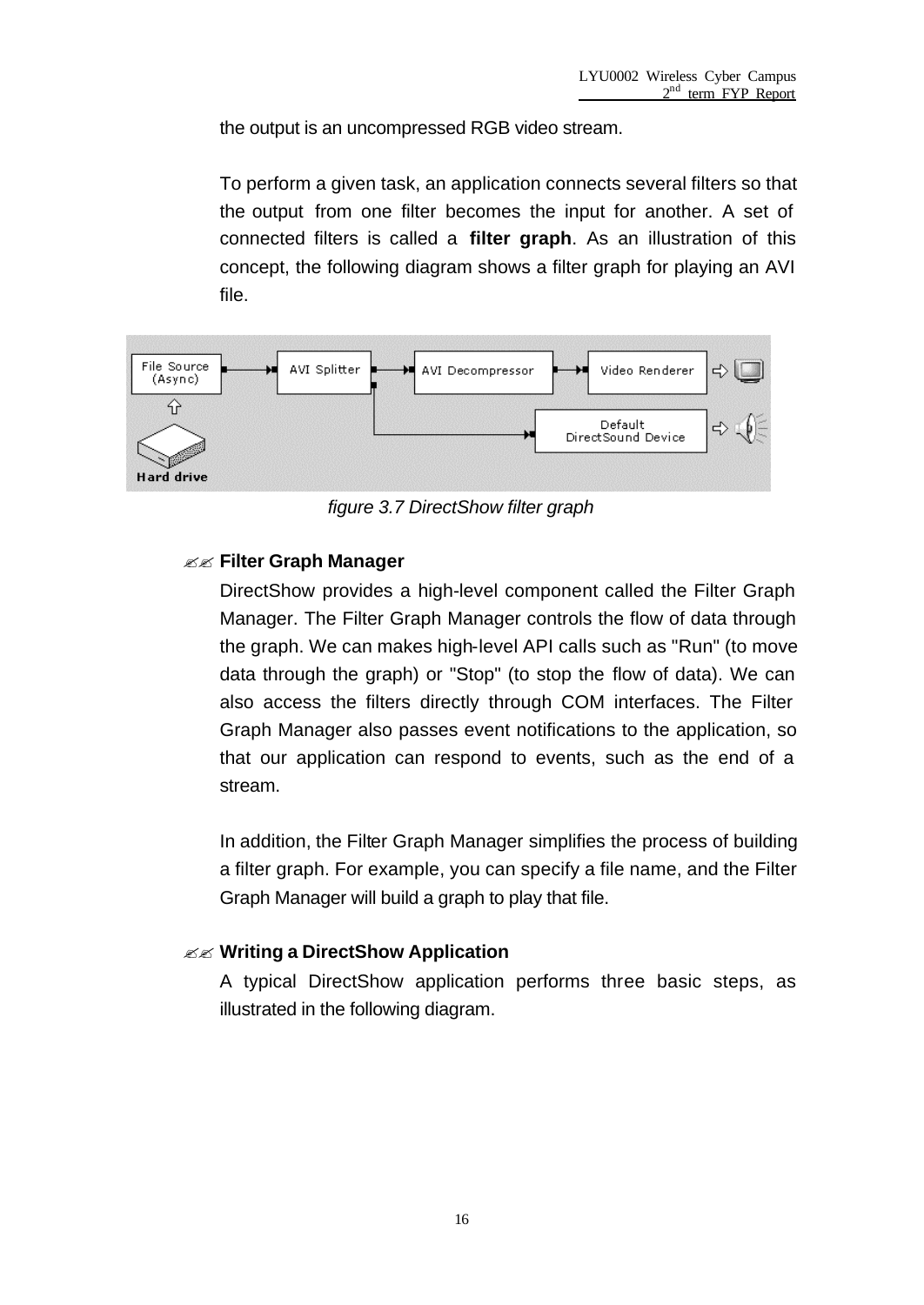

*figure 3.8 Process of writing a DirectShow application*

- 1. Creates an instance of the Filter Graph Manager, using the CoCreateInstance function.
- 2. Uses the Filter Graph Manager to build a filter graph.
- 3. Controls the filter graph and responds to events.

## **3.2.2 Java Media Framework (JAVA JMF)**

The Java Media Framework (JMF) is an application-programming interface (API) for incorporating time-based media into Java applications and applets. It provides supports for

- ?? Capturing and storing media data
- ?? Controlling the type of processing that is performed during playback
- ?? Performing custom processing on media data streams.
- ?? Streaming and conferencing applications
- ?? Providing access to raw media data
- ?? Enable the development of custom, downloadable demultiplexers, codecs, effects processors, multiplexers, and renderers (JMF *plug-in*s)

#### **Why using JMF?**

JMF support **Real-Time Transport Protocol** (RTP) as a solution to send or receive a live media broadcast or construct a videoconference over the Internet or intranet.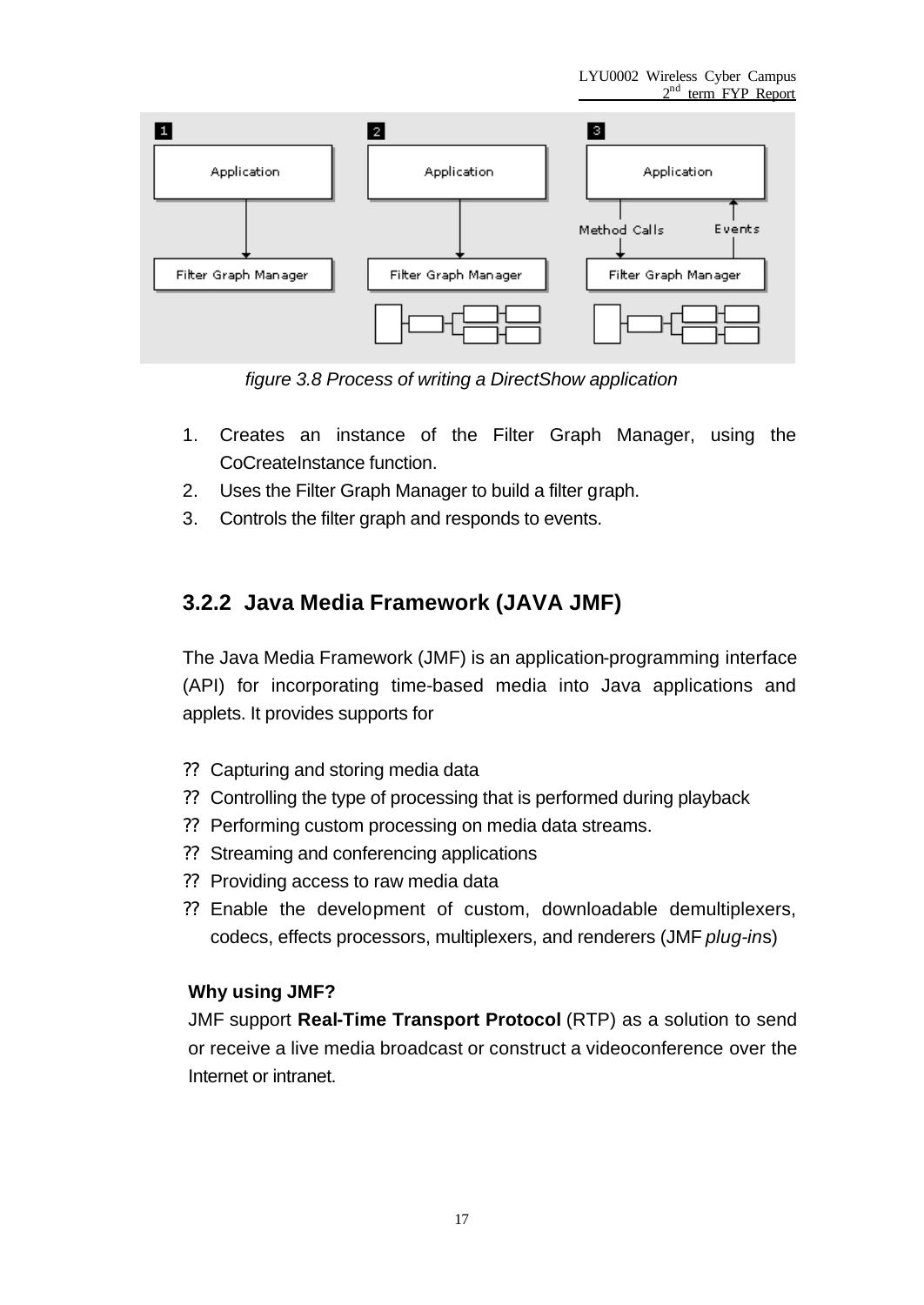#### **Streaming Media**

When media content is streamed to a client in real-time, the client can begin to play the stream without having to wait for the complete stream to download. In fact, the stream might not even have a predefined duration downloading the entire stream before playing it would be impossible. The term streaming media is often used to refer to both this technique of delivering content over the network in real-time and the real-time media content that's delivered.

Streaming media is everywhere you look on the web-live radio and television broadcasts and webcast concerts and events are being offered by a rapidly growing number of web portals, and it's now possible to conduct audio and video conferences over the Internet. By enabling the delivery of dynamic, interactive media content across the network, streaming media is changing the way people communicate and access information.

#### **Real-Time Transport Protocol**

RTP provides end-to-end network delivery services for the transmission of real-time data. RTP is network and transport-protocol independent, though it is often used over UDP.



*figure3.9 RTP architecture*

RTP can be used over both unicast and multicast network services. Over a *unicast* network service, separate copies of the data are sent from the source to each destination. Over a *multicast* network service, the data is sent from the source only once and the network is responsible for transmitting the data to multiple locations. Multicasting is more efficient for many multimedia applications, such as videoconferences. The standard Internet Protocol (IP) supports multicasting.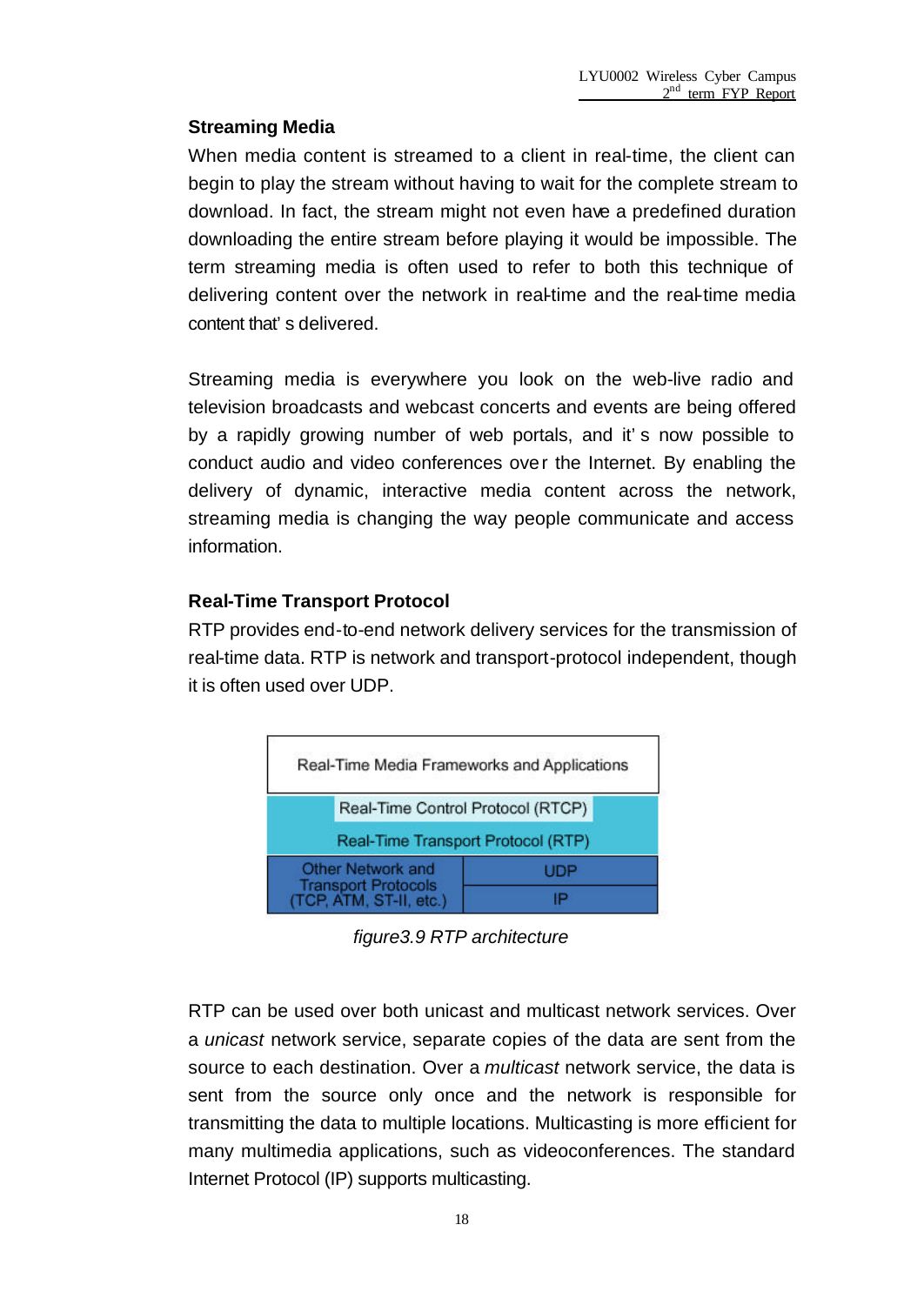#### **RTP Applications**

RTP applications are often divided into those that need to be able to receive data from the network (RTP Clients) and those that need to be able to transmit data across the network (RTP Servers). Some applications do both -- for example, conferencing applications capture and transmit data at the same time that they' re receiving data from the network.

#### **Receiving Media Streams from network**

Being able to receive RTP streams is necessary for several types of applications. For example:

- ?? Conferencing applications need to be able to receive a media stream from an RTP session and render it on the console.
- ?? A telephone answering machine application needs to be able to receive a media stream from an RTP session and store it in a file.
- ?? An application that records a conversation or conference must be able to receive a media stream from an RTP session and both render it on the console and store it in a file.

#### **Transmitting Media Streams across network**

RTP server applications transmit captured or stored media streams across the network.

For example, in a conferencing application, a media stream might be captured from a video camera and sent out on one or more RTP sessions. The media streams might be encoded in multiple media formats and sent out on several RTP sessions for conferencing with heterogeneous receivers. Multiparty conferencing could be implemented without IP multicast by using multiple unicast RTP sessions.

### **3.2.3 Comparison**

Both DirectShow and JMF can perform video playback, capturing and streaming. The underlying architectures for both API are quite similar. DirectShow uses Filter Graph and JMF uses JMF player/process model. The architecture connects different components to perform certain task.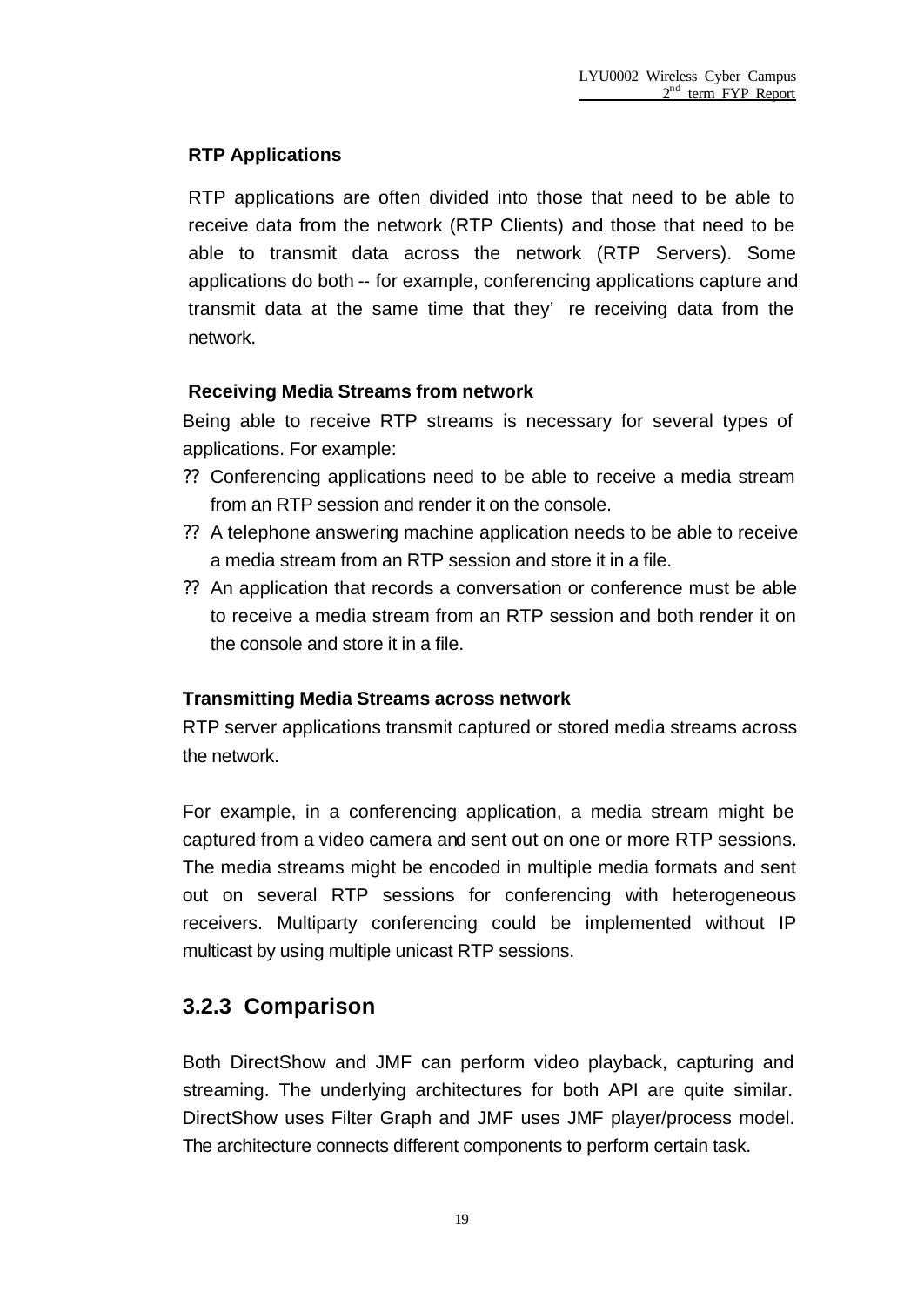For instance, in writing a simple MPEG playback application. DirectShow connects the source filter, which get the data from a MPEG file, to the splitter filter and decompression filter. Finally a renderer is used to display the video content. JMF use a datasource to read the video data and a player performs split, decompress and rendering of the video. Comparing to DirectShow architecture, JMF is much simpler as there are only two main components there. But the underlying principle is the same for both.

For video playback, DirectShow supports more video formats than the JMF does. Program written in DirectShow supports formats such as MPEG-2 which JMF does not support. By installing the suitable codec in the Windows platform, DirectShow can playback the format. JMF doesn't support much video formats currently, it only supports MPEG1 and AVI format.

In terms of performance, we experience that DirectShow has better performance than JMF. The overhead to start the system for DirectShow is much smaller than that of JMF. The delay is particularly significant for video capturing. Besides, as Java is work under the Java Virtual Machine, the overall performance is also poorer than DirectShow.

To implement video streaming, DirectShow provides a mechanism for programmers to implement a source filter to stream and receive video. Programmers are required to connect the existing filter to the source filter. JMF provides two methods to perform video streaming. One is using RTP as we have mentioned before and other one is implementing a datasource. Implementing a datasource is quite similar as the filter does. Programmer can implement a datasource that can be connected with the processor to perform video streaming.

In our system, we choose to use RTP instead of writing a datasource. The reason is we want to try using a different protocol that we haven't use before. We hope we can learn more about this new protocol during our project.

After using these two API, we found that using JMF is much easier than DirectShow. The reason is that JMF has clearer documentation and sample programs which demonstrate how to use the API, so that we can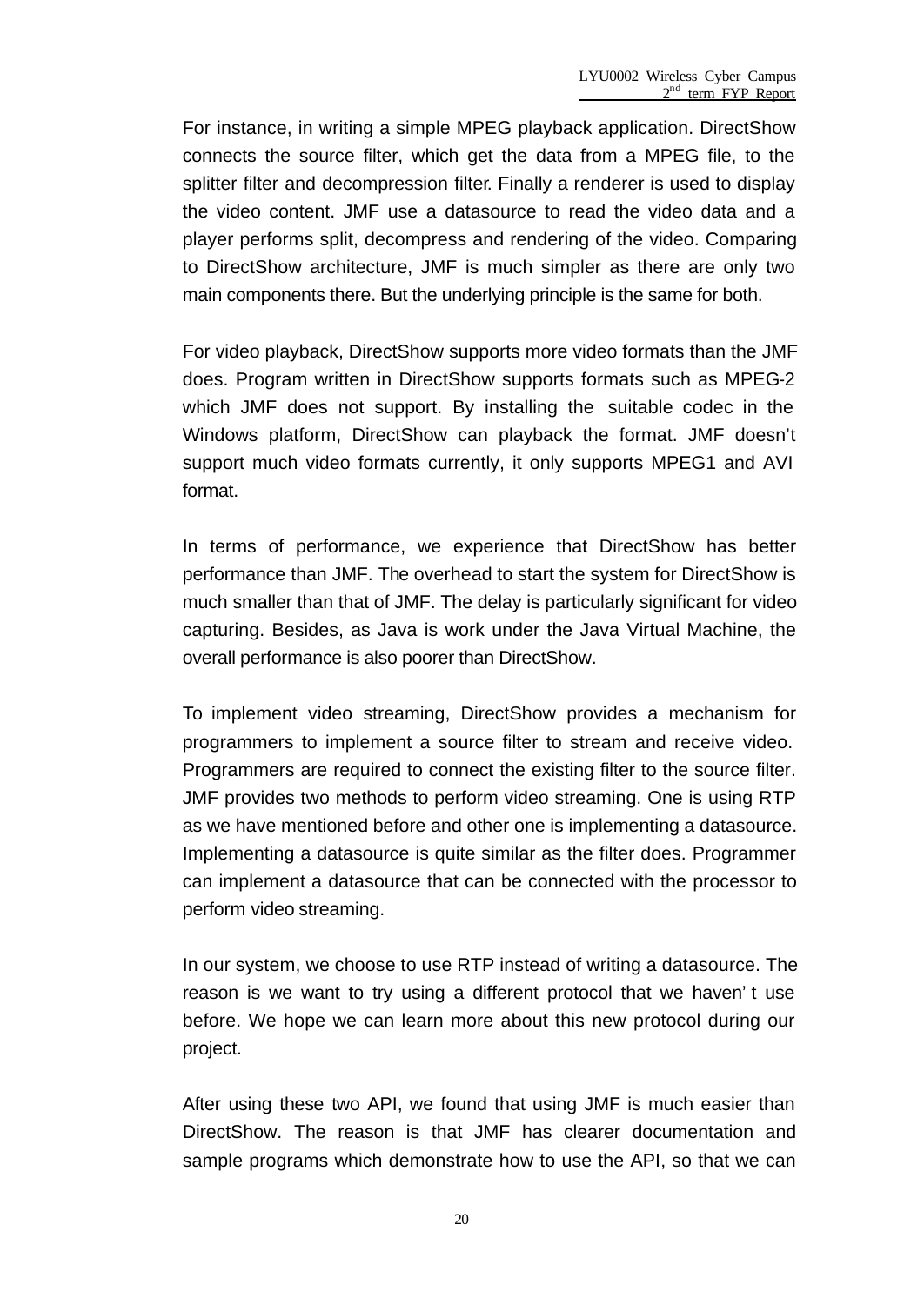implement the video streaming much easier. Besides, the Component Object Modal (COM) architecture used by DirectShow is more difficult to understand when comparing with JMF player/processor modal. COM requires a thorough understanding of the interface of the COM object and COM class. In JMF, it uses the Object-Oriented Principle which is easier to understand.

In conclusion, DirectShow has better performance and has comprehensive support of different video formats. However, it is more difficult to use and understand than JMF does. JMF provides two kinds of method for us to implement video streaming. We found that using RTP to implement is an easier method. So we recommend using Java JMF for implementation of video streaming.

## **3.3 User Interface**

## **3.3.1 Microsoft Foundation Class (MFC)**

#### **MFC overview**

The Microsoft Foundation Class Library (MFC) is an "application framework" for programming in Microsoft Windows. Written in C++, MFC provides much of the code necessary for managing windows, menus, and dialog boxes; performing basic input/output; storing collections of data objects; and so on. All you need to do is add your application-specific code into this framework. And, given the nature of C++ class programming, it's easy to extend or override the basic functionality the MFC framework supplies.

The MFC framework is a powerful approach that lets you build upon the work of expert programmers for Windows. MFC shortens development time; makes code more portable; provides tremendous support without reducing programming freedom and flexibility; and gives easy access to "hard to program" user-interface elements and technologies, like Active technology, OLE, and Internet programming. Furthermore, MFC simplifies database programming through Data Access Objects (DAO) and Open Database Connectivity (ODBC), and network programming through Windows Sockets. MFC makes it easy to program features like property sheets ("tab dialogs"), print preview, and floating, customizable toolbars.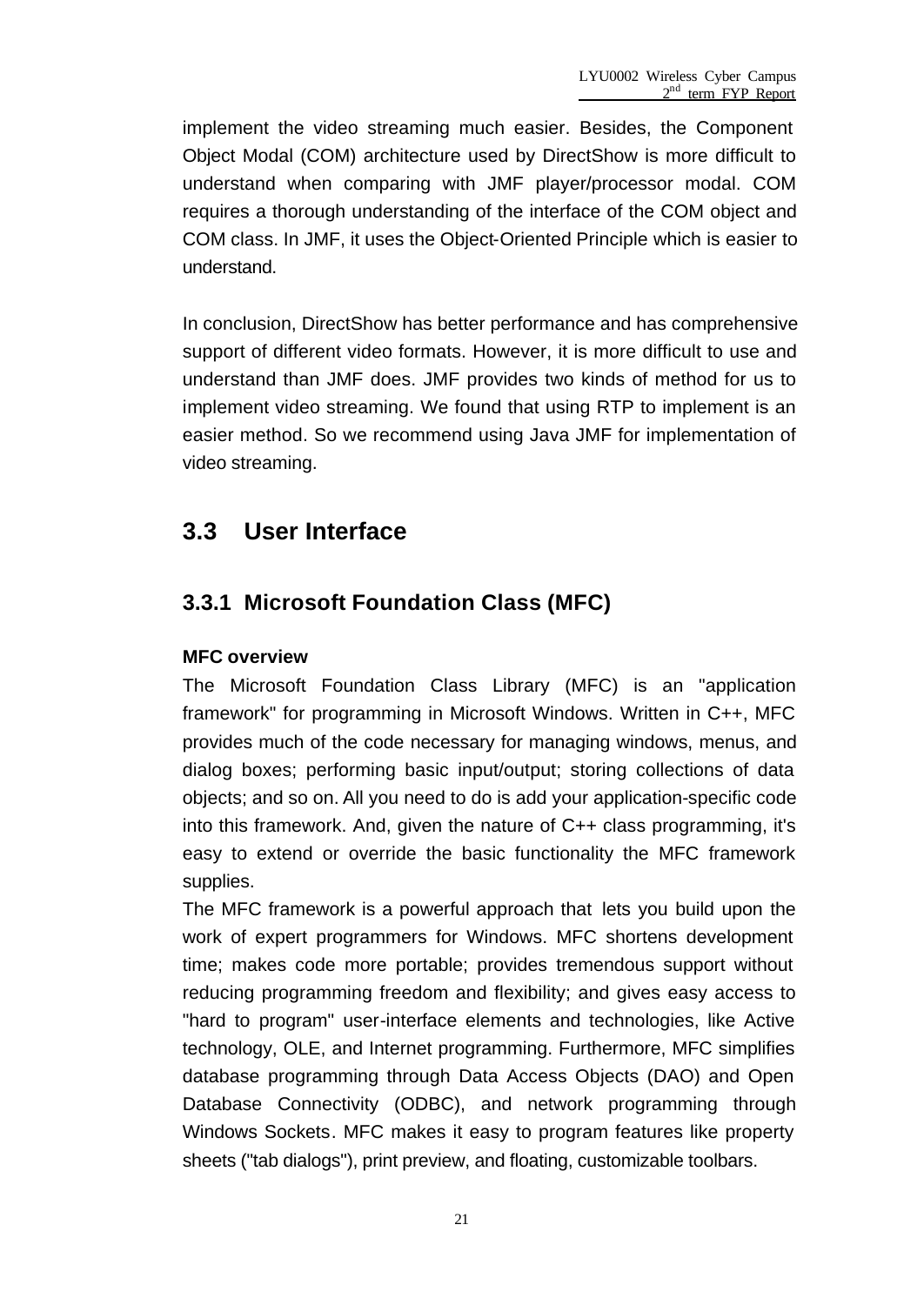#### **Using the Classes to Writer User Interface**

The classes in the Microsoft Foundation Class Library (MFC) make up an "application framework" — the framework on which we build an application for Windows. At a very general level, the framework defines the skeleton of an application and supplies standard user-interface implementations that can be placed onto the skeleton. We can just fill the rest of skeleton. We can use the Microsoft Visual C++<sup>™</sup> resource editors to design your user-interface elements visually, ClassWizard to connect those elements to code, and the class library to implement your application-specific logic.

### **3.3.2 Java Foundation Class (JFC)**

#### **What Is the JFC?**

The Java Foundation Classes software extends the original Abstract Window Toolkit (AWT) by adding a comprehensive set of graphical user interface class libraries. The rest of this page describes each new JFC release feature and tells you where to find more information about it.

#### **JFC/Swing GUI Components**

These components are written in the Java programming language, without window-system-specific code. This facilitates a customizable look and feel without relying on the native windowing system, and simplifies the deployment of applications.

#### **Pluggable Look & Feel**

This feature gives users the ability to switch the look and feel of an application without restarting it and without the developer having to subclass the entire component set.

## **3.4 Active X**

Software Components are a natural evolution of Object Oriented software development, enabling the isolation of parts of an application into separate components. Such components can be shared between applications, and since components are only accessed through a rigidly defined interface, their implementation can be changed without impacting applications, which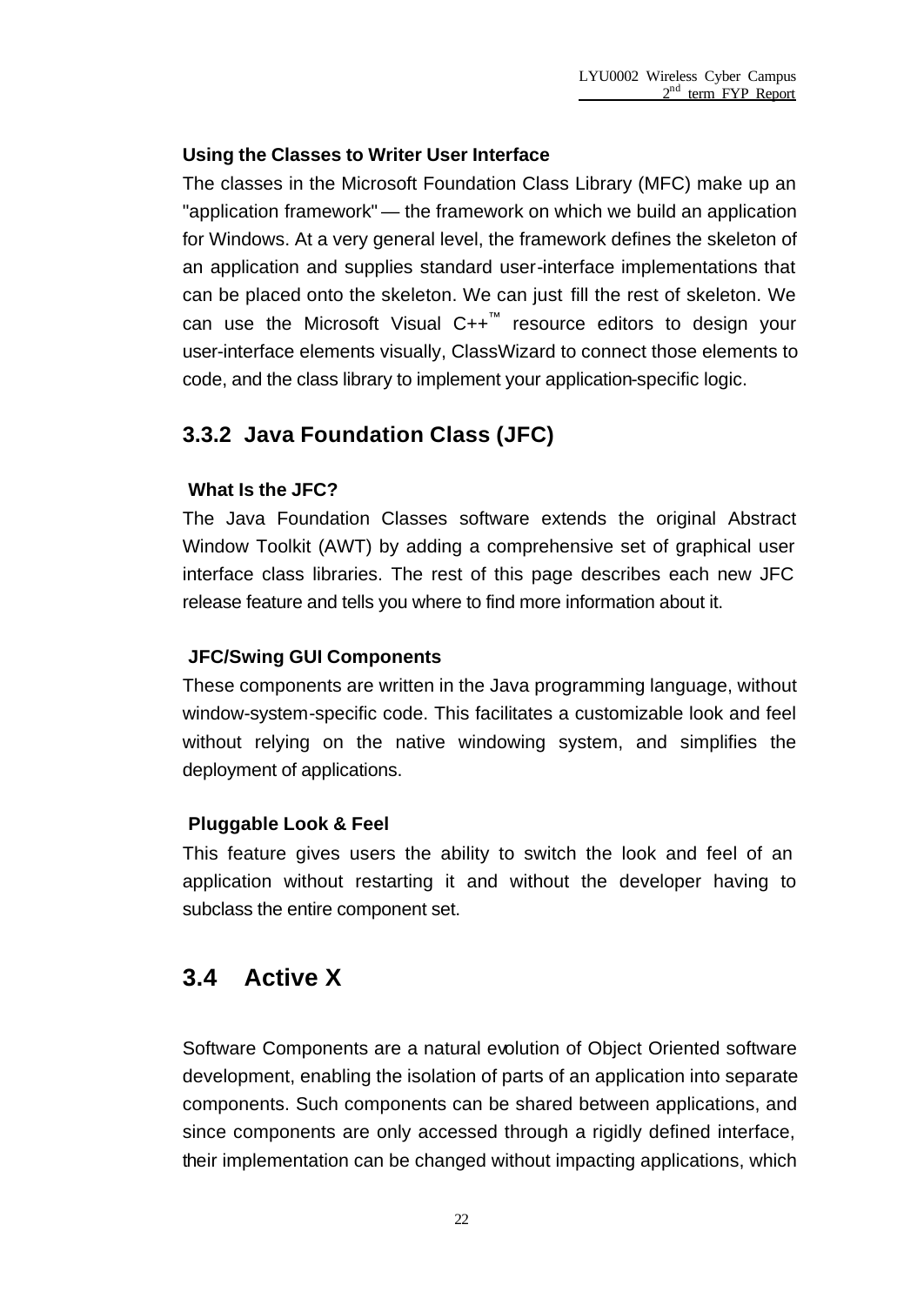use them.

Microsoft's widely used Component Object Model (COM) defines a binary standard for component integration, allowing COM components created using Visual BASIC (for example), to be accessed from an application created using Visual C++.



figure 3.10 Relationship between ActiveX component and application

Modern software design under Microsoft Windows practically mandates that an application be designed using an ActiveX Component based approach. One of the benefits of doing so is that parts of an application's functionality can be made accessible to other applications, not only the same host, but also remotely -- using Distributed COM (DCOM).

In order to invoke ActiveX object in Java, we have found a tool, J-Integra, to achieve this goal. J-Integra is a COM-Java bridging tool. Using J-Integra we can access ActiveX Components as though they were Java Objects, and we can access pure Java objects as though they were ActiveX Components. In the system, we use ActiveX object of Acrobat Reader and a Calendar. We add the reader so that we can open a PDF file in our system.

J-Integra works with any Java Virtual Machine, on any platform, and requires no native code (no DLLs). Below is architecture of how J-Integra communicates with JVM.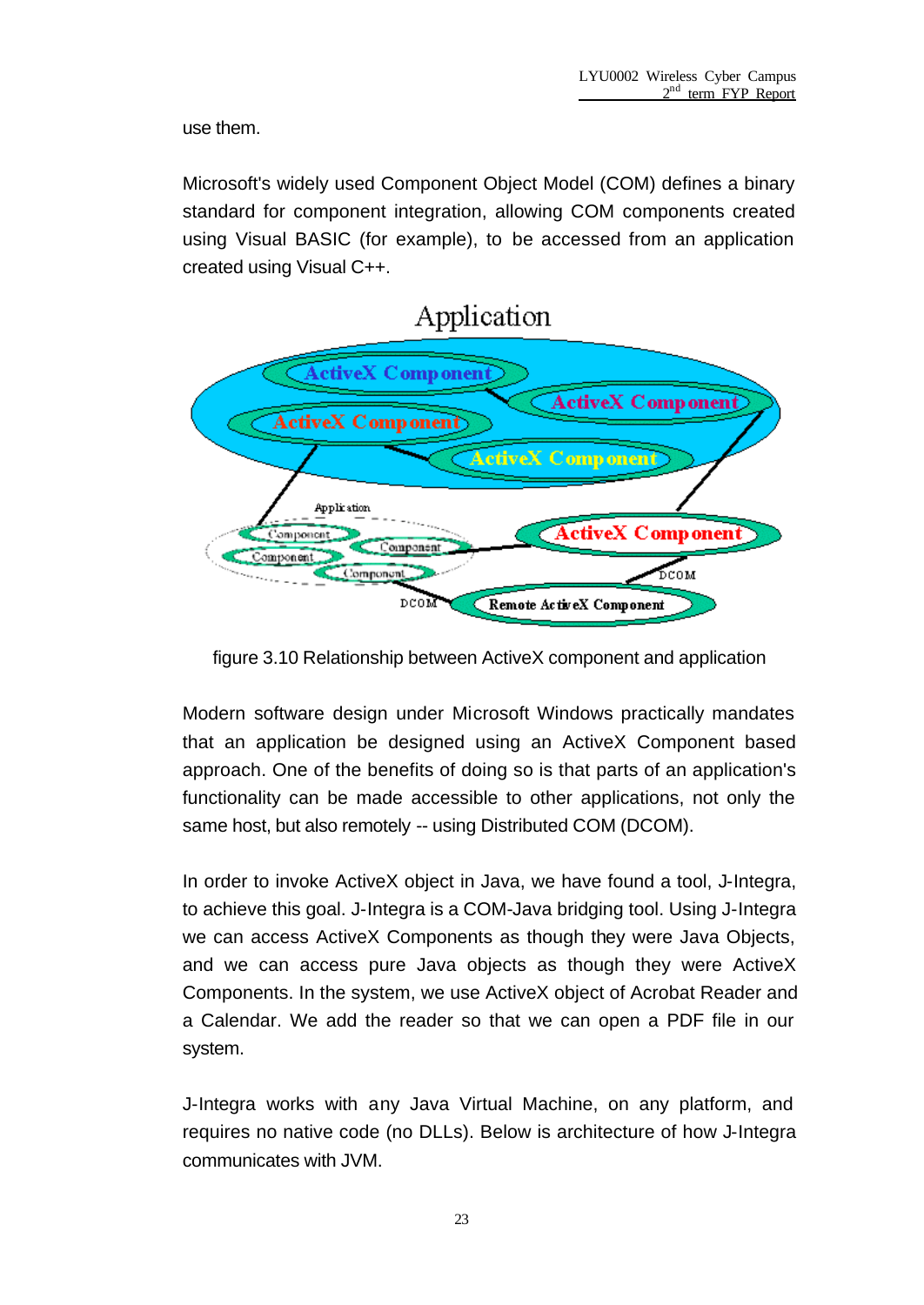



*figure 3.11 Architecture J-Integra*

J-Integra's pure Java runtime talks to COM components using Distributed COM (DCOM) layered over Remote Procedure Calls (RPC), which are layered on TCP/IP. So at the lowest level J-Integra uses the totally standard Java networking classes.

To the Java programmer, J-Integra makes COM components look just like Java objects, presenting COM properties, methods and events as Java properties, methods and events.

Here are basic steps to use an ActiveX object in Java

- 1. Generate the proxies used to access the ActiveX object using J-Integra.
- 2. Create and run the Java Application.

Through this tool, we can successfully invoke an ActiveX object in our system to enhance our functionality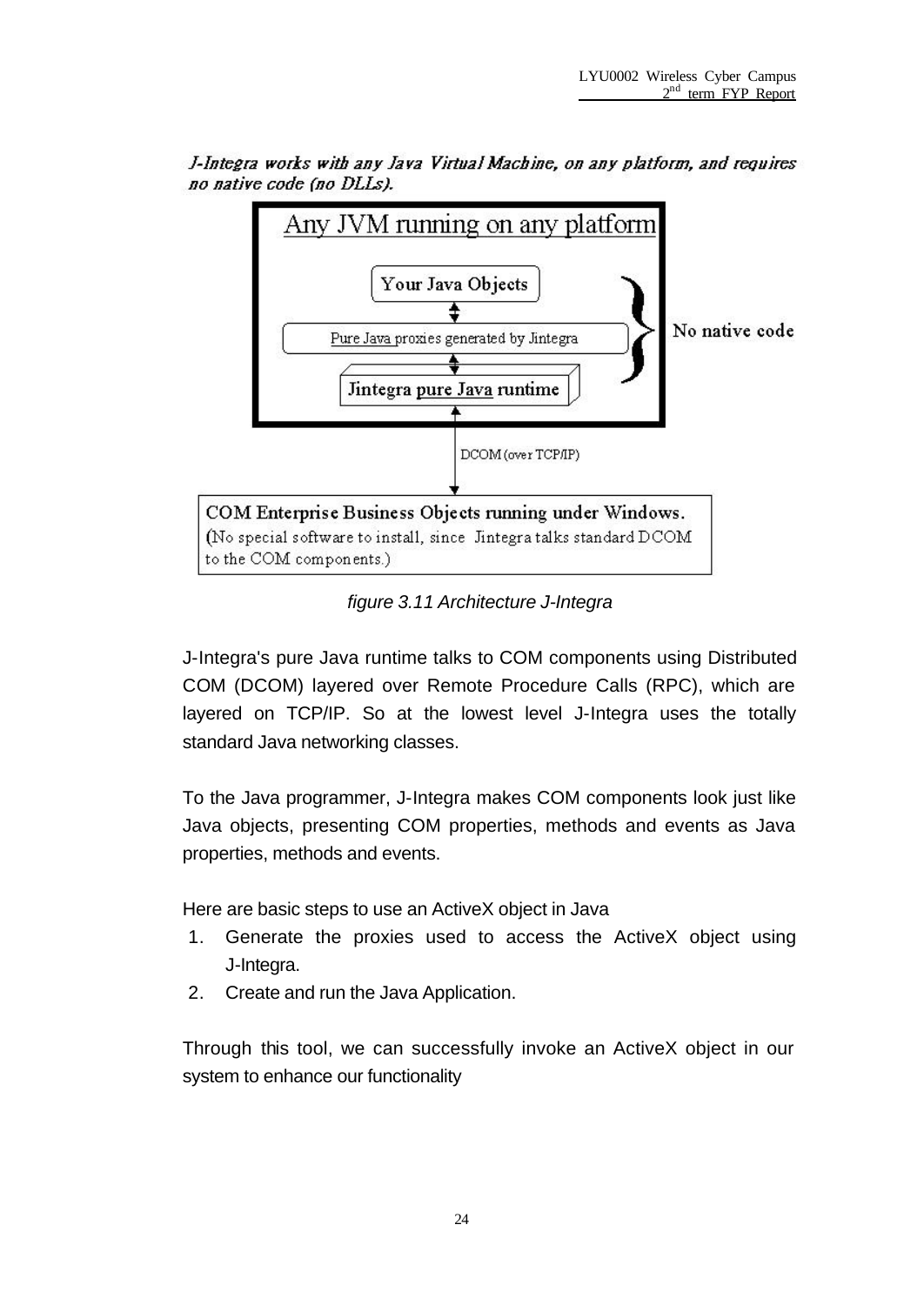## **4. Cyber Campus – Server**

## **4.1 Introduction**

Server is a centralized control of the whole system. It supports authentication of users. It provides three main kinds of services for clients, message passing server, file sharing server and video streaming server.



*figure4.1 User interface of the server program*

The features are system status, system log and client list.

#### **System status**

| Server IP:      | Show the IP address of the server.                    |
|-----------------|-------------------------------------------------------|
| Status:         | Show the server's status is running, stop or error.   |
| No. of clients: | Show the total number of clients which had logged on. |
| Listen Port:    | Show the port number that the server is listening at. |
|                 | By default the port number is 5555.                   |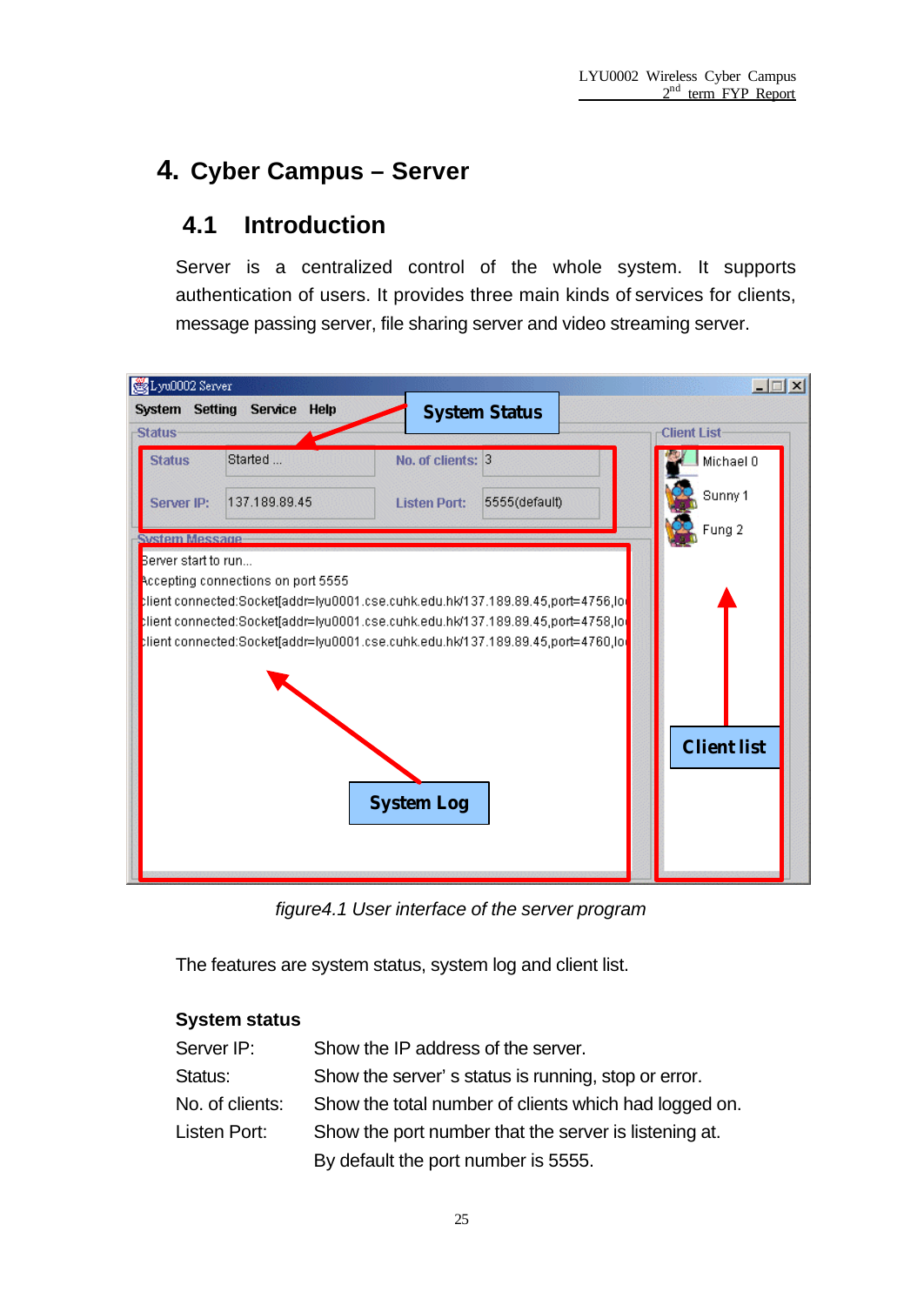#### **Login Client List**

List that show the entire client name and its client id that are logged in the server. There are mainly two types of users in the system, instructor and student class. Instructor class users have more rights than student class users. Figure4.1 shows the icons for different kinds of users in our system.

#### **System Message**

This box is used to show all system log message, for example, client login/out, the type of error message of the server.

### **4.2 Menu**

### **4.2.1 System Menu**

| <b>System Setting Service Help</b> |           |
|------------------------------------|-----------|
| <b>Start Service</b>               |           |
| <b>Stop Service</b>                | iped      |
| <b>Reset Service</b>               |           |
| Fxit                               | 189.89.45 |

*figure4.2 System menu of the server*

#### **Start Service**

The server will start to run service. Client can be login the system for service.

#### **Stop Service**

The server will stop service. All the client will be forced to logout and the server close the socket for listening.

#### **Reset Service**

The server will stop service and start the service immediately. Because the server had down for a short time, all the connection between client and server will be lost.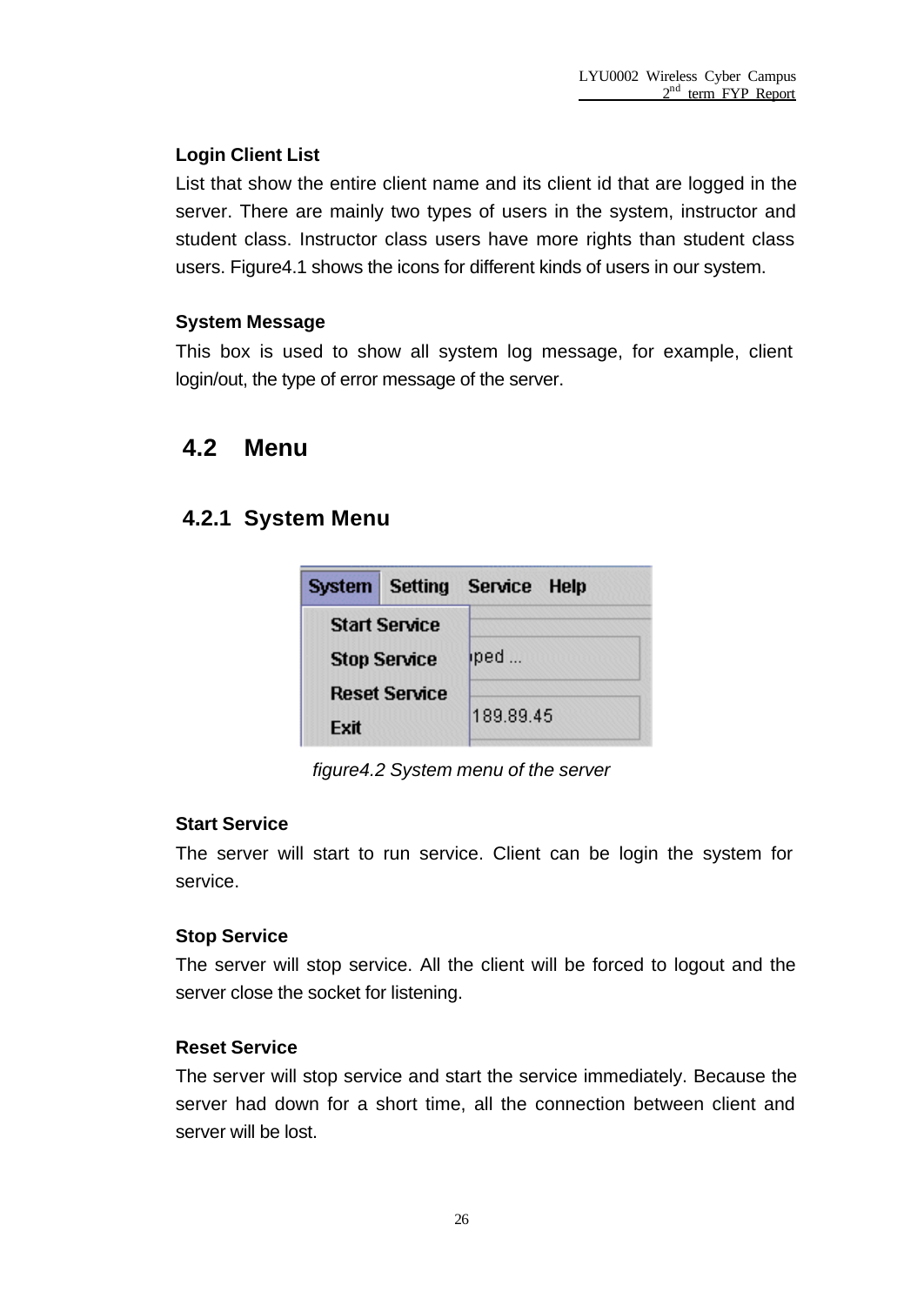#### **Exit**

Stop the service if the server is running. After close all the connection, the server program will exit.

### **4.2.2 Setting Menu**



*figure4.3 Setting menu of the server*

#### **Port**

It used to change the port number for the server to listen at. When the service is started, the port number can't be changed.

| Port number                                   |        |  |
|-----------------------------------------------|--------|--|
| Please type in the port number for listening: |        |  |
| 5555                                          |        |  |
| OK                                            | Cancel |  |

*figure4.4 Port number*

#### **Max. client No.**

It used to set the maximum number of client that can be login the system.

#### **Network Adapter**

This function is used for a server, which is multi-homed machine. It can choose the network adapter for

bind the listening socket.

| Network Adpater                      |  |
|--------------------------------------|--|
| Which network adapter to connect for |  |
| 137.189.89.45                        |  |
|                                      |  |
|                                      |  |
|                                      |  |
| OK<br>Cancel                         |  |
|                                      |  |

*figure4.5 Network adapter*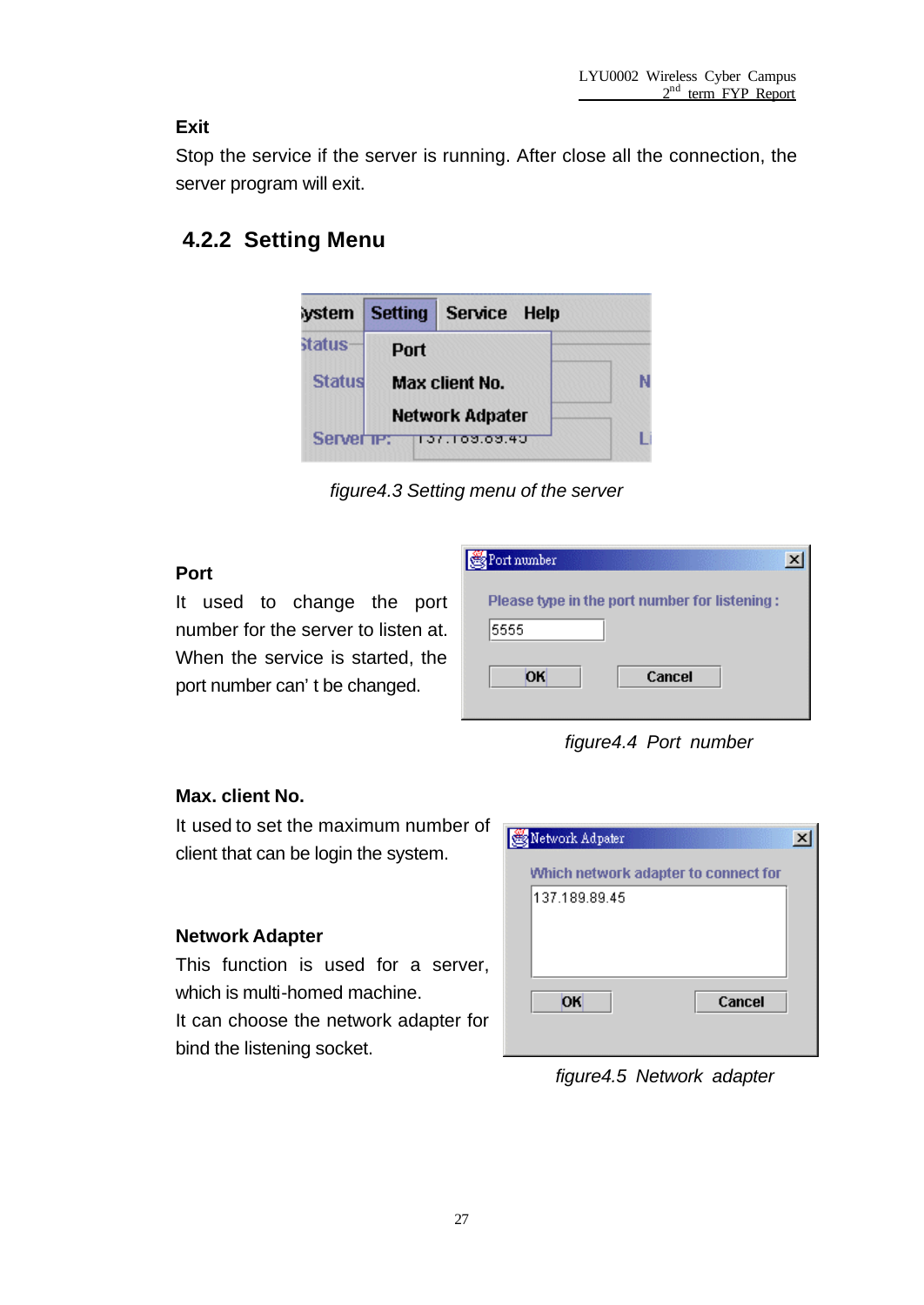### **4.2.3 Service Menu**

| <b>Setting</b> | Service Help |                             |         |
|----------------|--------------|-----------------------------|---------|
|                |              | <b>File sharing list</b>    |         |
| Sta            |              | <b>Video-on-demand list</b> | l of cl |

*figure4.6 Service menu of the server*

#### **File Sharing Service**

| File sharing list (SERVER)  |       |                  |         |                     | $ \Box$ $\times$ |
|-----------------------------|-------|------------------|---------|---------------------|------------------|
| <b>File list:</b>           |       |                  |         |                     |                  |
| <b>File Name</b>            |       | Type Course Code | Size    | Description         | File id          |
| lyuDS0.ppt                  | lect  | CSC5110          | 80384   | Lecture 1           | 0                |
| 5110t1.ppt                  | tuto  | CSC5110          | 90624   | Tutorial 1          | 1                |
| lyuDS1.ppt                  | lect  | CSC5110          | 304128  | Lecture 2           | 2                |
| Concurrency Control.pdf ref |       | CSC5110          | 2518193 | Concurrency Control | 3                |
| 3100-chapter1.doc           | lecti | CSC3100          | 74752   | Lecture 1           | 4                |
| 3100-chapter2.doc           | lect  | CSC3100          | 125952  | Lecture 2           | 5                |
| tutorial-1-pdf.zip          | tuto  | CSC3100          | 148916  | Tutorial 1          | 6                |
|                             |       |                  |         |                     |                  |
|                             |       |                  |         |                     |                  |
|                             |       |                  |         | Cancel              |                  |
|                             |       |                  |         |                     |                  |

*figure4.7 The list of file sharing*

It used to show the files and their details, which the server is sharing. The server acts as a file server to store all the course materials for students to download from it. Only instructor has the right to upload the material to the server. As shown above, there are mainly three main kinds of course materials, namely lect (Lecture), tuto (Tutorial) and ref (Reference).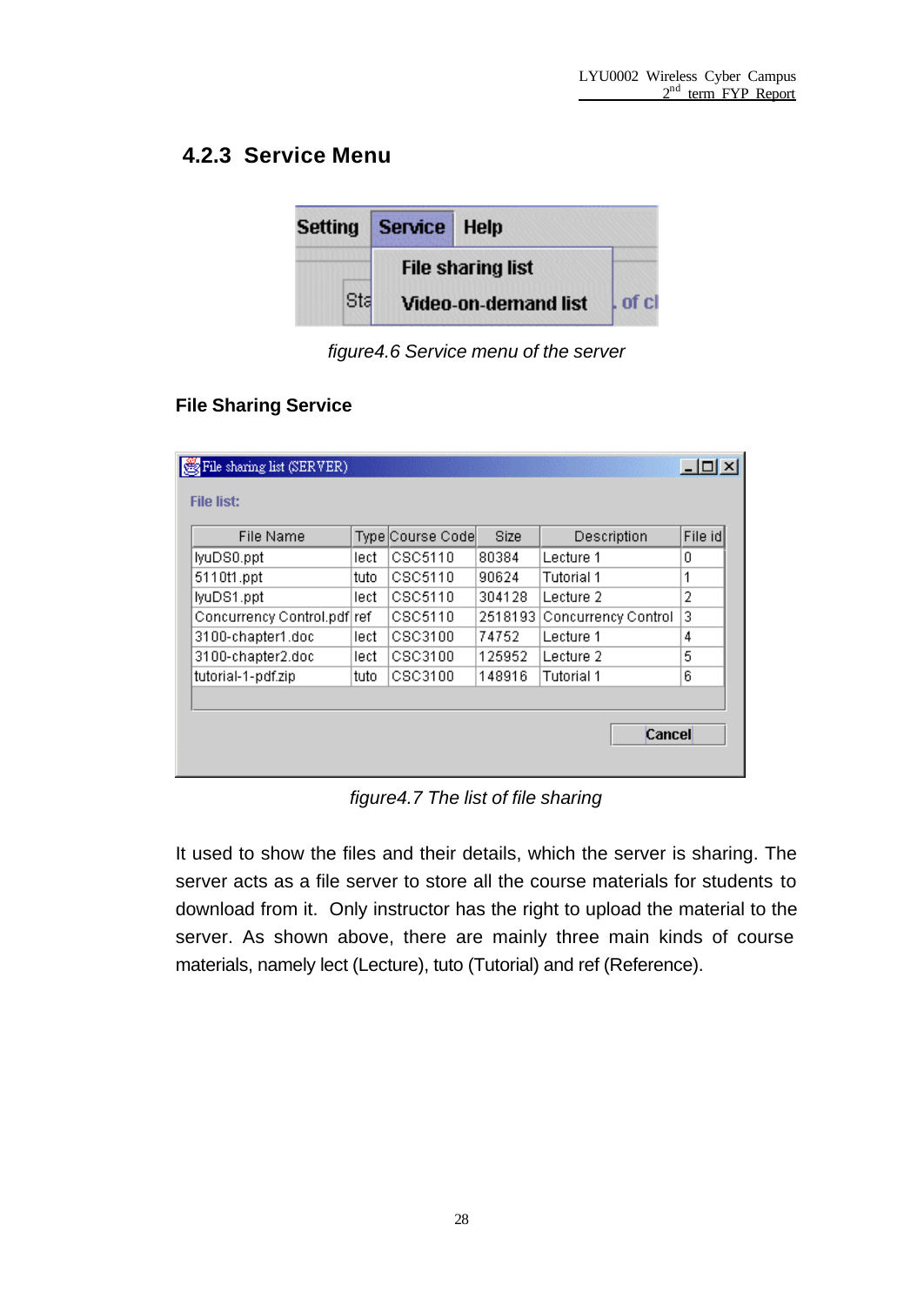#### **Video-on-demand Service**

| Video on demand  |                    |                                           |         |             | ದ್.⊠           | × |
|------------------|--------------------|-------------------------------------------|---------|-------------|----------------|---|
| Seach for:       | <b>Type</b><br>All | <b>Course code</b>                        |         |             |                |   |
|                  |                    | Double click the list for view the video: |         |             |                |   |
| <b>File Name</b> | Type               | Course Code                               | Size    | Description | Video id       |   |
| Lecture1.avi     | lect               | CSC5110                                   | 1371732 | Lecture 1   | $\overline{2}$ | ▲ |
| Lecture2.avi     | lect               | CSC5110                                   | 1371732 | Lecture 2   | 3              |   |
| Lecture3.avi     | lect               | CSC3100                                   | 1371732 | Lecture 3   | 4              |   |
| Lecture4.avi     | lect               | CSC3100                                   | 1371732 | Lecture 4   | 5              |   |
| Tuto1.avi        | tuto               | CSC3100                                   | 1356336 | Tutorial 1  | 6              |   |
| Tuto2.avi        | tuto               | CSC3100                                   | 1356336 | Tutorial 1  | 7              |   |
| Tuto3.avi        | tuto               | CSC3100                                   | 1356336 | Tutorial 3  | 8              |   |
| Tuto4.avi        | tuto               | CSC3100                                   | 1356336 | Tutorial 4  | 9              |   |
| <b>Search</b>    |                    | View                                      |         |             | Cancel         |   |

*figure4.8 The list of video-on-demand*

It used to show the video and their details, which server can give client to see the video when they want.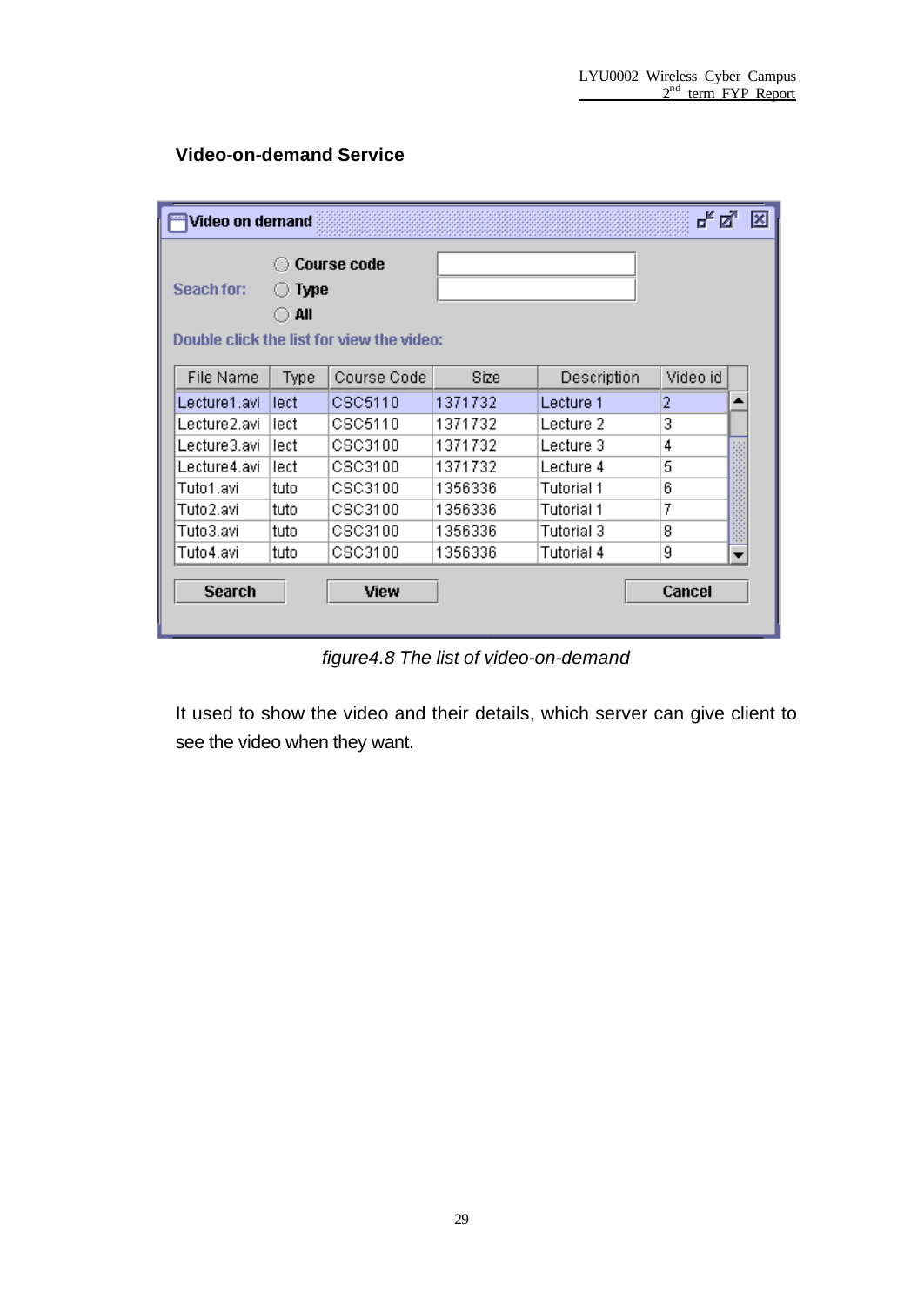# **5. Cyber Campus - Client**

## **5.1 Introduction**

Client is the program for instructor and students. It supports functions of File Sharing, Live lecture, Video Capturing, Video Playback, Acrobat Reader and Video-On-Demand service for lecture purpose. Besides, client supports video-conferencing and chatting to provide an inter-active communication for instructor and students. With the client program, instructor and student can enjoy the benefits of the Cyber Campus.



*figure5.1 User interface of the client program*

The user interface is divided into four components, which include tool bar, client list and main window of your system.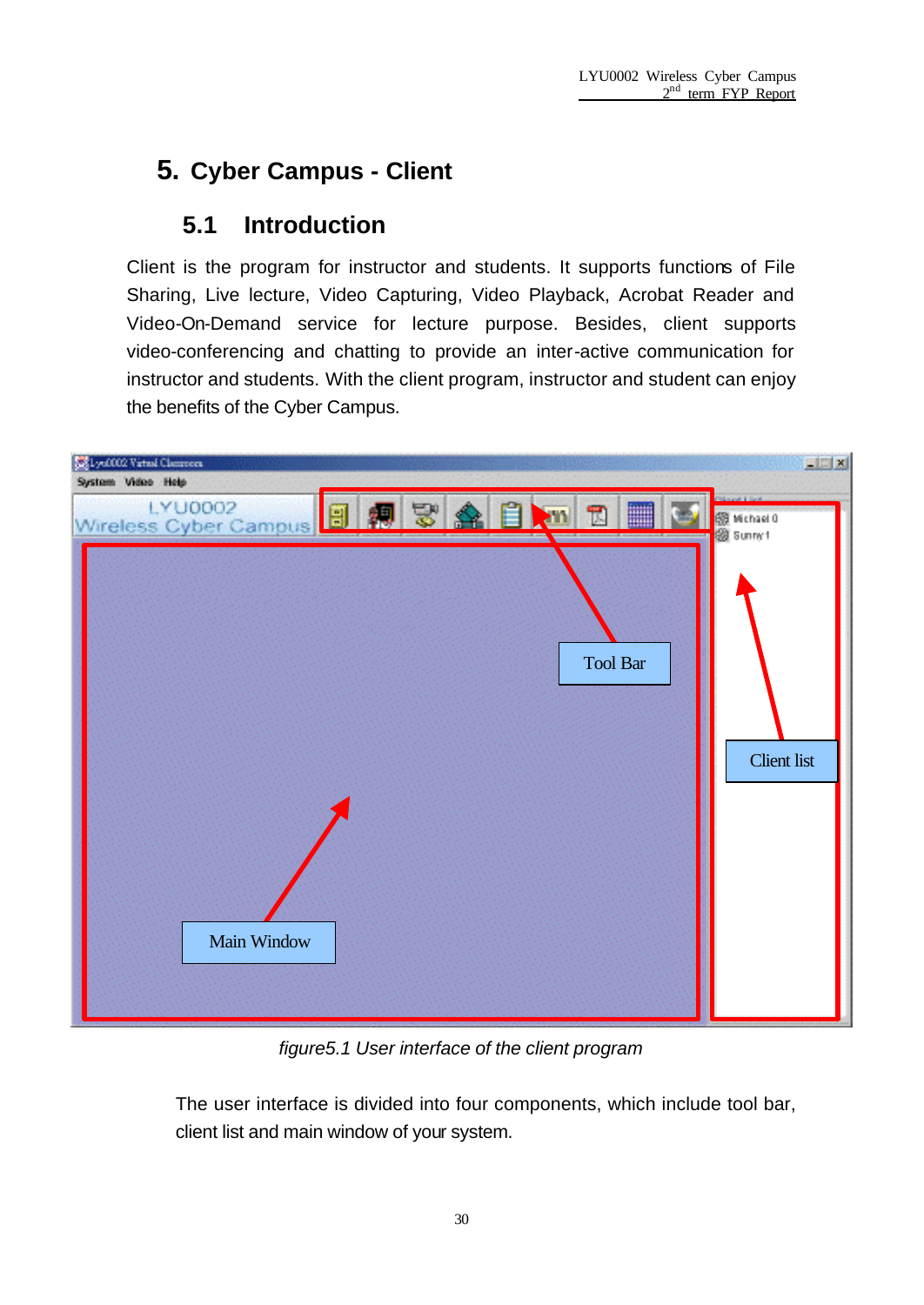### **5.1.1 Login Client List**

A list that show the entire client name and its client id that are logged in the server.

### **5.1.2 Main Window**

This window is the most important for our system to show all the functionality.

#### **Tool Bar**



*figure 5.2 Tool Bar*

There are main nine functions for the client to choose in the tool bar:

#### **1. File sharing**

 $\mathcal{Z} \mathcal{Z}$  A file server to share files on the system

**2. Live lecture**

 $\ll$  Attend the live lecture on the internet

#### **3. Preview/Capture web camera**

 $\mathbb{Z}$  Preview the video or save the live video into the local hard disk

**4. Video playback**

 $\mathbb{Z}$  Playback of local video file in the system

**5. Notice board**

 $\mathcal{Z}$  See any announcement from the instructor

**6. Newsgroup**

 $\mathscr{A}$  Place for the student to discuss different topic

**7. PDF file reader**

 $\mathbb{Z}$  A reader to open PDF document

**8. Calendar**

 $\ll \ll$  Calendar

#### **9. Video-on-demand**

 $\mathbb{Z}$  Student can watch the video shared in the system whenever they want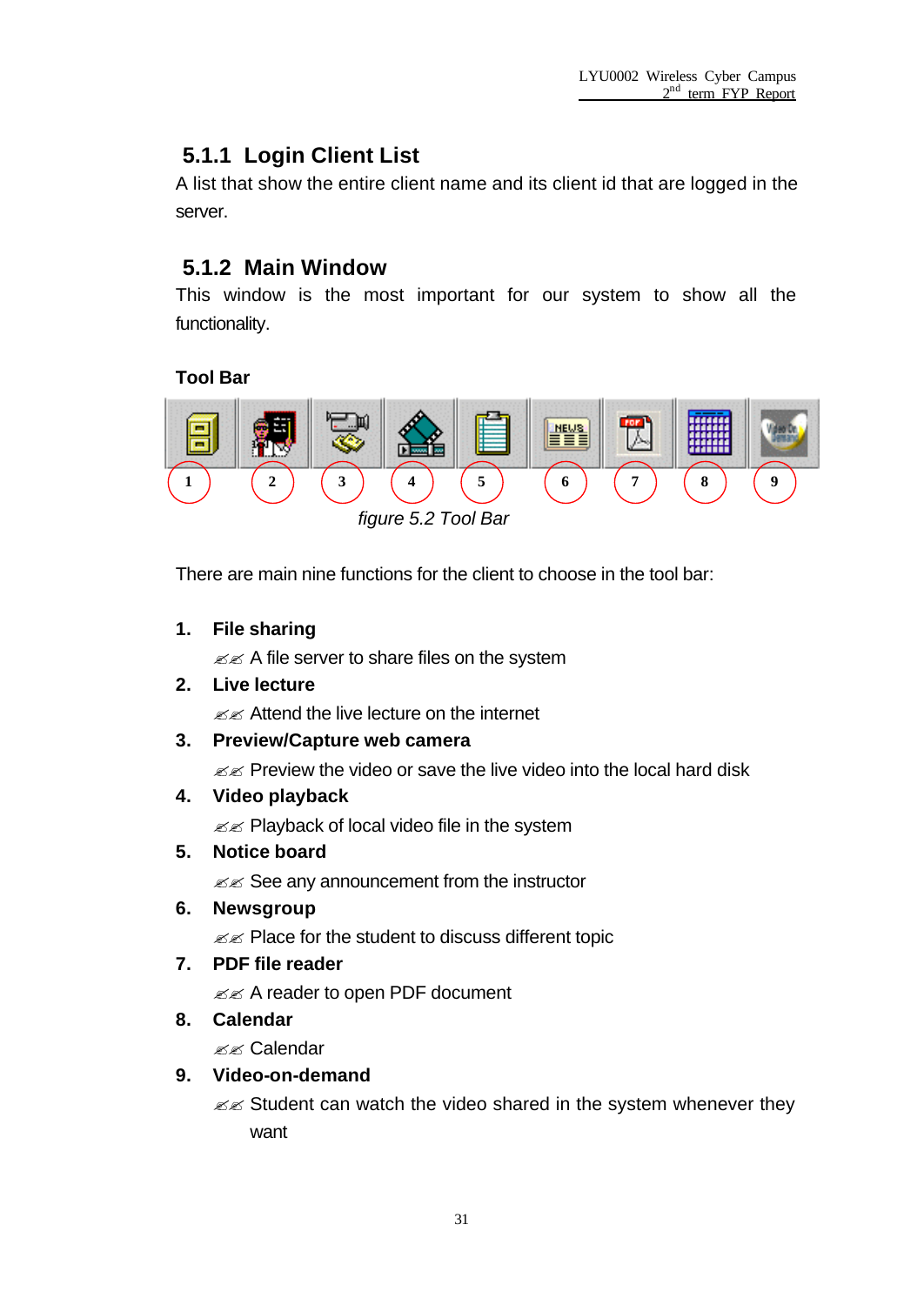### **5.1.3 Menu Bar**

| System Video      | Help |
|-------------------|------|
| <b>Connect</b>    |      |
| <b>Disconnect</b> |      |
| Exit              |      |

*figure 5.3 Menu Bar*

#### **Connect**

Make a connection to the server and login the system.

#### **Disconnect**

Logout the system and disconnect from the server.

#### **Exit**

Logout the system and disconnect from the server, then exit the program.

### **5.1.4 Client list event**



*figure 5.4 Event list for client*

#### **Send Message**

A chatting function for student to communicate

#### **Invite video conference**

Invite other login student to have a video conference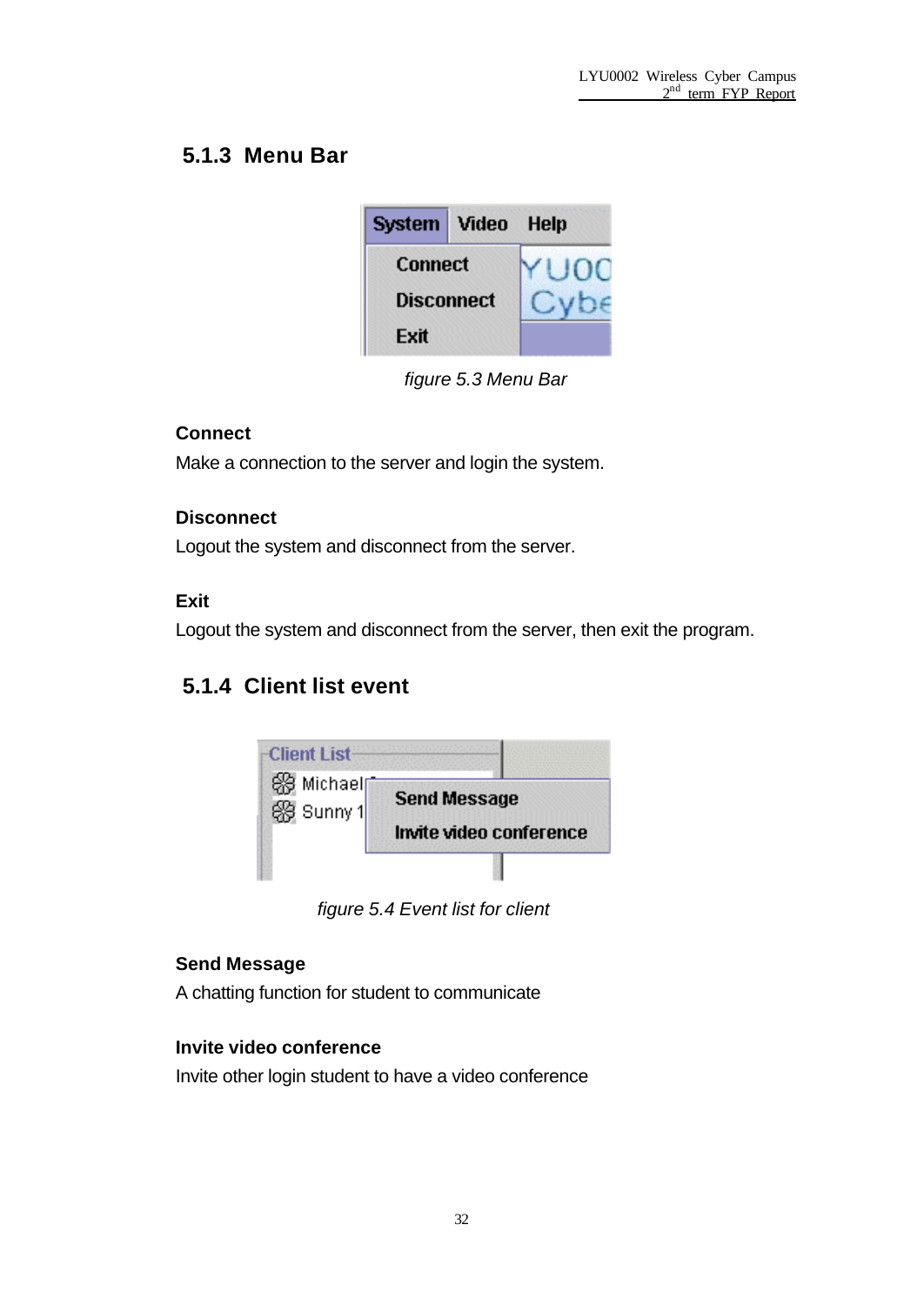## **5.2 Feature**

### **5.2.1 Send Message**

| Send Message     |         |     |        | $\mathbf{x}$ | Read Message     |        |     |      | $\vert x \vert$ |
|------------------|---------|-----|--------|--------------|------------------|--------|-----|------|-----------------|
| <b>Username:</b> | Michael | ID: | 0      |              | <b>Username:</b> | Sunny  | ID: |      |                 |
| Hello!           |         |     |        |              | Hello!           |        |     |      |                 |
| <b>Send</b>      |         |     | Cancel |              | Reply            | Cancel |     | Next |                 |

*figure 5.5 Send message dialog figure 5.6 Read message dialog*

#### **Introduction**

Students like to chat with each other. This function provides a means for students to chat just like ICQ. As shown in the figure below, the user interface is quite similar to ICQ. This makes students feel more familiar with the system.

#### **Using the Utilities**

#### ?? **Send message**

There are two methods to invoke the send message event.

- 1. Double click the mouse button on the client's name
- 2. Right mouse click the client's name and then click the send message item

After that, the send message dialog box (fig 5.5) will pop up for user to send message to that client. This can make the interface user-friendlier.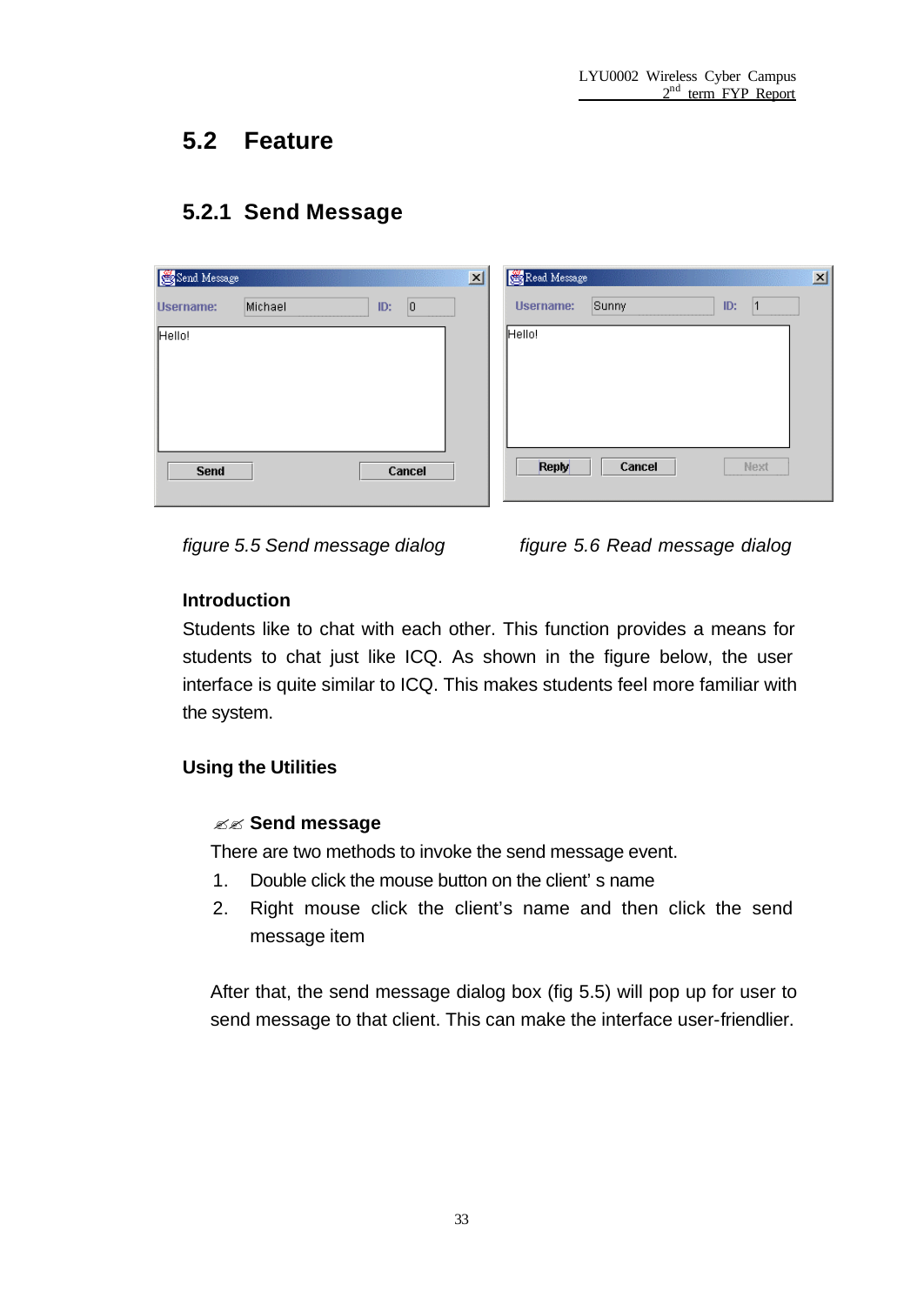

*figure5.7 Snapshot of the receive message event*

#### ?? **Receive message**

Receive message dialog box (fig 5.6) will not pop up immediately when message is incoming. The status, which is in front of the client's name, will change. The snapshot is shown in figure 5.7. User can see the received message by double click the mouse button on the client's name when the user wants to see the message.

# **5.2.2 File sharing**



| <b>Course code</b><br>Seach for:<br><b>Type</b><br>All |                 |                  |         |                   |          |
|--------------------------------------------------------|-----------------|------------------|---------|-------------------|----------|
| Double click the list for download the file:           |                 |                  |         |                   |          |
| <b>File Name</b>                                       |                 | Type Course Code | Size    | Description       | File idl |
| lyuDS0.ppt                                             | lect            | CSC5110          | 80384   | Lecture Note      | n        |
| lyuDS1.ppt                                             | lecti           | CSC5110          | 304128  | Lecture Note      | 1        |
| lyuDS2.ppt                                             | lecti           | CSC5110          | 141312  | Lecture Note      | 2        |
| ProgrammersGuide.pdf ref                               |                 | CSC3100          | 2111034 | Programmer Guide  | 3        |
| 3100-chapter1.doc                                      | lecti           | CSC3100          | 74752   | Lecture Note      | 4        |
| tutorial-1-pdf.zip                                     | tuto            | CSC3100          | 148916  | Tutorial 1        | 5        |
| Lecture1.avi                                           | video I         | CSC3100          | 1371732 | Michael's Lecture | 6        |
|                                                        |                 |                  |         |                   |          |
| <b>Search</b>                                          | <b>Download</b> |                  |         | Cancel            |          |

*figure5.8 Snapshot of the file sharing*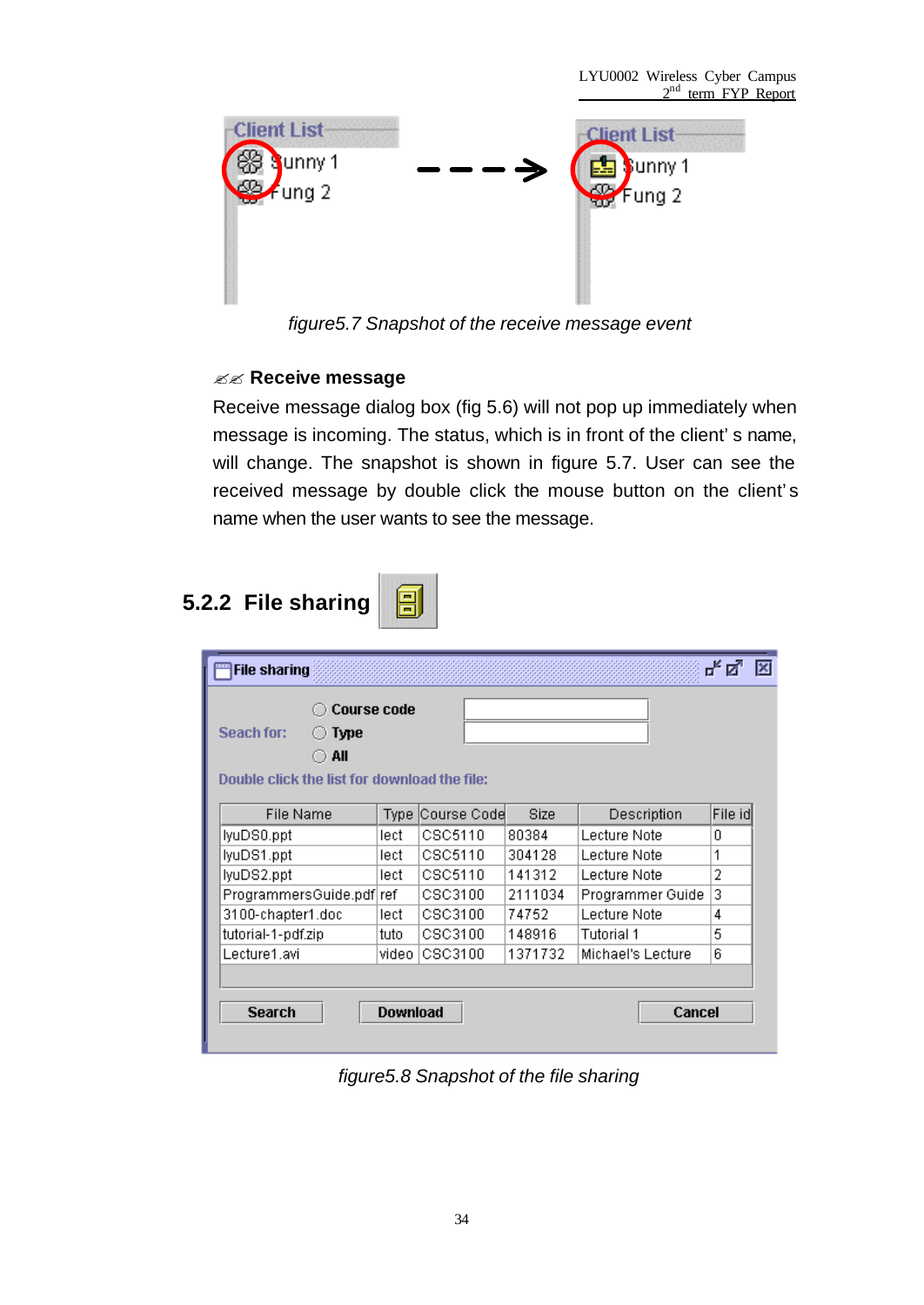#### **Introduction**

In Cyber Campus, instructor can upload the course materials into the file server so that students can download the required material through the file sharing service.

#### **Using the Utilities**

Instructor and student will have different permission to use this function.

If the user is a instructor, (s)he can used both upload file to and download file from the server. If the user is a student only, (s)he can only download the file that shared in the system. *figure 5.9 file sharing menu*



#### **Upload file**

Instructor can upload lecture notes, tutorial notes and any reference materials. They can write some description for each notes or materials so that student can choose what they want to use. All the files are stored in the file server.

#### **Download file**

After choosing the "Download file" menu or by clicking the file sharing icon for the instructor, the file sharing dialog (fig. 5.8) will be shown in the main window.

In the file sharing dialog, there are some features to help user to find the document which is useful and related to their study.

**E** Sorting

User can sort the files in ascending order by clicking the header of that column. After sorting, user can select the file for download easily.

 $\mathscr{B} \mathscr{B}$  Filtering by course code

By using the filtering feature, user can use the filtering feature to filter the specified course code; figure 5.10 shows the results after filter by the course code.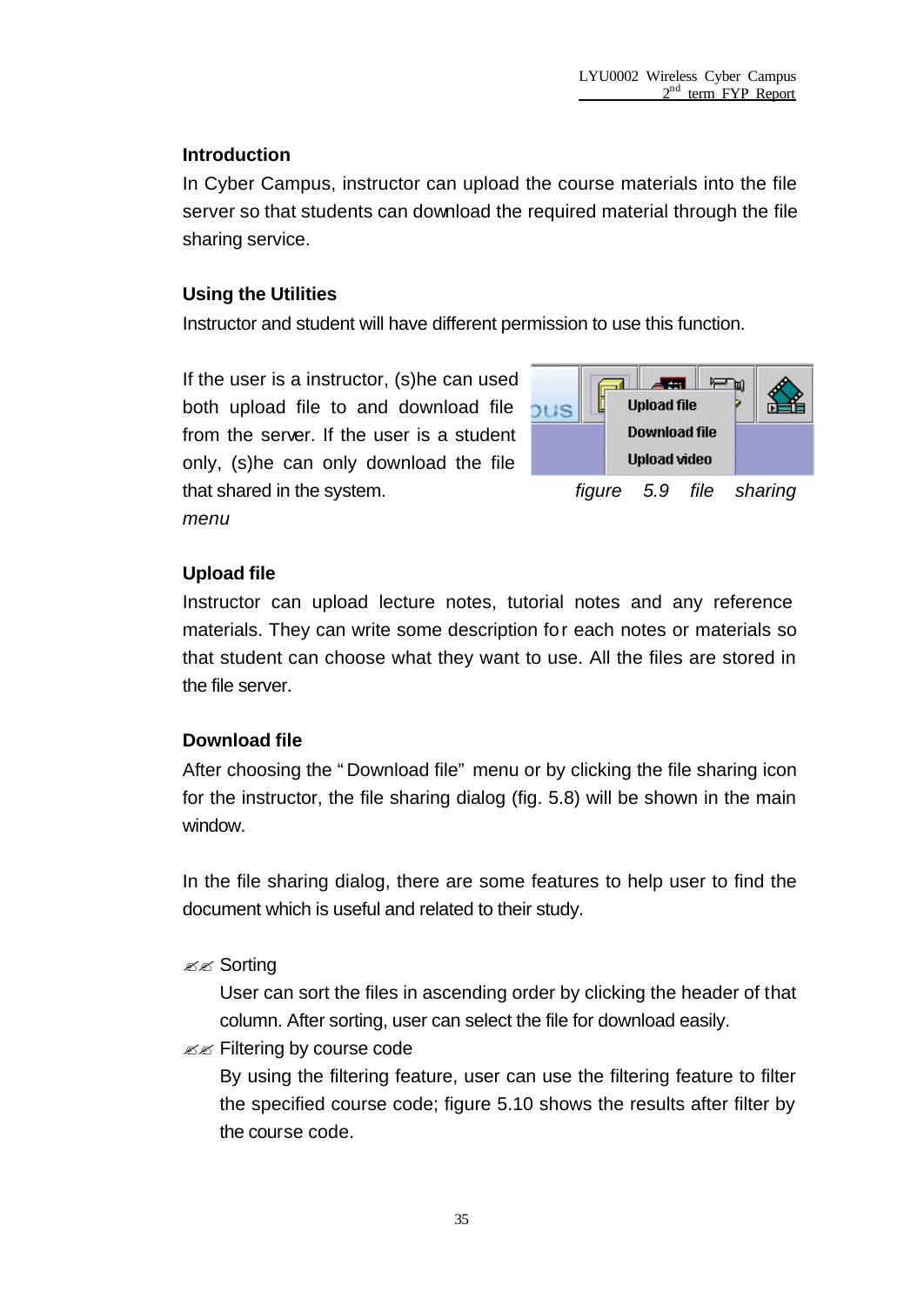| $\bigcirc$ Course code<br>$ {\cos 6110}$<br>Course code<br>$\bigcirc$ Type<br>Seach for:<br>Seach for:<br><b>Service State</b><br>$\bigcirc$ all<br>$\bigcirc$ aii<br>Double click the list for download the file:<br>Double click the list for download the file:<br>File id<br>Course Code<br>Type Course Code<br>Size<br>Size<br>File Name<br>Type<br>File Name<br>Description<br>Description<br>۱o<br>CSC5110<br>30384<br>lyuDS0.ppt<br> CSC5110 <br>80384<br>lyuDS0.ppt<br>lect<br>Lecture Note   0<br>lect<br>Lecture Note<br>CSC5110<br>llyuDS1.ppt<br>304128<br>CSC5110<br>304128<br>Lecture Note   1<br>lyuDS1.ppt<br>Lecture Note<br>lect<br>lect<br>CSC5110<br>lyuDS2.ppt<br>141312<br>CSC5110<br>Lecture Note 2<br>lect<br>141312<br>lect<br>lyuDS2.ppt<br>Lecture Note<br>Programmer Cuide<br>ProgrammersGuide.pdf ref<br>CSC3100<br>2111034<br>3100-chapter1.doc<br>Lecture Note<br>CSC3100<br>74752<br>lect<br>CSC3100<br>tutorial-1-pdf.zip<br>148916<br>Tutorial 1<br>tuto<br>video CSC3100<br>6.<br>1371732<br>Michael's Lecture<br>Lecture1.avi | ದ್. ದೃ<br>図<br>막의 図<br>$F =$ File sharing<br>File sharing |                 |  |  |        |  |               |  |                 |  |        |
|--------------------------------------------------------------------------------------------------------------------------------------------------------------------------------------------------------------------------------------------------------------------------------------------------------------------------------------------------------------------------------------------------------------------------------------------------------------------------------------------------------------------------------------------------------------------------------------------------------------------------------------------------------------------------------------------------------------------------------------------------------------------------------------------------------------------------------------------------------------------------------------------------------------------------------------------------------------------------------------------------------------------------------------------------------------------|-----------------------------------------------------------|-----------------|--|--|--------|--|---------------|--|-----------------|--|--------|
|                                                                                                                                                                                                                                                                                                                                                                                                                                                                                                                                                                                                                                                                                                                                                                                                                                                                                                                                                                                                                                                                    |                                                           |                 |  |  |        |  |               |  |                 |  |        |
| File id                                                                                                                                                                                                                                                                                                                                                                                                                                                                                                                                                                                                                                                                                                                                                                                                                                                                                                                                                                                                                                                            |                                                           |                 |  |  |        |  |               |  |                 |  |        |
|                                                                                                                                                                                                                                                                                                                                                                                                                                                                                                                                                                                                                                                                                                                                                                                                                                                                                                                                                                                                                                                                    |                                                           |                 |  |  |        |  |               |  |                 |  |        |
|                                                                                                                                                                                                                                                                                                                                                                                                                                                                                                                                                                                                                                                                                                                                                                                                                                                                                                                                                                                                                                                                    |                                                           |                 |  |  |        |  |               |  |                 |  |        |
|                                                                                                                                                                                                                                                                                                                                                                                                                                                                                                                                                                                                                                                                                                                                                                                                                                                                                                                                                                                                                                                                    |                                                           |                 |  |  |        |  |               |  |                 |  |        |
|                                                                                                                                                                                                                                                                                                                                                                                                                                                                                                                                                                                                                                                                                                                                                                                                                                                                                                                                                                                                                                                                    |                                                           |                 |  |  |        |  |               |  |                 |  |        |
|                                                                                                                                                                                                                                                                                                                                                                                                                                                                                                                                                                                                                                                                                                                                                                                                                                                                                                                                                                                                                                                                    |                                                           |                 |  |  |        |  |               |  |                 |  |        |
|                                                                                                                                                                                                                                                                                                                                                                                                                                                                                                                                                                                                                                                                                                                                                                                                                                                                                                                                                                                                                                                                    |                                                           |                 |  |  |        |  |               |  |                 |  |        |
|                                                                                                                                                                                                                                                                                                                                                                                                                                                                                                                                                                                                                                                                                                                                                                                                                                                                                                                                                                                                                                                                    |                                                           |                 |  |  |        |  |               |  |                 |  |        |
|                                                                                                                                                                                                                                                                                                                                                                                                                                                                                                                                                                                                                                                                                                                                                                                                                                                                                                                                                                                                                                                                    |                                                           |                 |  |  |        |  |               |  |                 |  |        |
|                                                                                                                                                                                                                                                                                                                                                                                                                                                                                                                                                                                                                                                                                                                                                                                                                                                                                                                                                                                                                                                                    |                                                           |                 |  |  |        |  |               |  |                 |  |        |
|                                                                                                                                                                                                                                                                                                                                                                                                                                                                                                                                                                                                                                                                                                                                                                                                                                                                                                                                                                                                                                                                    | <b>Search</b>                                             | <b>Download</b> |  |  | Cancel |  | <b>Search</b> |  | <b>Download</b> |  | Cancel |

*figure 5.10 Result of the file after filtering by the course code*

 $\mathbb{Z}$  Filtering by file type

By using another filtering feature, user can filter the file by specified file type; figure 5.11 shows the results after filter by the file type.

| File sharing                                                                                                     |                                                                  |                  |         |                    | 막 직<br>図       |  | File sharing |                                                    |                                                       |        |                  | <u>ជើធា នា</u> |  |
|------------------------------------------------------------------------------------------------------------------|------------------------------------------------------------------|------------------|---------|--------------------|----------------|--|--------------|----------------------------------------------------|-------------------------------------------------------|--------|------------------|----------------|--|
| ◯ Course code<br>Seach for:<br>$\bigcirc$ Type<br>$\bigcirc$ All<br>Double click the list for download the file: |                                                                  |                  |         |                    |                |  | Seach for:   | <b>Course code</b><br>$\bullet$ Type<br>$\cap$ all | llect<br>Double click the list for download the file: |        |                  |                |  |
| File Name                                                                                                        |                                                                  | Type Course Code | Size    | Description        | File id        |  | File Name    | <b>Type</b>                                        | Course Code                                           | Size   | Description      | File id        |  |
| lyuDS0.ppt                                                                                                       | llect                                                            | CSC5110          | 80384   | Lecture Note       | 0              |  | liyuDS0.ppt  | llect                                              | ICSC5110                                              | 80384  | Lecture Note   0 |                |  |
| lyuDS1.ppt                                                                                                       | llect                                                            | CSC5110          | 304128  | Lecture Note       |                |  | llyuDS1.ppt  | llect                                              | CSC5110                                               | 304128 | Lecture Note l1  |                |  |
| lyuDS2.ppt                                                                                                       | llect                                                            | CSC5110          | 141312  | Lecture Note       | $\overline{2}$ |  | llyuDS2.ppt  | llect                                              | $ $ ICSC5110                                          | 141312 | Lecture Note 2   |                |  |
| ProgrammersGuide.pdf ref                                                                                         |                                                                  | CSC3100          | 2111034 | Programmer Guide 3 |                |  | 3100-chapt   | lect                                               | $ $ CSC3100                                           | 74752  | Lecture Note 4   |                |  |
| 3100-chapter1.doc                                                                                                | llect                                                            | CSC3100          | 74752   | Lecture Note       |                |  |              |                                                    |                                                       |        |                  |                |  |
| tutorial-1-pdf.zip                                                                                               | tuto.                                                            | CSC3100          | 148916  | Tutorial 1         | ᢖ              |  |              |                                                    |                                                       |        |                  |                |  |
| Lecture1.avi                                                                                                     |                                                                  | video CSC3100    | 1371732 | Michael's Lecture  | 6              |  |              |                                                    |                                                       |        |                  |                |  |
| <b>Search</b>                                                                                                    | Download<br>Cancel<br><b>Download</b><br><b>Search</b><br>Cancel |                  |         |                    |                |  |              |                                                    |                                                       |        |                  |                |  |

*figure 5.11 Result of the file after filtering by file type*

User can double click the file to download it or select the file first and then the download button in the file-sharing dialog.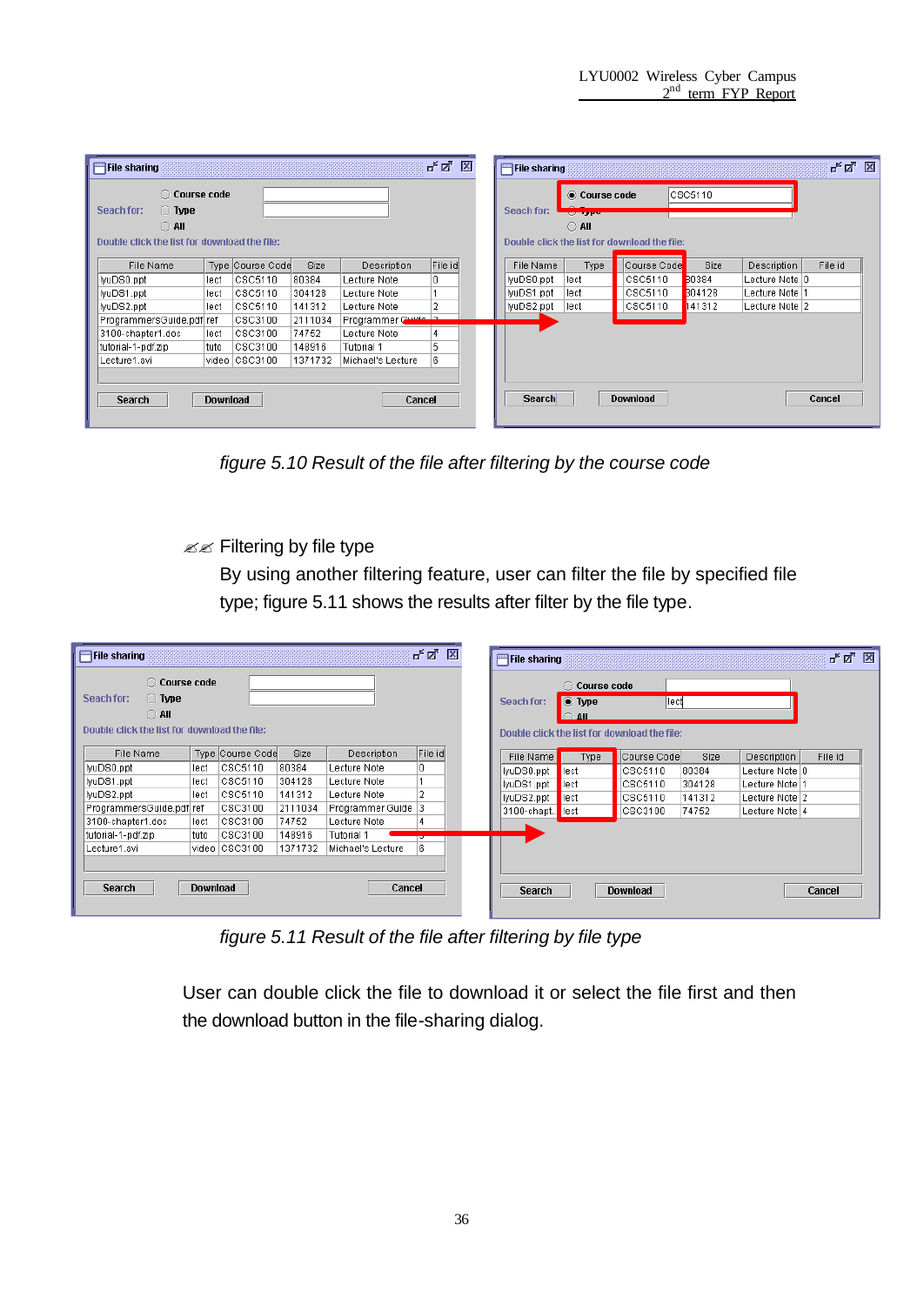

*figure 5.12 PDF file reader*

#### **Introduction**

Lecture notes and reference materials are usually stored as (PDF) format. In order to help students opening the notes to revise, we have embedded Acrobat Reader into our system. Students can read the materials with the Reader of our system to have revision on the materials.

#### **Using the Utilities**

| Open File                                                                                                                                        | $?$ $\times$ |
|--------------------------------------------------------------------------------------------------------------------------------------------------|--------------|
| 搜尋位置(I):<br><b>S</b> CourseMaterial                                                                                                              | 中国首都         |
| ₿3100)<br>ProgrammersGuide.pdf<br>Time and Coordination.pdf<br>5110t1.ppt<br>Concurrency Control.pdf<br>]lyuDS0.ppt<br>lyuDS1.ppt<br>]lyuDS2.ppt |              |
| 檔案名稱(N): 5110t1.ppt                                                                                                                              | 開啓(0)        |
| 檔案類型(T): All Files (*.*)                                                                                                                         | 取消           |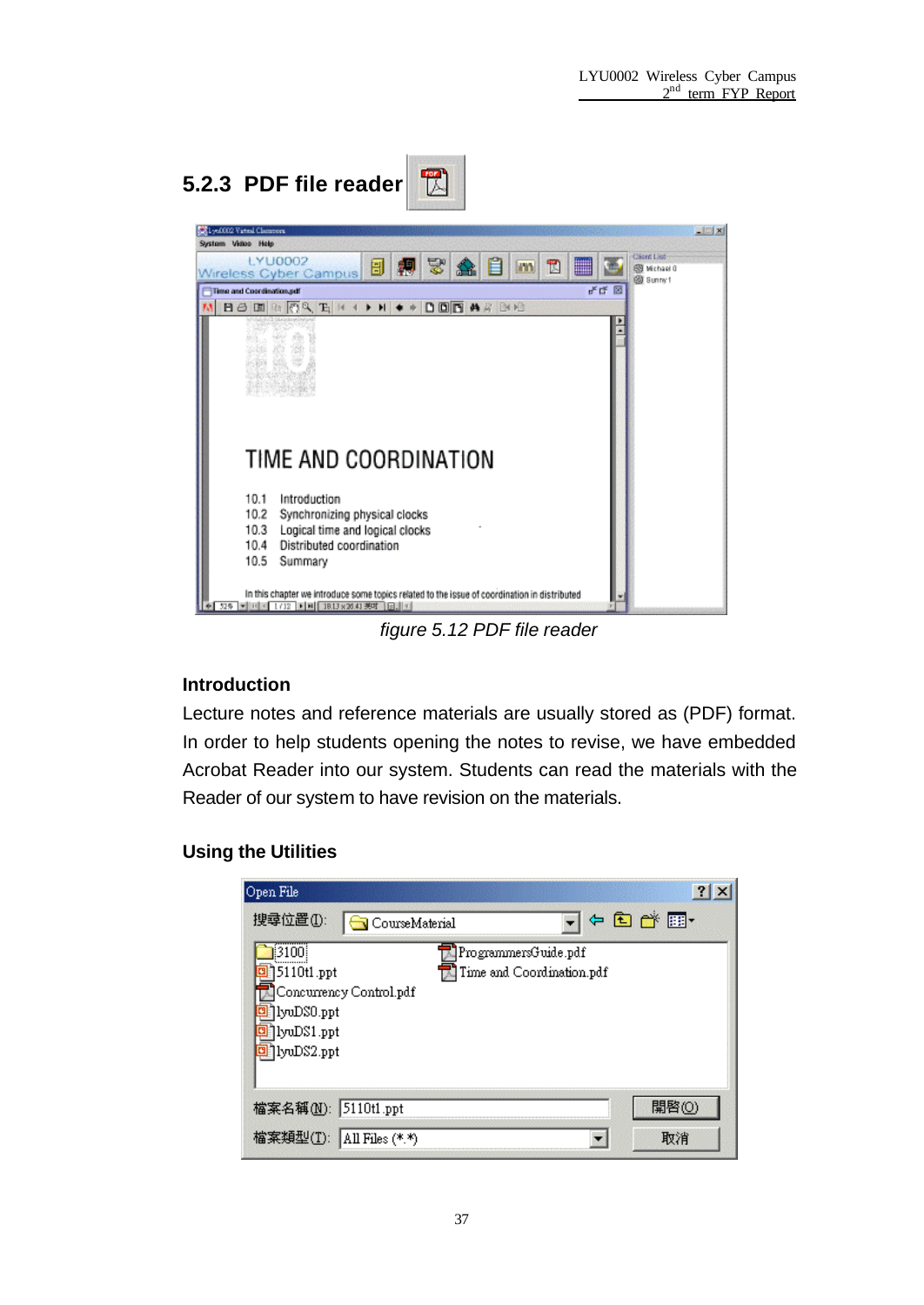*figure 5.13 Dialog box to choose the open file*

By clicking the PDF reader icon, the choose file dialog box (fig. 5.13) will pop up for user to choose which PDF file he wants to open.

After choosing the PDF file, Acrobat reader will be opened and the required file is shown in it.

After downloading the PDF file from the file server, the PDF reader will be opened automatically to show the documents.

## **5.2.4 Preview/Capture web camera**



#### **Introduction**

In Cyber Campus, all the lectures are captured and uploaded to the server. Students can attend lectures at anytime by downloading the lecture video or watch through streaming of the video. In order to archive this purpose, our system supports video capturing. So that instructor can use our system to capture the lecture for student reference later.

#### **Using the Utilities**

They are two functions in this icon.

#### **Start preview**

A preview window will be opened in the main window. This provides a way for instructor to set the web camera up before the live lecture starts.



*figure 5.14 Preview/Capture menu*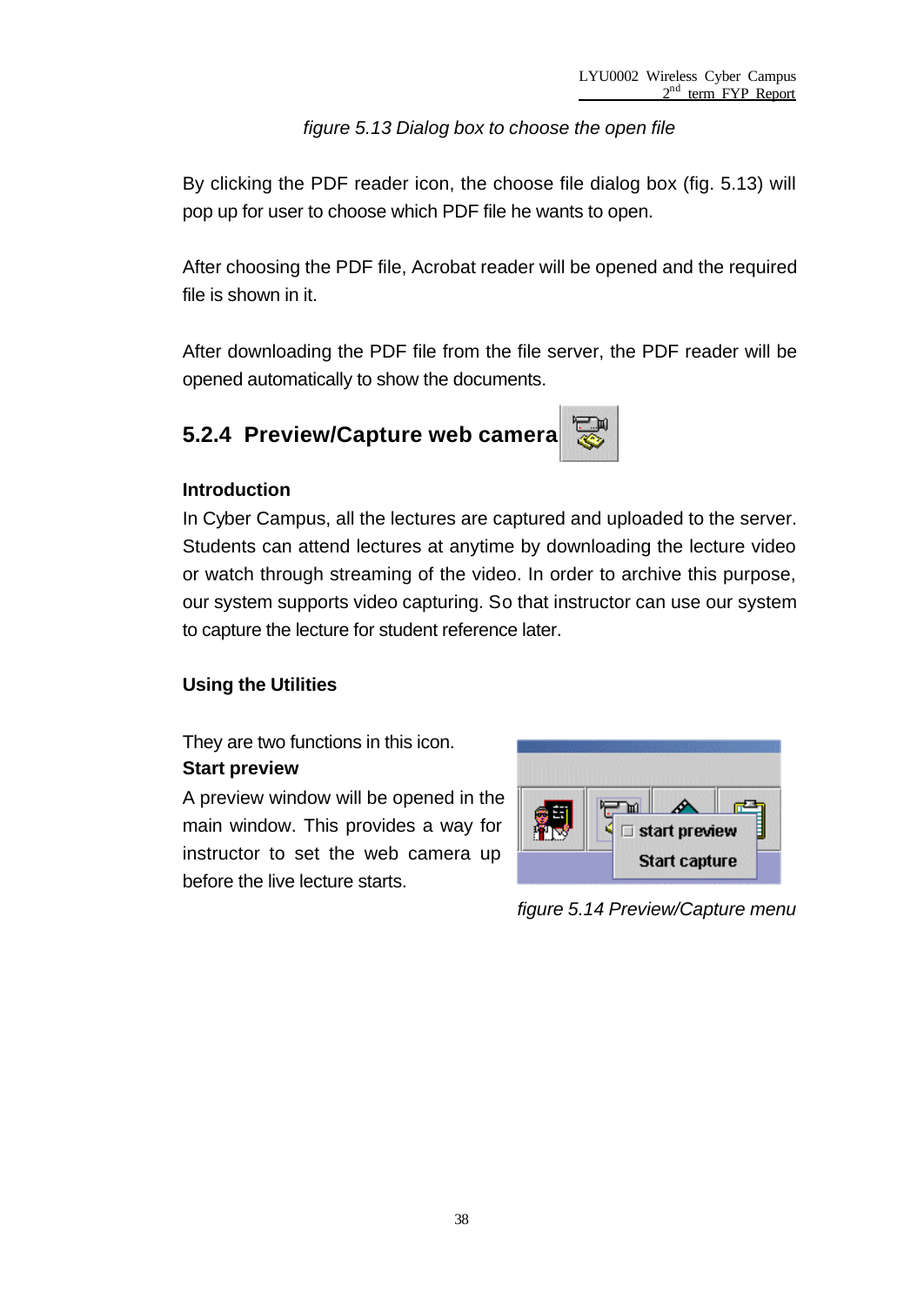

*figure 5.15 Preview window and the media properties*

#### **Start capture**

| Save File                                                                                                                                  |                     |
|--------------------------------------------------------------------------------------------------------------------------------------------|---------------------|
| 儲存於(I):<br>VideoSample                                                                                                                     | $+$ and $+$ and $+$ |
| AGE2.AVI<br>test.avi<br>j] Vivian.avi<br>lirensea.mpg<br>Vivian.mpg<br>Leon.mpg<br>numbnum.avi<br>Vivian.mn<br>OPTIBASE.MPG<br>Optibase.mn |                     |
| 檔案名稱(M):                                                                                                                                   | 存檔(S)               |
| 存檔類型(T):<br>All Files $(*,*)$                                                                                                              | 取消                  |

*figure 5.16 Dialog box to choose the save file*

By clicking the "start capture", the file choose dialog box (fig. 5.16) will be popped up for user to choose where the captured file should be saved.

After choosing the destination, the web camera will start to capture the lecture and store it.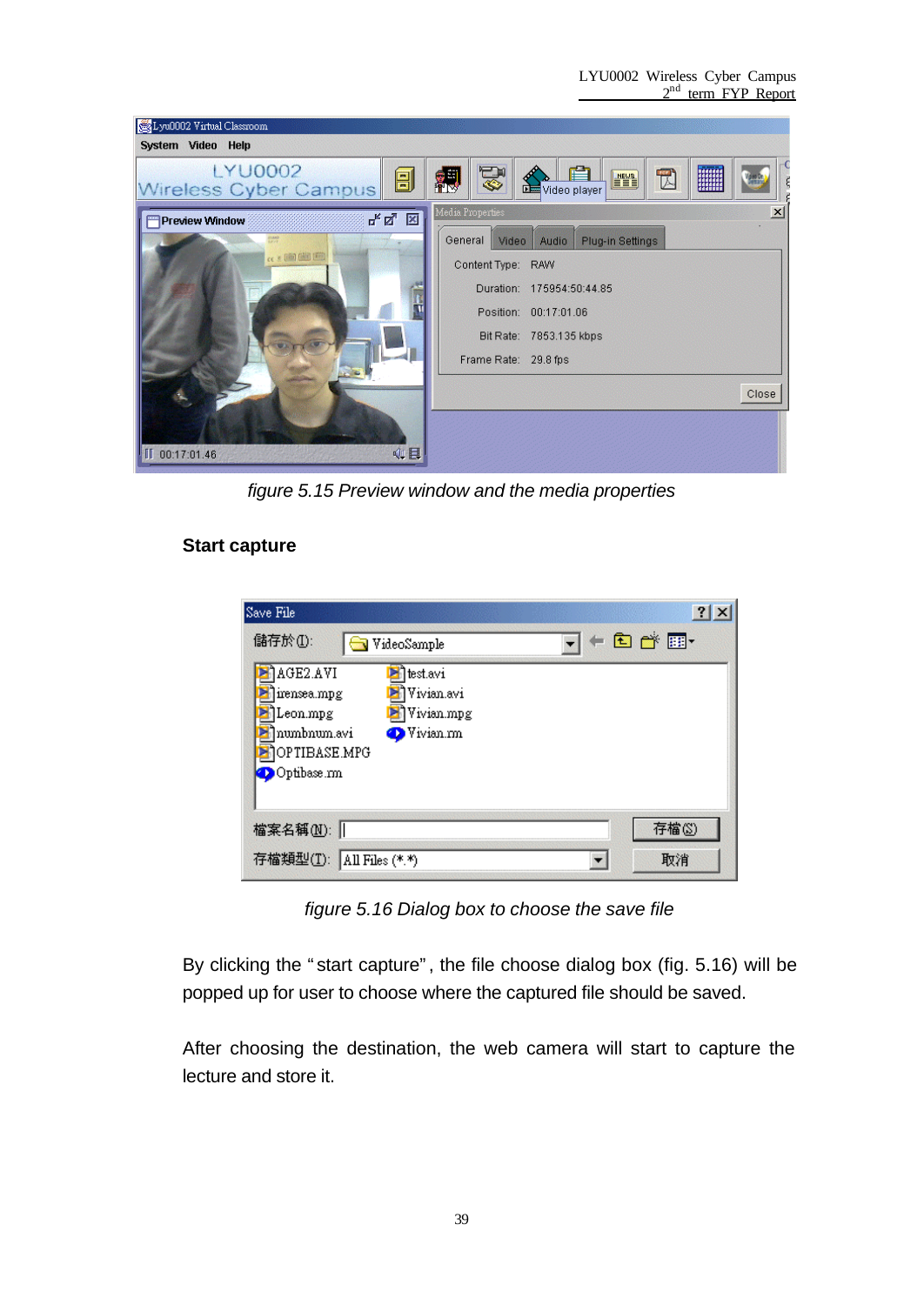## **5.2.5 Video playback**





*figure 5.17 Video player*

#### **Introduction**

In Cyber Campus, students can attend the lecture at any time by downloading and playback the lecture video in the server. This video player supports playback of video in AVI and MPEG-I format. Student can use this player to watch the video and have the lesson.

#### **Using the Utilities**

By clicking the video playback icon, the choose file dialog box (fig. 5.13) will be popped up for user to choose which video file want to view.

After choosing the file, the player window will be opened and start to play the video.

Students can seek the position for the video to play with. They can pause the video and resume it by clicking the left-bottom button.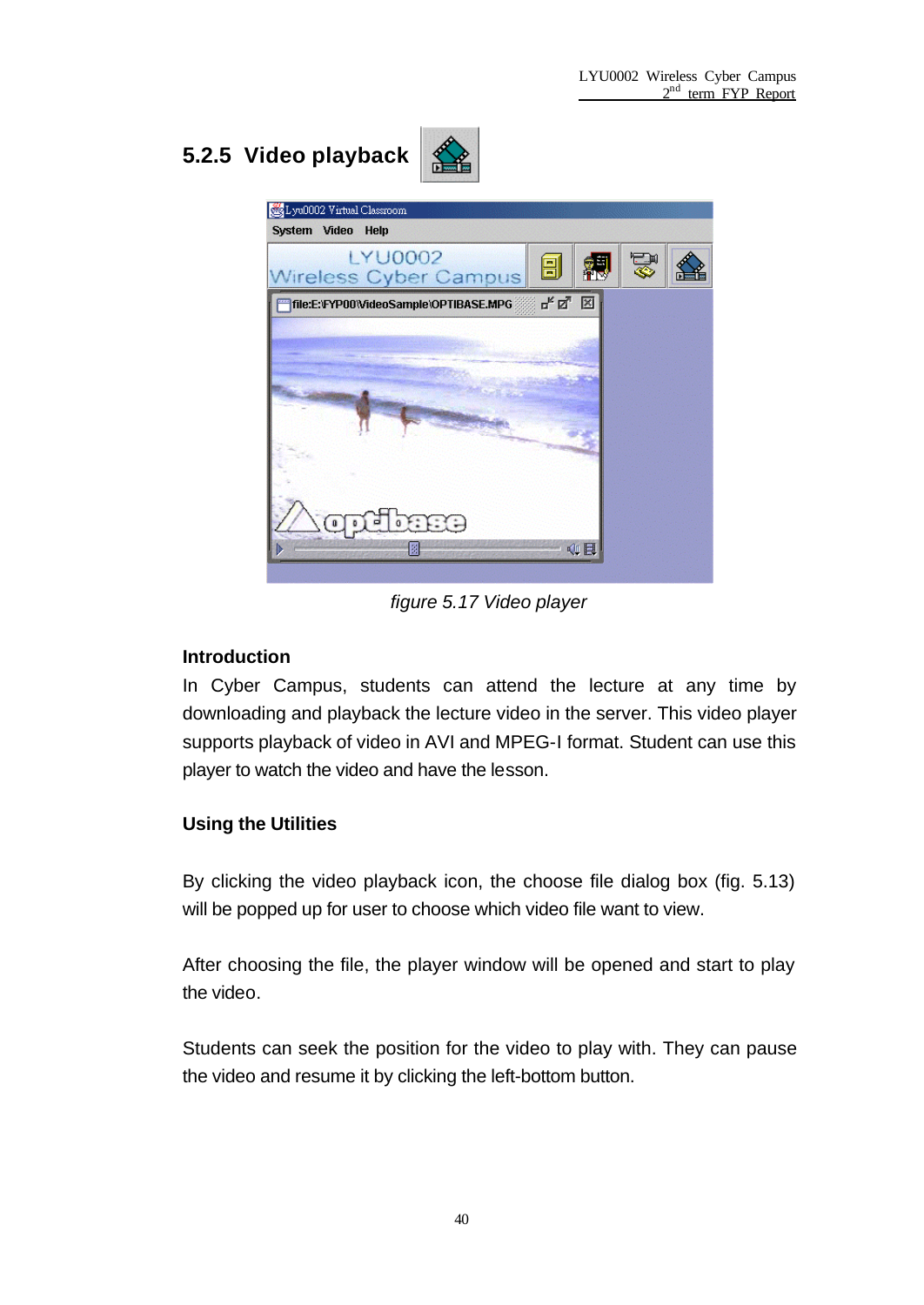## **5.2.6 Live lecture**



#### **Introduction**

A main purpose of Cyber Campus is student can have lessons anywhere. If the lecture is in real-time, students can raise questions whenever they want. In our system, instructor broadcasts the lecture through streaming of the lecture in real-time. Student can have their lessons by receiving the streaming video when the lecture starts. If they have question want to ask, they can send message to the instructor or ask through video conferencing.

#### **Using the Utilities**

They are two functions in this icon, start live lecture and start recorded lecture.

A dialog box is shown to enter the details of the target address, port number and time to leave.

For instructor both functions will start to stream the video (live-captured or recorded video) to students *figure 5.18 Live Lecture Menu*

For students both functions will start to receive the stream from instructor.

A dialog box is shown to let users to enter destination IP address, port number and time to leave.

A lecture starts after necessary information entered. *figure 5.19 Session Dialog*

|                        |  | start live lecture |  |  |  |  |  |  |
|------------------------|--|--------------------|--|--|--|--|--|--|
| start recorded lecture |  |                    |  |  |  |  |  |  |
|                        |  |                    |  |  |  |  |  |  |
|                        |  |                    |  |  |  |  |  |  |
|                        |  |                    |  |  |  |  |  |  |

| Session Dialog | $\vert x \vert$        |
|----------------|------------------------|
| Ø,             | IP:                    |
|                |                        |
|                | Port:                  |
|                |                        |
|                | TTL:                   |
|                |                        |
|                | <b>Enter</b><br>Cancel |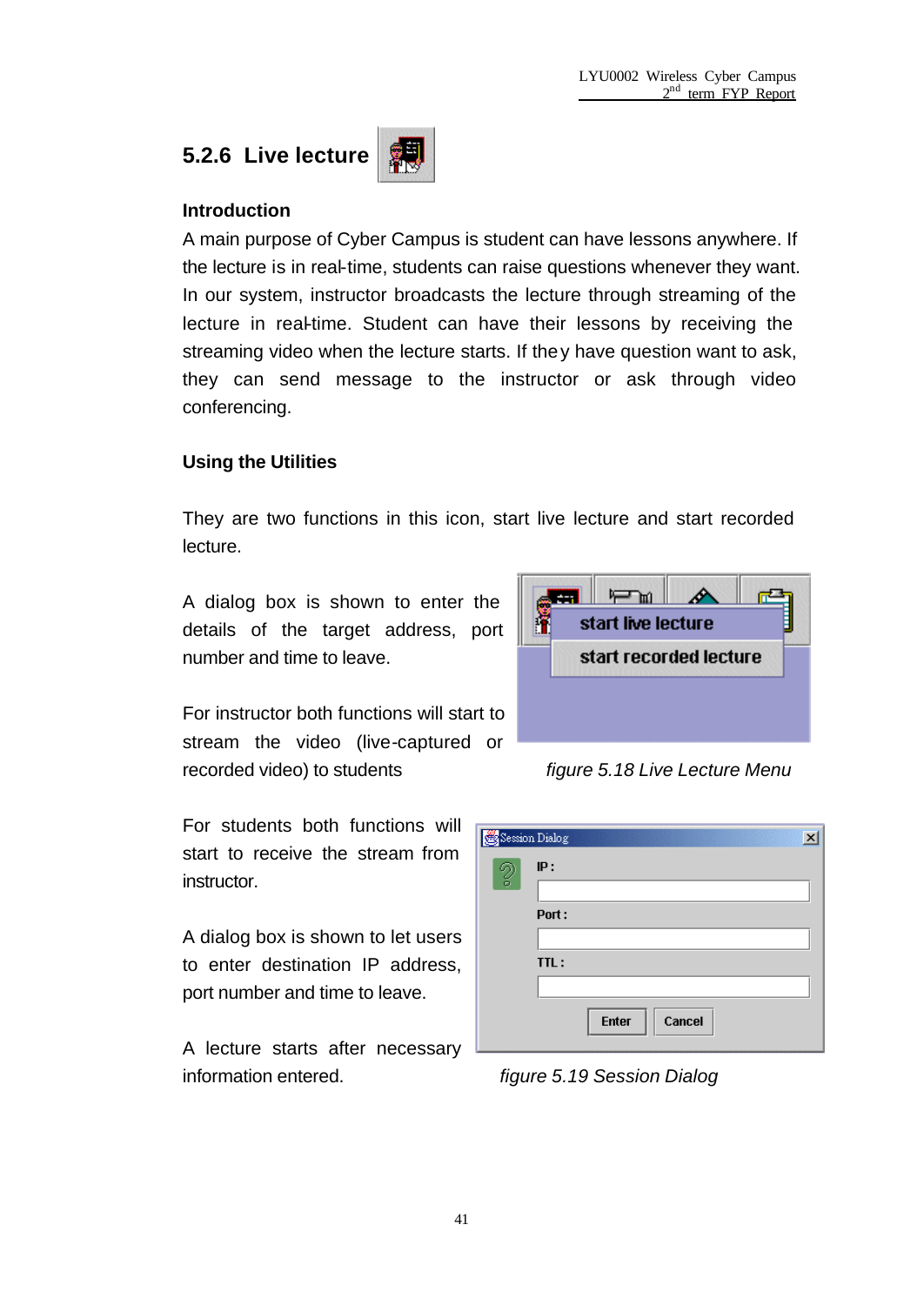## **5.2.7 Invite video conference**



*figure 5.20 Video conference window*

#### **Introduction**

To enhance communication between instructor and students, we would implement video-conferencing. With this function, teachers and students can enjoy closer interactions. Not only students will feel more open and comfortable when they ask questions with teachers, but also teachers can interact with the students more privately and directly.

The interface of the video conferencing is also similar to that of ICQ. So that instructor and students can feel familiar with it and can more easy to use.

#### **Using the Utilities**



*figure 5.21 Video conference*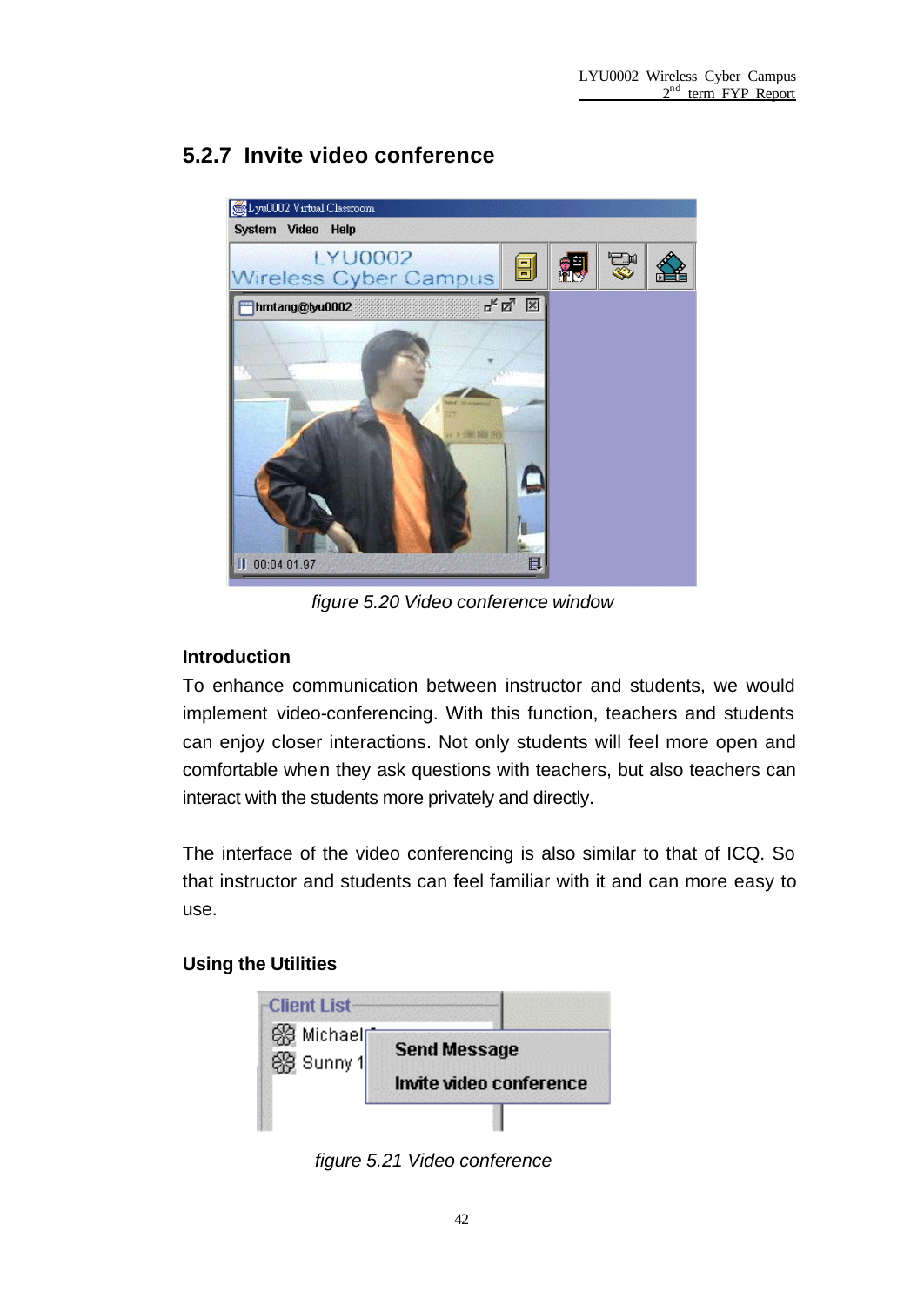User can have a video conference with another in the system. User needs to invite other to have a video conference first by right click the name of the user. An invite video conference dialog box (fig 5.22) will be popped up.

| Invite for video conference |                                    |           | $\overline{\mathbf{x}}$ | Invite for video conference |                                    |     |      | $\vert x \vert$ |
|-----------------------------|------------------------------------|-----------|-------------------------|-----------------------------|------------------------------------|-----|------|-----------------|
| <b>Username:</b>            | Fung                               | 12<br>ID: |                         | <b>Username:</b>            | Sunny                              | ID: |      |                 |
| Invite reason:              |                                    |           |                         | <b>Invite Reason:</b>       |                                    |     |      |                 |
|                             | Let's discuss software eng project |           |                         |                             | Let's discuss software eng project |     |      |                 |
| Invite                      |                                    | Cancel    |                         | Accept                      | Reject                             |     | Next |                 |

*figure 5.22 Invite Video conference figure 5.23 Reply video conference*

After sending the invitation to other. The other side will receive an invitation event like figure 5.24.



*figure5.24 Snapshot of the receive invitation event*

When the user being invited double click the inviter's name, a reply video conference dialog box (fig.5.23) will be popped up. User can choose to accept or to deny the invitation. If user accepts the invitation, both the user and inviter will start the conference.

If one side of the video conference is closed, the other side will be notified and close the video conference.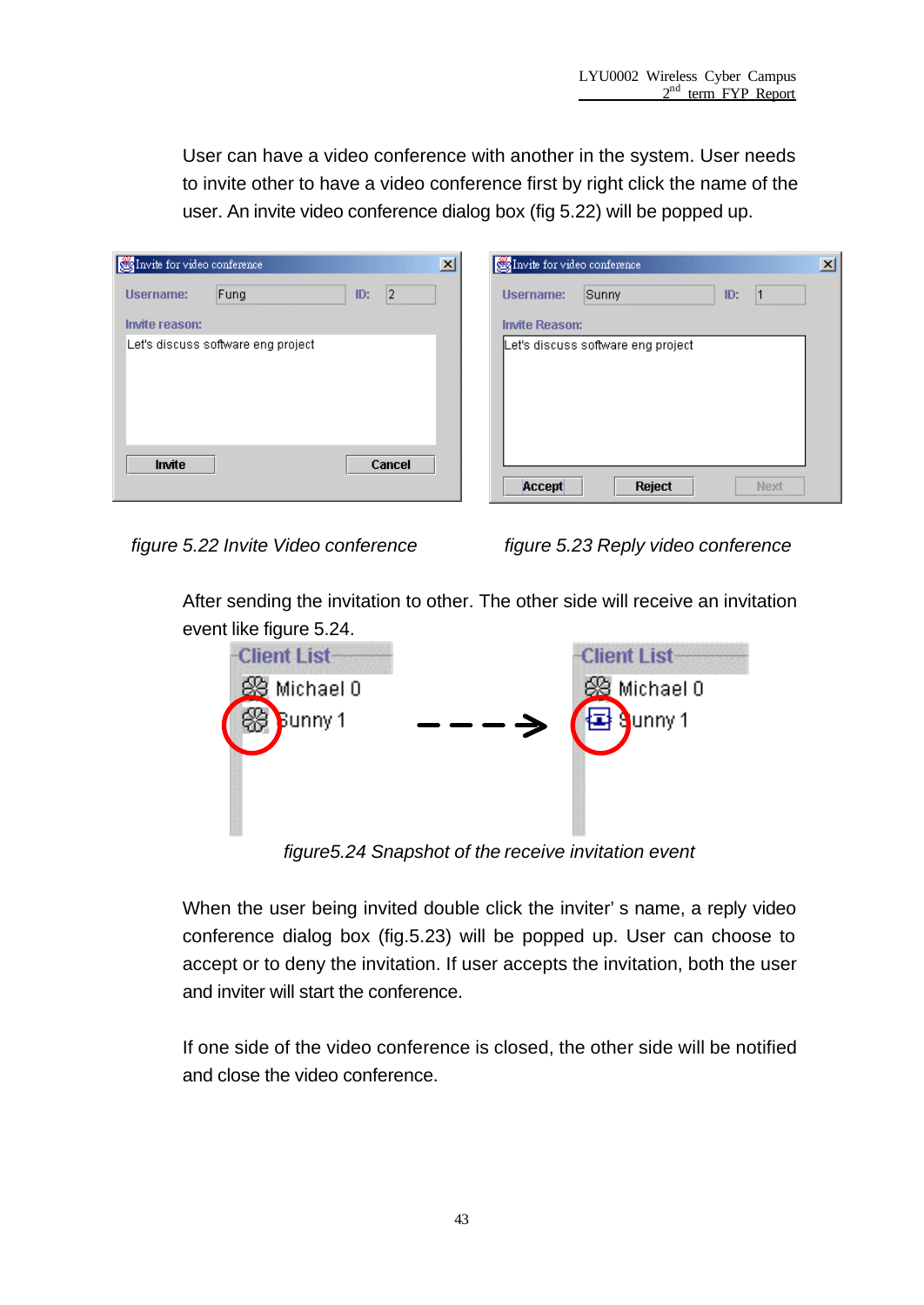### **5.2.8 Video-on-demand**



#### **Introduction**

In Cyber Campus, all lecture videos are stored in the server. The server keeps a list of video files stored and shown in the server's video file dialog. Student can use our system to request for the lecture video stored inside the server. User can filter the type of video they want by searching with key type "lecture", "tutorial", and "ref". Only the relevant video will be shown. Students can then double click the video they want so that they can video the lecture video by streaming.

#### **Using the Utilities**

Instructor and student will have different permission to use this function.

If the user is a instructor, (s)he can used both upload video to and stream video from the server. If the user is a student only, (s)he can only stream the video that shared in the system. *figure 5.25 upload video menu*



# **Upload video**

Instructor can upload the recorded lecture or any reference video to the server. They can write some description for each video so that student can choose what they want to use.

After uploaded the video, the video can be *downloaded or streamed* by the student. All the videos are stored in the server's hard disk.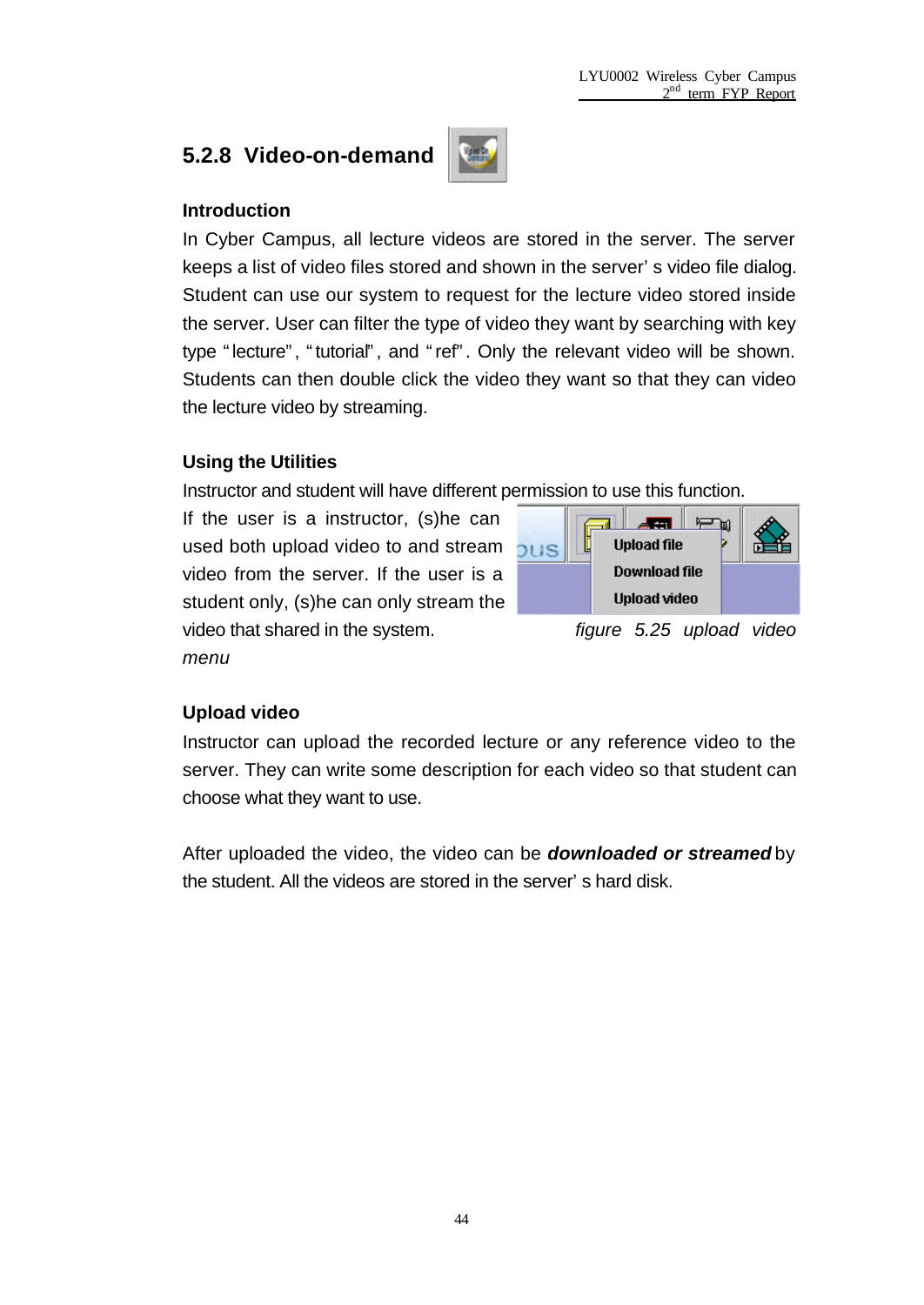#### **Video-on-demand icon**

| ದ್.⊠<br>×<br>Video on demand                    |      |             |             |             |          |                          |  |  |
|-------------------------------------------------|------|-------------|-------------|-------------|----------|--------------------------|--|--|
| <b>Course code</b><br>Seach for:<br>Type<br>All |      |             |             |             |          |                          |  |  |
| Double click the list for view the video:       |      |             |             |             |          |                          |  |  |
| <b>File Name</b>                                | Type | Course Code | <b>Size</b> | Description | Video id |                          |  |  |
| Lecture1.avi                                    | lect | CSC5110     | 1371732     | Lecture 1   | 2        |                          |  |  |
| Lecture2.avi                                    | lect | CSC5110     | 1371732     | Lecture 2   | 3        |                          |  |  |
| Lecture3.avi                                    | lect | CSC3100     | 1371732     | Lecture 3   | 4        |                          |  |  |
| Lecture4.avi                                    | lect | CSC3100     | 1371732     | Lecture 4   | 5        |                          |  |  |
| Tuto1.avi                                       | tuto | CSC3100     | 1356336     | Tutorial 1  | 6        |                          |  |  |
| Tuto2.avi                                       | tuto | CSC3100     | 1356336     | Tutorial 1  | 7        |                          |  |  |
| Tuto3.avi                                       | tuto | CSC3100     | 1356336     | Tutorial 3  | 8        |                          |  |  |
| Tuto4.avi                                       | tuto | CSC3100     | 1356336     | Tutorial 4  | 9        | $\overline{\phantom{a}}$ |  |  |
| <b>Search</b>                                   |      | View        |             |             | Cancel   |                          |  |  |

*figure 5.26 Video-on-demand dialog*

By clicking the Video-on-demand icon, the video-on-demand dialog (fig. 5.26) will be shown in the main window.

In the video-on-demand dialog, there are some features to help user to find the video, which is useful and related to their study.

#### **E** Sorting

User can sort the files to ascending order by clicking the header of that column. After sorting, user can select the video easier.

 $\mathscr{L}$  Filtering by course code

By using the filtering feature, user can use the filtering feature to filter the specified course code. The feature is similar to file sharing.

 $\mathscr{L}$  Filtering by file type

By using another filtering feature, user can filter the video by specified video type. The feature is similar to file sharing.

User can double click the video to watch it or select the video first and then click the view button in the video-on-demand dialog.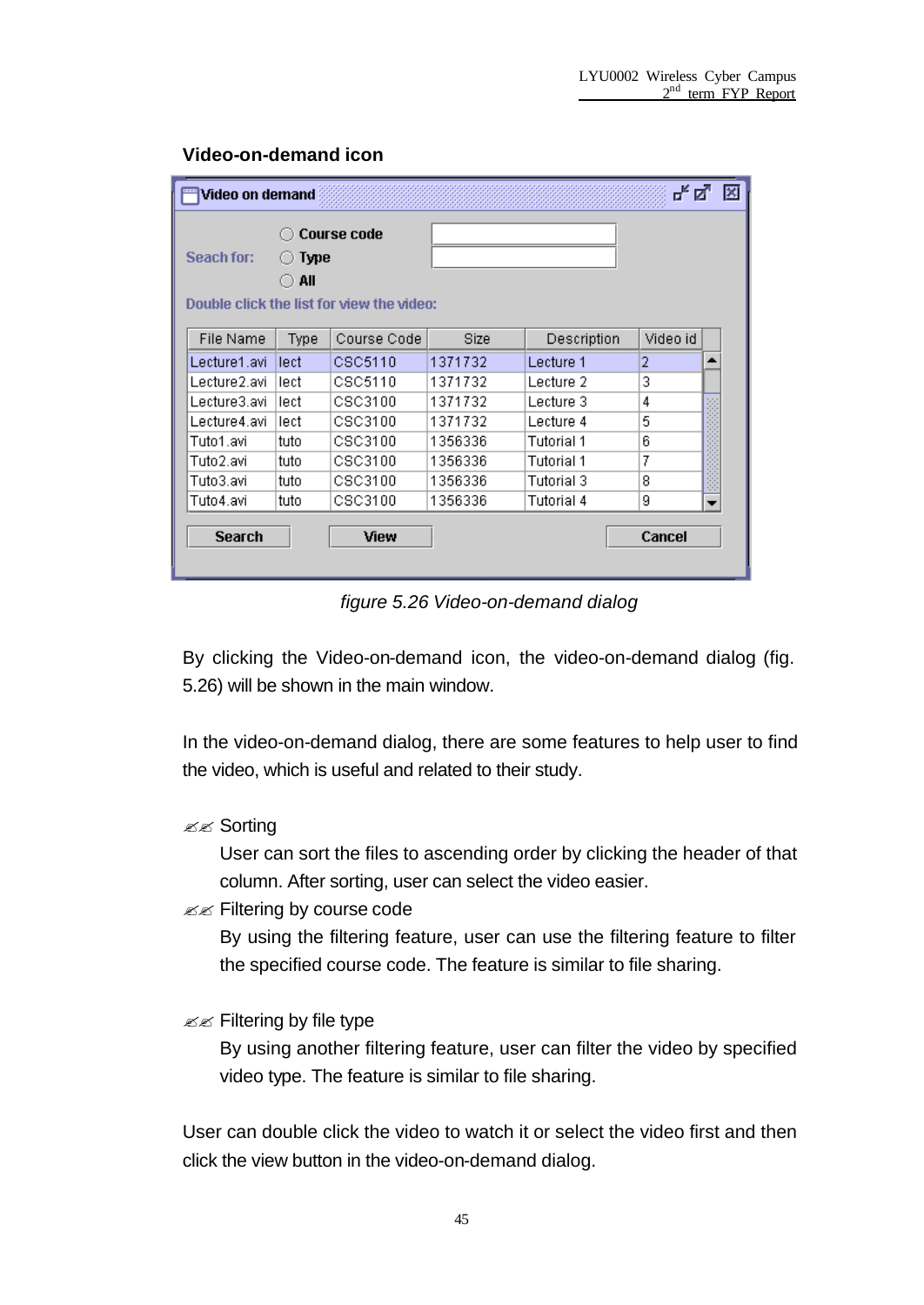

#### **Introduction**

A simple calendar used to help student to check for date in a Month.





#### **Introduction**

A notice board used to notify students for certain class events such as deadline of certain assignment, examination date.

We have not implement this function yet.

## **5.2.11 Newsgroup**



#### **Introduction**

A newsgroup for students discusses course assignment. Instructor can answer student question in the forum

We have not implement this function yet.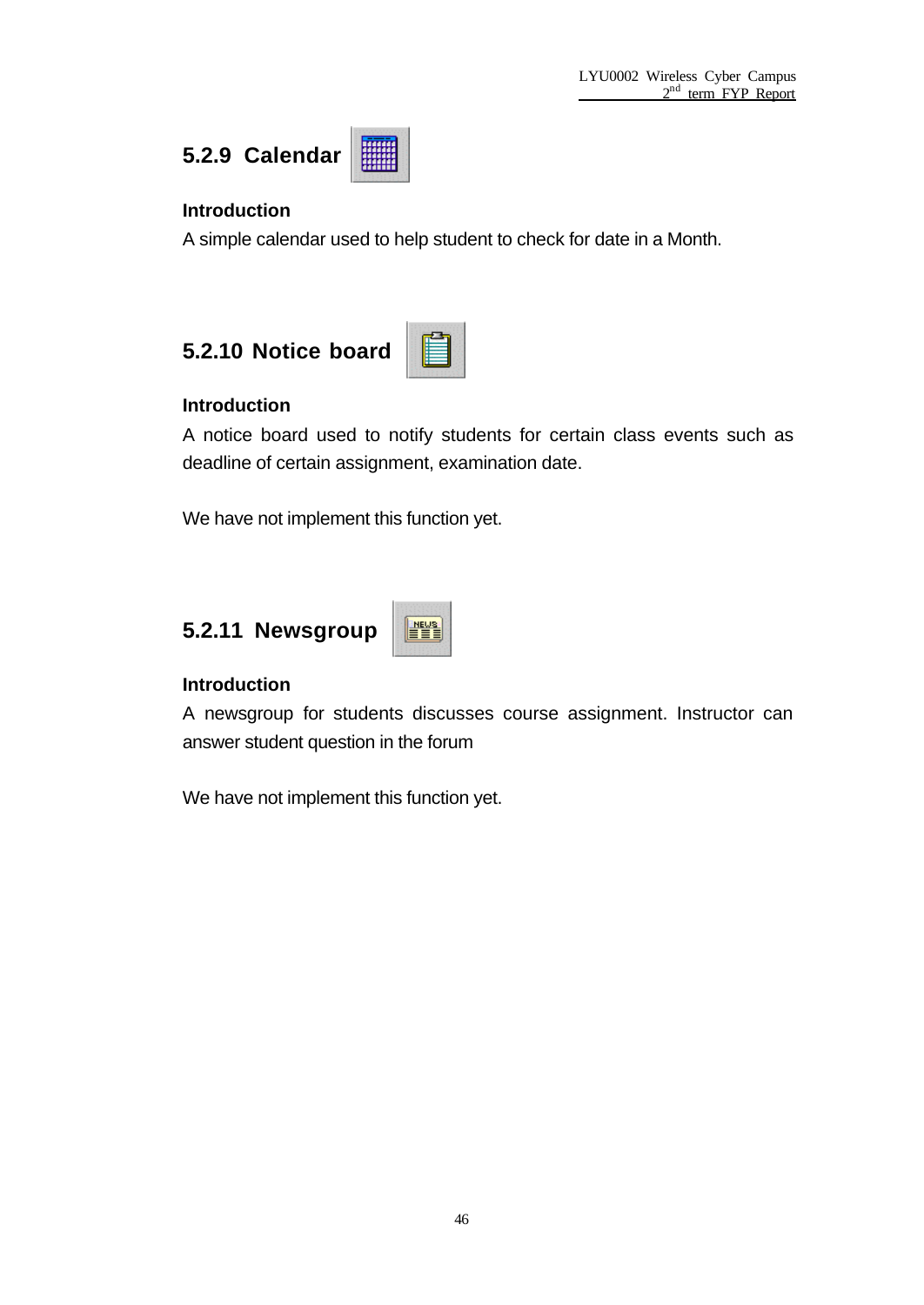# **6. Communication between Server and Client**

In our system, we have defined several message types for communication between client and server. Below is a table listing the message type and what the type represent.

| $C\rightarrow S$ : Message from Client to Server |                   | S->C: Message from Server to Client |                                      |  |
|--------------------------------------------------|-------------------|-------------------------------------|--------------------------------------|--|
| Message Type                                     | $C \rightarrow S$ |                                     | $S \rightarrow C$ Information Stored |  |
| <b>INFO</b>                                      |                   | $\ast$                              | ClientID                             |  |
| INFO_S                                           | *                 |                                     | Login Name, Password                 |  |
| <b>UNICAST</b>                                   | *                 |                                     | SourceID, Dest.ID, Message           |  |
| UNICAST_S                                        |                   | $\ast$                              | SourceID, Dest.ID, Message           |  |
| <b>LOGIN</b>                                     |                   | ∗                                   | ClientID                             |  |
| <b>LOGOUT</b>                                    | $\ast$            | ∗                                   | ClientID                             |  |
| <b>SERVERDOWN</b>                                |                   | $\ast$                              | None                                 |  |
| <b>FILE_UPLOAD</b>                               | *                 |                                     | ClientID, Type, FileName,            |  |
|                                                  |                   |                                     | Description, Event ID, Size,         |  |
|                                                  |                   |                                     | CourseCode                           |  |
| FILE_UPLOAD_REPLY                                |                   | $\ast$                              | FileID, EventID                      |  |
| FILE_UPLOAD_FINISHED                             |                   | ∗                                   | FileID, EventID                      |  |
| FILE_UPLOAD_DATA                                 | *                 |                                     | FileID, ClientID                     |  |
| FILE_UPLOAD_INFO                                 |                   | ∗                                   | FileID, FileType, FileName,          |  |
|                                                  |                   |                                     | Description, Size, CourseCode        |  |
| FILE_DOWNLOAD                                    | *                 |                                     | FileID, ClientID                     |  |
| FILE_DOWNLOAD_FINISHED                           |                   | ∗                                   | FileID, ClientID                     |  |
| <b>INVITE_VIDEO_CONF</b>                         | *                 | ∗                                   | SourceID, Dest.ID, Reason            |  |
| INVITE_VIDEO_CONF_REPLY                          | *                 | $\ast$                              | SourceID, Dest.ID, Response          |  |
| STOP_VIDEO_CONF                                  | *                 | $\ast$                              | ClientID                             |  |
| VIDEO_UPLOAD                                     |                   |                                     | ClientID, Type, FileName,            |  |
|                                                  |                   |                                     | Description, EventID, Size,          |  |
|                                                  |                   |                                     | CourseCode                           |  |
| VIDEO_UPLOAD_REPLY                               |                   | $\ast$                              | FileID, EventID                      |  |
| VIDEO_UPLOAD_FINISHED                            |                   | $\ast$                              | FileID, EventID                      |  |
| VIDEO_UPLOAD_DATA                                | *                 |                                     | FileID, ClientID                     |  |
| VIDEO_UPLOAD_INFO                                |                   | $\ast$                              | FileID, FileType, FileName,          |  |
|                                                  |                   |                                     | Description, Size, CourseCode        |  |
| VIDEO_VOD                                        | *                 |                                     | FileID, ClientID, PortNo             |  |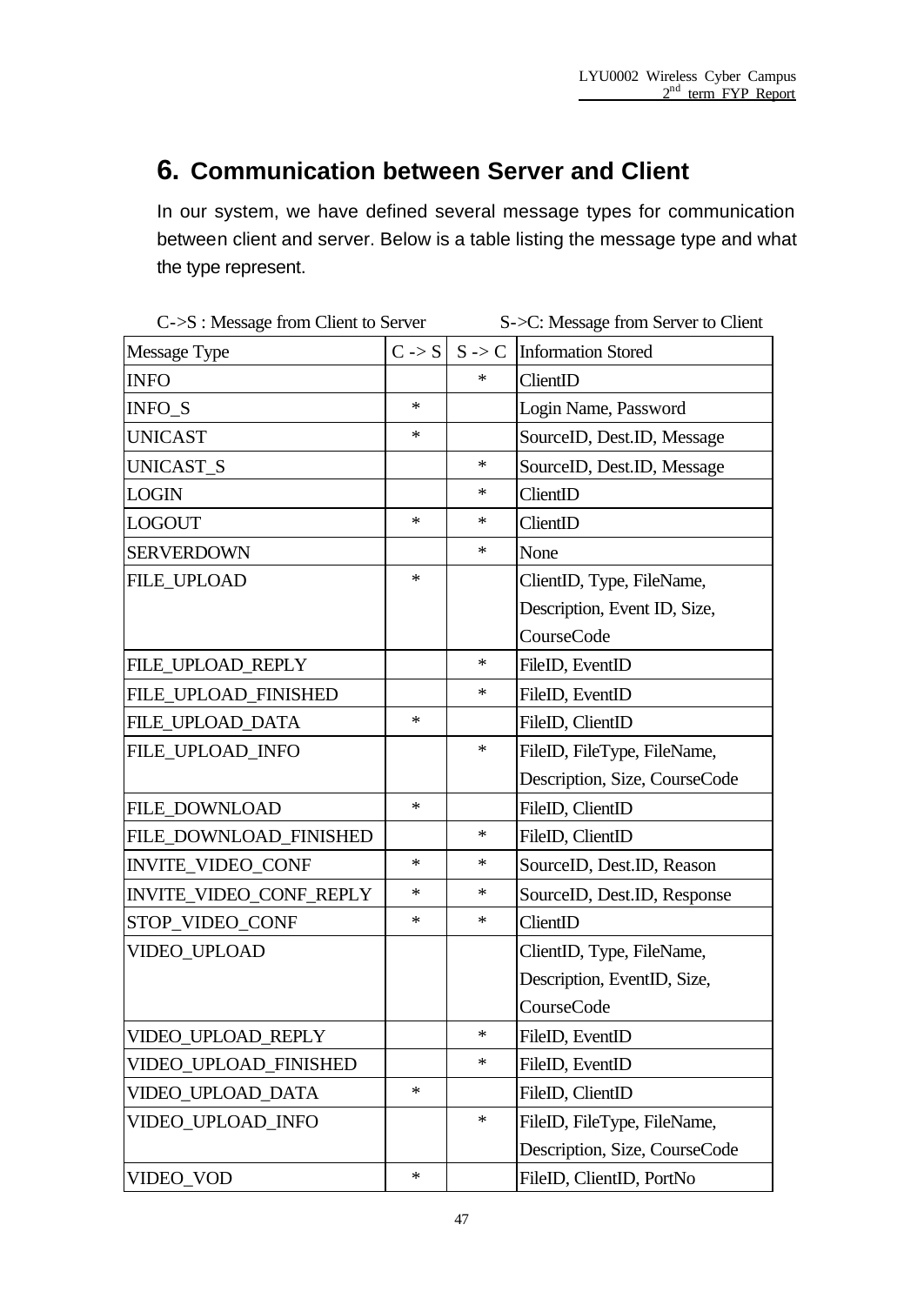## **7. Challenges**

In our Final Year Project, we faced a great challenge in first semester. We need to learn Visual C++, MFC, Winsock and DirectShow in order to implement our system. However, after we have implemented part of our system, we faced difficulties in implementing DirectShow filters to make video streaming, video-conferencing possible. We have found three ways to solve this problem.

- $\mathbb{Z}$  Use Microsoft's Media Player plug-in to playback the streaming of video in ASF format.
- **EE** Use Microsoft's NetMeeting SDK's conference feature.
- $\mathbb{Z}$  $\mathbb{Z}$  Use Java's JMF API

After thorough consideration, we have decided to use Java's JMF API. The fist two methods need external applications, Media Player and NetMeeting. We want to implement the system by ourselves. Therefore we choose JMF as a solution to implement the video streaming and start to rewrite the system in Java.

We need to study Java, Java networking and JMF in order to implement our system in second semester. Java is a completely new language for us. We need to learn it as soon as possible. Luckily, we can finally complete the video streaming and conferencing in our project.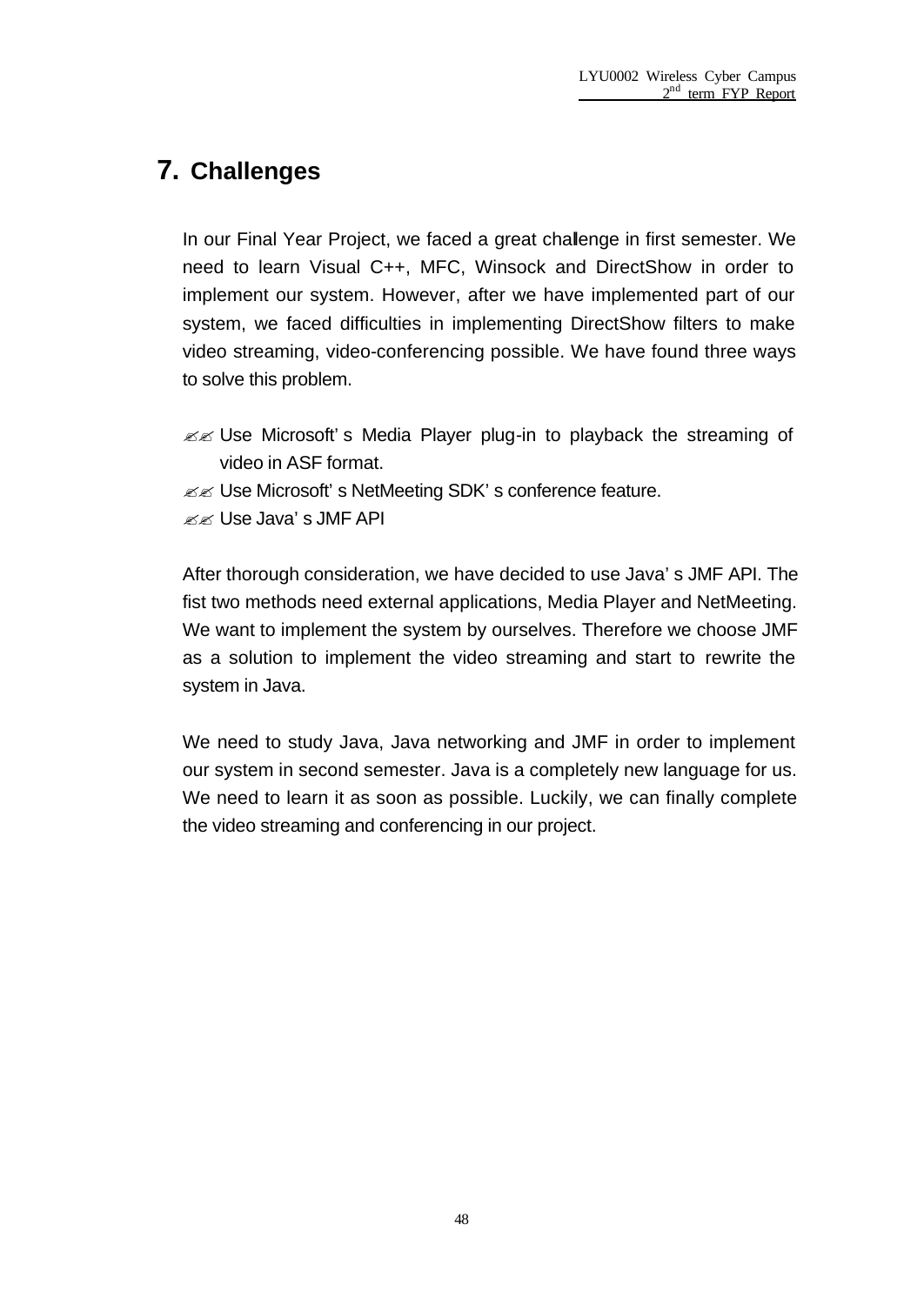## **8. Further Extension**

We think that our system can be further improved to include more functions. Here are some extensions that can be made.

## **8.1 Whiteboard**

Instructor may sometime need a drawing to express his idea during teaching. For example, in a graph theory lecture, instructor may needs to draw a tree graph to show how to do insertion, deletion and rotation on the tree. Whiteboard allows instructor to show his drawing to students. The drawing of instructor will be displayed on students immediately. This will enhance the efficiency of teaching for instructor to let students have a more understanding on the topics.

## **8.2 On-line-Quiz**

In Cyber Campus, we should include a measurement to test the understanding of students on the topics they learned. On-line-Quiz would be a solution. Instructor can place some quiz on the course for student to test for their understanding. For some multiple-choice type quiz, the result can be shown to students immediate after the quiz. A marking program in the Cyber Campus can do all the markings for instructor. They no longer need to do the marking themselves.

## **8.3 Global University**

Universities all over the world can co-operate together to support such a Cyber Campus so that students can enroll in any courses in the University joined. For example, we can take a programming course in CUHK and a business course in UCLA through the Cyber Campus. We can exchange the resources of the Universities through Internet to make academic exchange more efficient. If this idea makes possible, students no longer need to attend only one University's course but can choose the courses all over the world.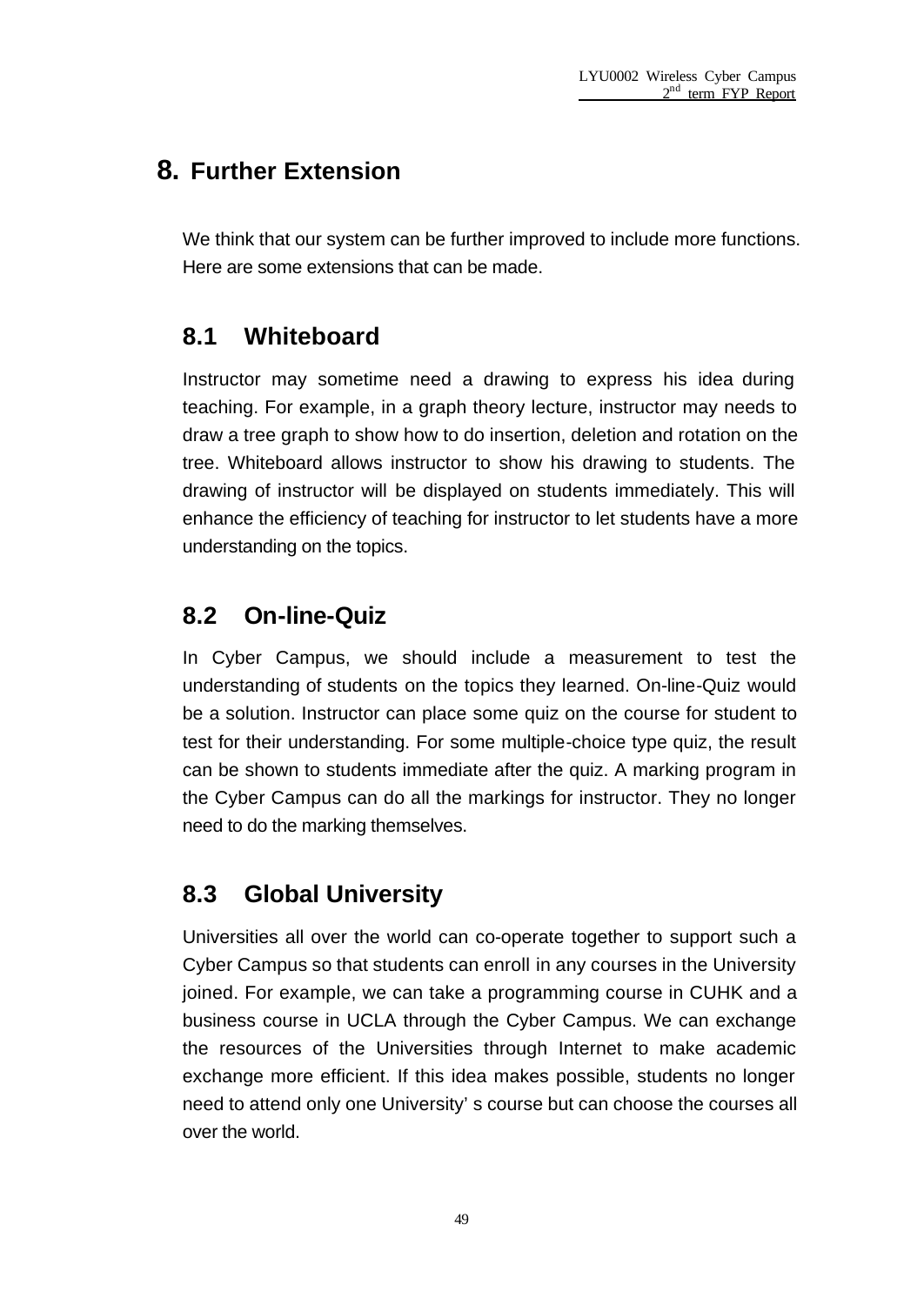## **9. Conclusion**

We can simply conclude our work in this year as follows:

- $\mathbb{Z}$  In first semester, we have written application in Visual C++ including chatroom, video player and capturer. However, we face difficulties on further develop our application to include video conferencing.
- $\mathbb{Z}$  In second semester, we have successfully written application in Java including chatting, file sharing, video player, video capturing, video conferencing and video streaming. With these functions, we can simulate a Cyber Campus environment.

As we face some challenge in first semester, we need to rewrite our system from Visual C++ to Java in second semester. Due to limitation on time, some of our functions like newsgroup and notice board have not been implemented. However, we think that it is easy to implement it for our system. Besides, in our project, we have demonstrated a way to use some ActiveX objects like Calendar and Acrobat Reader to be embedded in our Java application. We can further use this technique to enrich our system functionality.

In conclusion, we have developed a system which simulates a Cyber Campus environment. This environment shows a new style of learning and communication for instructor and students. We hope that such environment will be suitable for future education.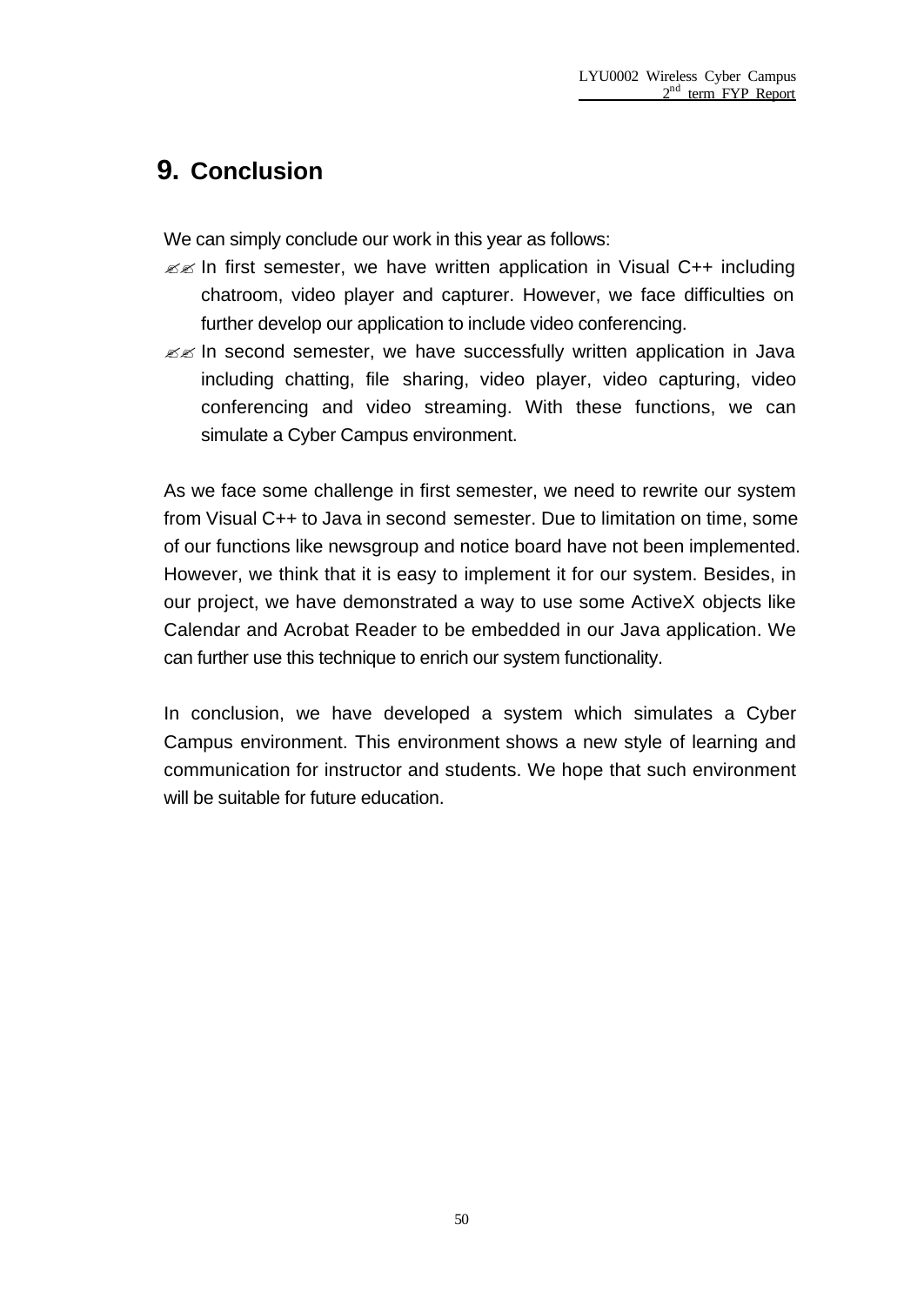## **10. Acknowledgement**

We would like to thank Prof. Michael Lyu, our project supervisor, for giving us valuable advice. He has provided many suggestions and comments to us throughout this project. We are much appreciated by his patience and kindness in advising us.

Moreover, we would like to thanks Edward, Technical Manager of VIEW project, who gives us ideas in our project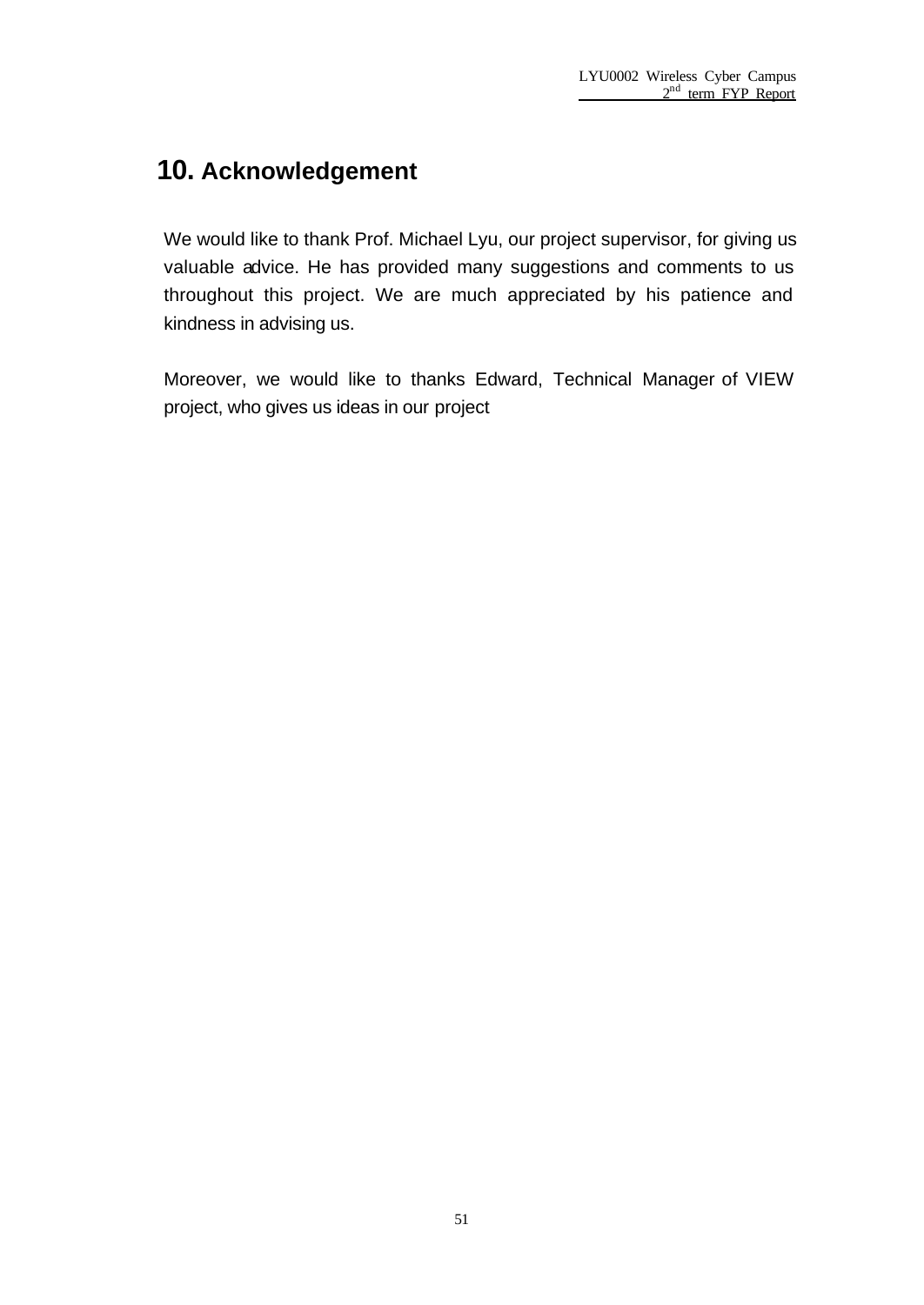## **11. Reference**

- 1. MSDN Online http://msdn.microsoft.com/default.asp
- 2. Microsoft DirectX 8.0 http://www.microsoft.com/directx/
- 3. WinSocket http://www.sockets.com/
- 4. Microsoft NetMeeting Product Home Page http://www.microsoft.com/windows/netmeeting/
- 5. Microsoft NetMeeting Software Developers' Kit http://www.microsoft.com/windows/netmeeting/authors/sdk/default.asp
- 6. Home Page fro Windows Media Player http://www.microsoft.com/windows/mediaplayer/en/default.asp
- 7. Windows Media Format 7 SDK http://msdn.microsoft.com/library/psdk/wm\_media/wmform/htm/introduci ngwindowsmediaformat.htm
- 8. The Source for the Java™ Technology http://www.java.sun.com/
- 9. Java JMF http://java.sun.com/products/java-media/jmf/index.html
- 10. JMF Solutions http://java.sun.com/products/java-media/jmf/2.1.1/solutions/index.html
- 11. Video compression, videoconferencing, and image compression http://www-nt.e-technik.uni-erlangen.de/%7Ehartung/links.html
- 12. Planning and Implementing Wireless LANS http://www.networkcomputing.com/netdesign/wlan1.html
- 13. Mobile Computing related resources on WWW http://www.cs.umd.edu/projects/mcml/mcothers.html
- 14. A Short Tutorial on Wireless LANs and IEEE 802.11 Daniel L. Lough, T. Keith Blankenship, Kevin J. Krizman http://computer.org/students/looking/summer97/ieee802.htm
- 15. Managing Bandwidth: Deploying QOS In Enterprise Networks, 1/e Alistair A. Croll, Ontario, Canada Eric Packman

http://www.phptr.com/ptrbooks/ptr\_0130113913.html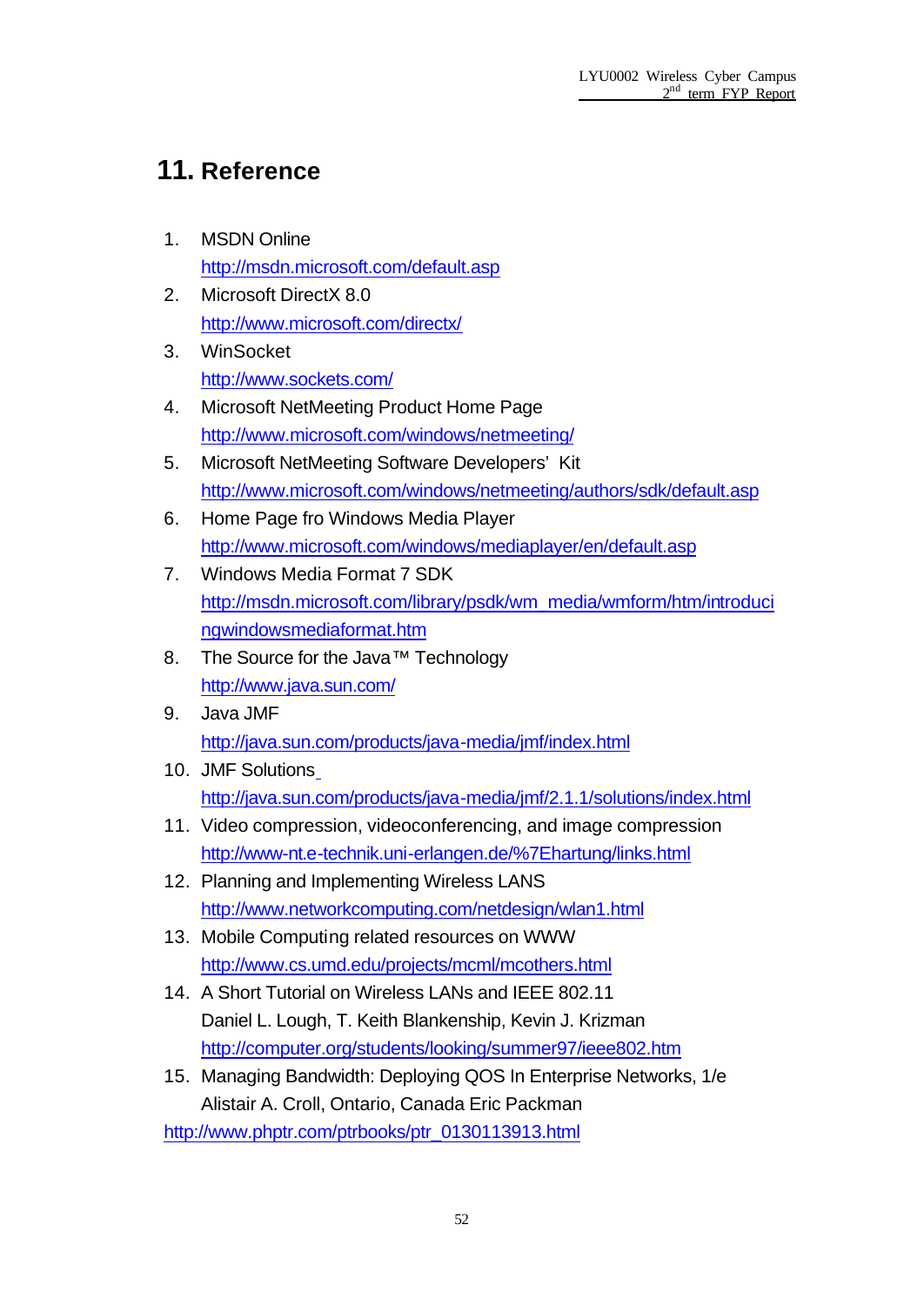- 16. RSVP Standards Resources http://www.cs.columbia.edu/%7Ehgs/internet/rsvp.html
- 17. ISDN Videoconferencing http://alumni.caltech.edu/%7Edank/isdn/isdn\_ai.html - VIDEO
- 18. The Network Time Protocol (NTP) Distribution http://www.eecis.udel.edu/%7Entp/ntp\_spool/html/index.htm
- 19. Internet Phone Web Guide http://www.vocaltec.com/consumer/products/iphone\_5/guide/chap4.htm
- 20. Windows Media Content Development and Deployment http://msdsn.microsoft.com/workshop/imedia/windowsmedia/default.asp
- 21. Virtual Classroom http://www.njit.edu/Virtual\_Classroom/
- 22. The Virtual Classroom and Virtual University at New Jersey Institute of **Technology** http://eies.njit.edu/~hiltz/CRProject/sloansum1.html
- 23. Designing a Virtual Classroom http://www.njit.edu/Virtual\_Classroom/Papers/Design.html
- 24. Teaching in the Virtual Classroom http://www.njit.edu/Virtual\_Classroom/Papers/Teaching.html
- 25. Learning Networks: A Field Guide to Teaching and Learning http://www-mitpress.mit.edu/mitp/recent-books/comp/learning-networks.html
- 26. The Virtual Classroom: Learning Without Limits Via Computer Network http://eies.njit.edu/~hiltz/RBooks/ablex1.html
- 27. J-Integra™ Pure Java-Com Bridge http://www.linar.com/
- 28. Mozilla ActiveX Project http://www.iol.ie/~locka/mozilla/mozilla.htm
- 29. The Code Project http://www.codeproject.com/java/
- 30. Bob Quinn, Dave Shute. Windows sockets network programming. Addison Wesley Pub. Co., c1996.
- 31. TCP/IP Illustrated Volume 1: The Protocols. (Addison Wesley Professional Computing) by W. Richard Stevens. Hardcover
- 32. TCP/IP Illustrated, Volume 2: The Implementation (Addison-Wesley Professional Computing) by Gary R. Wright(Contributor), et al. **Hardcover**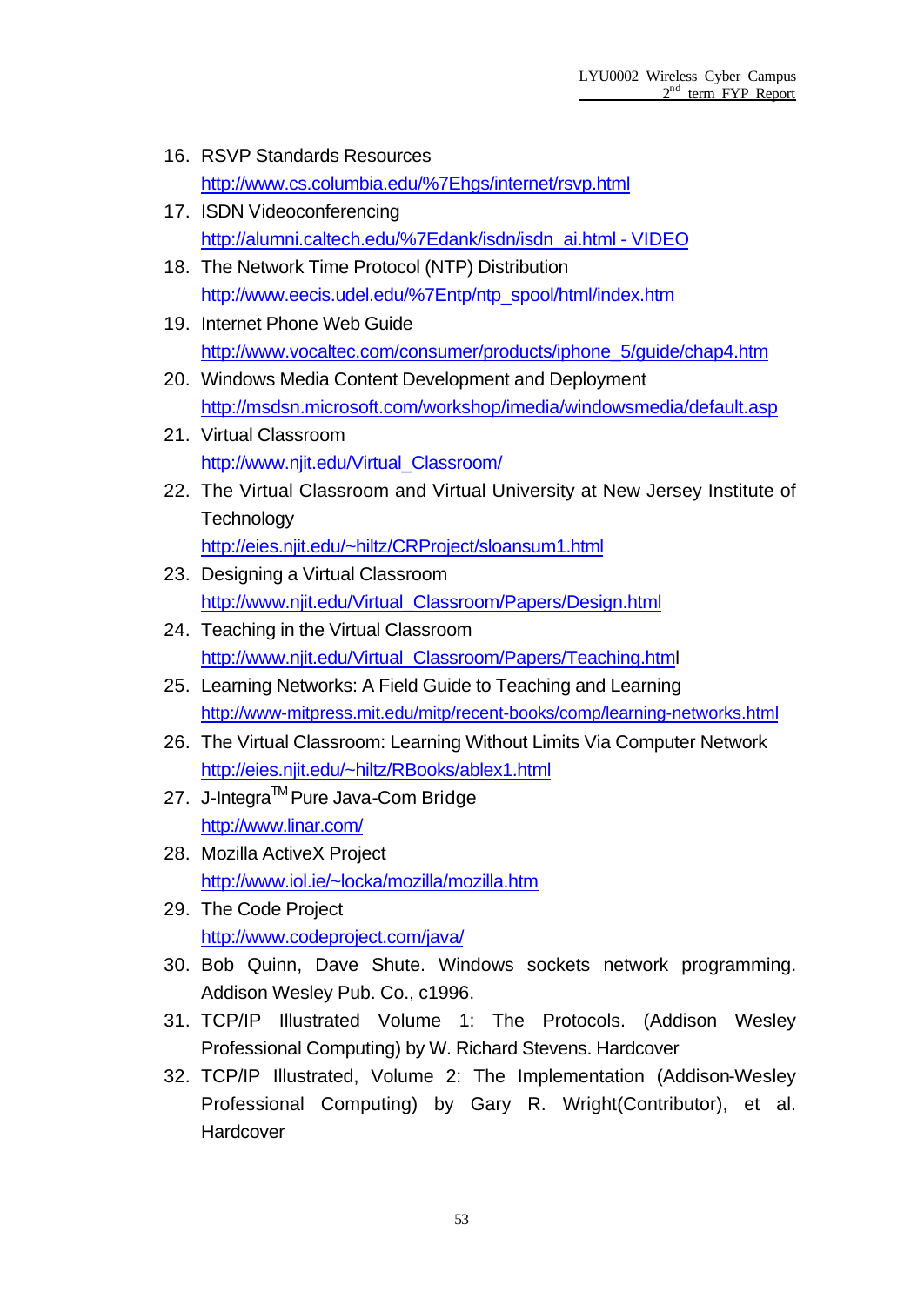- 33. TCP/IP Illustrated, Volume 3: TCP for Transactions, Http, Nntp, and the Unix Domain Protocols (Addison-Wesley Professional Computing Series) by W. Richard Stevens. Hardcover
- 34. Understanding ActiveX and OLE by Chappell, Microsoft Press
- 35. Java in a NutShell by David Flanagan, O'Reilly & Association Inc.
- 36. Java Network Programming, 2nd Edition by Elliotte Rusty Harold, O'Reilly & Association Inc.
- 37. The Java Tutorial Second Edition Object-Oriented Programming for the Internet (Java Series) by Mary Campione, Kathy Walrath.
- 38. Java Swing, 1st Edition September 1998 by Robert Eckstein, Marc Loy & Dave Wood, O' Reilly & Association Inc.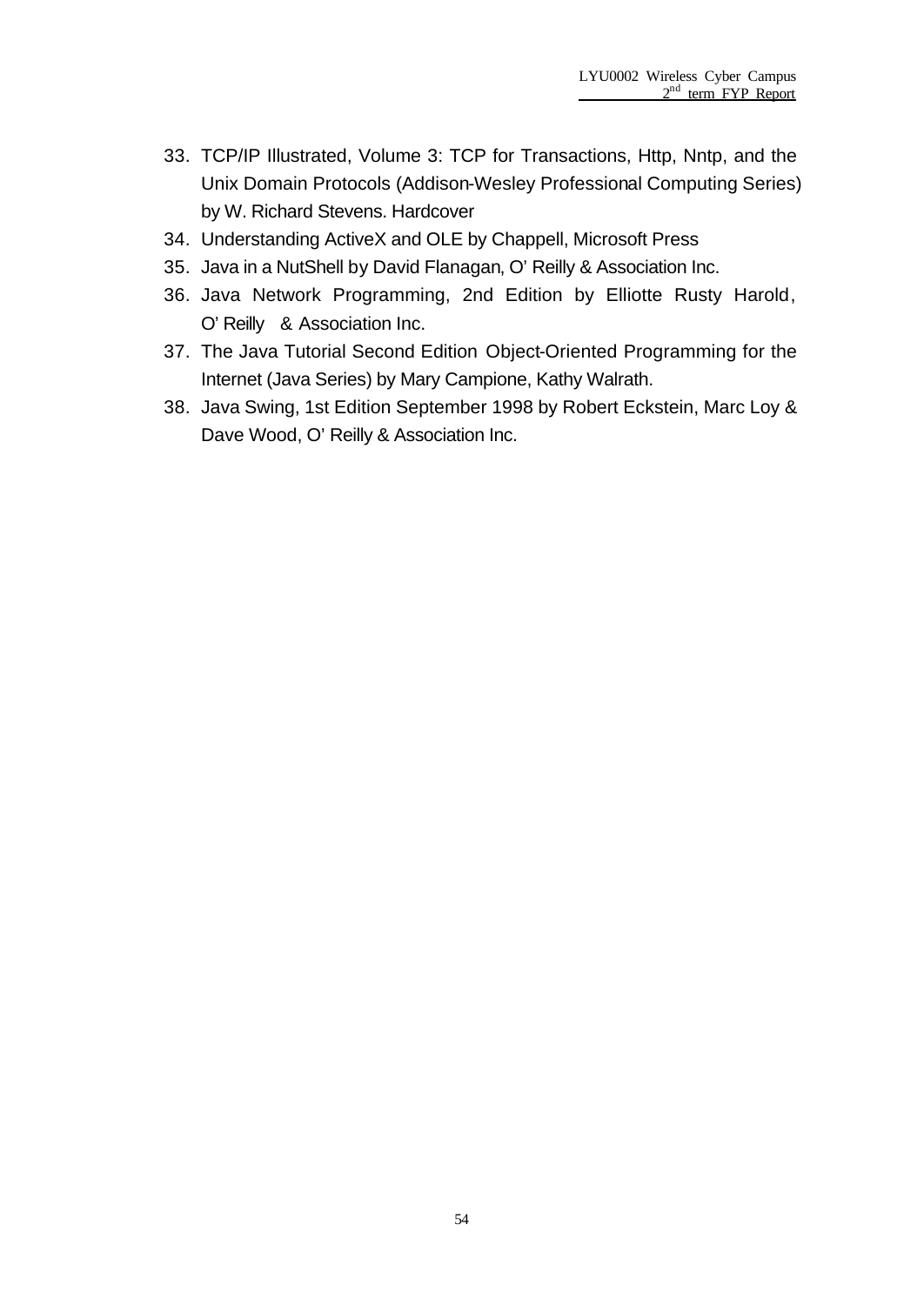# **Appendix A: Progress Report**

| <b>Month</b> | <b>Description</b>                          |  |  |  |  |  |  |
|--------------|---------------------------------------------|--|--|--|--|--|--|
|              | <b>Studying BSD</b>                         |  |  |  |  |  |  |
| June         | Trying NetMeeting & Internet Phone          |  |  |  |  |  |  |
|              | <b>Studying WinSock</b>                     |  |  |  |  |  |  |
|              | <b>BSD UDP Chat-room finished</b>           |  |  |  |  |  |  |
| July         | WinChat finished                            |  |  |  |  |  |  |
|              | <b>Studying DirectShow</b>                  |  |  |  |  |  |  |
|              | Simple Video Player finished                |  |  |  |  |  |  |
| August       | <b>Studying MFC</b>                         |  |  |  |  |  |  |
|              | <b>MFC Chatting finished</b>                |  |  |  |  |  |  |
| September    | WinCap finished                             |  |  |  |  |  |  |
|              | Integrated program finished                 |  |  |  |  |  |  |
|              | <b>Studying DirectShow Filter</b>           |  |  |  |  |  |  |
| October      | Studying Java and Java JMF                  |  |  |  |  |  |  |
|              | Java Applet (AVI and MPEG<br>file<br>type   |  |  |  |  |  |  |
|              | supported)                                  |  |  |  |  |  |  |
|              | JavaPlayer finished                         |  |  |  |  |  |  |
| November     | JavaCap finished                            |  |  |  |  |  |  |
|              | <b>Studying Java Networking</b>             |  |  |  |  |  |  |
| December     | Preparing Half-Year report and presentation |  |  |  |  |  |  |
|              | Text-based Java Client & Server finished    |  |  |  |  |  |  |
| January      | Chatting added                              |  |  |  |  |  |  |
|              | Studying Java Swing                         |  |  |  |  |  |  |
| February     | Video Streaming added                       |  |  |  |  |  |  |
|              | Live lecture added                          |  |  |  |  |  |  |
|              | <b>Graphical User Interface finished</b>    |  |  |  |  |  |  |
| March        | Video-Conferencing added                    |  |  |  |  |  |  |
|              | Video-On-Demand added                       |  |  |  |  |  |  |
|              | File-Sharing added                          |  |  |  |  |  |  |
|              | Filtering of Video/File added               |  |  |  |  |  |  |
| April        | <b>Acrobat Reader added</b>                 |  |  |  |  |  |  |
|              | Calendar added                              |  |  |  |  |  |  |